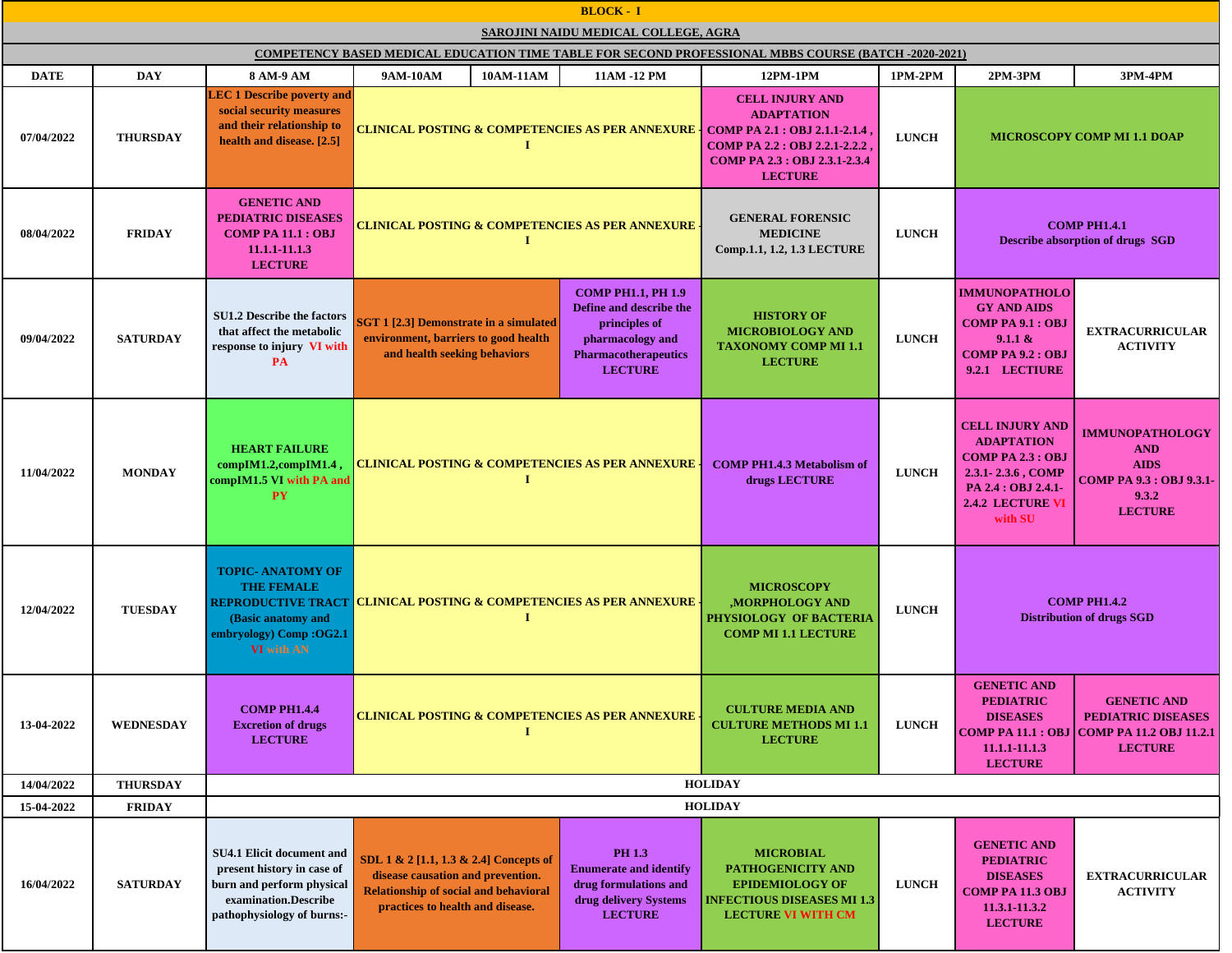| 18/04/2022 | <b>MONDAY</b>    | <b>HEART FAILURE</b> comp<br>IM1.3 obj 1.3.1-<br>$1.3.6$ (vi with<br>PA,PY,MI)                                                                                                                    | <b>CLINICAL POSTING &amp; COMPETENCIES AS PER ANNEXURE   PH 1.5.3 Transducer Mechanism</b><br>Т                                                                                                                                                                                                 |                                                                                 | of receptors LECTURE                                                                                                                        | <b>LUNCH</b> | <b>CELL INJURY AND</b><br><b>ADAPTATION</b><br><b>COMP PA 2.4 : OBJ</b><br>2.4.1-2.4.2, COMP<br>PA 2.5 : OBJ 2.5.1-<br>2.5.3<br><b>LECTURE</b> | <b>IMMUNOPATHOLOGY</b><br><b>AND</b><br><b>AIDS</b><br><b>COMP PA 9.4</b><br><b>LECTURE</b>     |
|------------|------------------|---------------------------------------------------------------------------------------------------------------------------------------------------------------------------------------------------|-------------------------------------------------------------------------------------------------------------------------------------------------------------------------------------------------------------------------------------------------------------------------------------------------|---------------------------------------------------------------------------------|---------------------------------------------------------------------------------------------------------------------------------------------|--------------|------------------------------------------------------------------------------------------------------------------------------------------------|-------------------------------------------------------------------------------------------------|
| 19/04/2022 | <b>TUESDAY</b>   | <b>TOPIC- ANATOMY OF</b><br><b>THE FEMALE</b><br><b>REPRODUCTIVE TRACT</b><br>(Basic anatomy and<br>embryology) (continued)<br>Comp: OG2.1., Obj:2.1.3-<br>$2.1.4$ (vi with AN)<br><b>LECTURE</b> | <u>CLINICAL POSTING &amp; COMPETENCIES AS PER ANNEXURE</u><br>Т                                                                                                                                                                                                                                 |                                                                                 | <b>STERILISATION AND</b><br><b>DISINFECTION MI 1.4 AND 1.5</b><br><b>LECTURE VI WITH SU</b>                                                 | <b>LUNCH</b> |                                                                                                                                                | <b>COMP PH 1.5.1</b><br>Describe general principles, mechanism and target<br>of drug action SGD |
| 20/04/2022 | <b>WEDNESDAY</b> | PH 1.5.4 Quantitative<br>aspect of drug action<br><b>LECTURE</b>                                                                                                                                  | <b>CLINICAL POSTING &amp; COMPETENCIES AS PER ANNEXURE   BACTERIAL GENETICS MI 1.6</b>                                                                                                                                                                                                          |                                                                                 | <b>LECTURE</b>                                                                                                                              | <b>LUNCH</b> |                                                                                                                                                | <b>IMMUNOPATHOLOGY AND AIDS</b><br>COMP PA 9.6 : OBJ 9.6.1-9.6.3<br>(vi with IM) SGD            |
| 21/04/2022 | <b>THURSDAY</b>  | <b>LEC 2 Describe the role of</b><br>vectors in the causation of<br>diseases. Also discuss<br><b>National Vector Borne</b><br>disease Control<br>Program(CM 3.6)                                  | <b>CLINICAL POSTING &amp; COMPETENCIES AS PER ANNEXURE</b><br>п                                                                                                                                                                                                                                 |                                                                                 | <b>CELL INJURY AND</b><br><b>ADAPTATION</b><br><b>COMP</b><br>PA 2.6 : OBJ 2.6.1 -2.6.4, COMP<br>PA 2.7 : OBJ 2.7.1-2.7.2<br><b>LECTURE</b> | <b>LUNCH</b> | <b>STERILIZATION &amp; DISINFECTION COMP MI</b><br>1.4, MI 1.5 SGD                                                                             |                                                                                                 |
| 22-04-2022 | <b>FRIDAY</b>    | <b>IMMUNOPATHOLOGY</b><br><b>AND AIDS</b><br>COMP PA 9.5 : OBJ 9.5.1 ·<br>9.5.3 LECTURE                                                                                                           | <b>CLINICAL POSTING &amp; COMPETENCIES AS PER ANNEXURE</b><br>Т                                                                                                                                                                                                                                 |                                                                                 | <b>LEGAL PROCEDURE</b><br>Comp.1.4,1.5,1.6 LECTURE                                                                                          | <b>LUNCH</b> |                                                                                                                                                | PH 1.5.2 Transducer Mechanism of receptors SGD                                                  |
| 23/04/2022 | <b>SATURDAY</b>  | <b>SU5.1 Describe normal</b><br>wound healing and factors<br>affecting healing:-VI with<br>PA                                                                                                     | SGT 2 & 3 [3.7 & 3.8] Observe and<br>study the identifying features and life<br>cycle of vectors of public health<br>importance. Discuss various vector<br>control measures of public health<br>mportance, including the identification SC, IV, IM, SL LECTURE<br>of commonly used insecticides | <b>PH 1.11 Describe various</b><br>routes of drug<br>administration, eg., oral, | <b>ANTIMICROBIAL</b><br><b>SUSCEPTIBILITY TESTING</b><br><b>COMP MI 1.6 LECTURE HI</b><br><b>WITH PH</b>                                    | <b>LUNCH</b> | <b>AMYLOIDOSIS</b><br><b>COMP PA3.1: OBJ</b><br>$3.1.1 - 3.1.2$<br><b>LECTURE</b>                                                              | <b>EXTRACURRICULAR</b><br><b>ACTIVITY</b>                                                       |
| 25/04/2022 | <b>MONDAY</b>    | compIM1.20 obj 1.20.1-<br><b>1.20.2 HEART</b><br><b>FAILURE</b>                                                                                                                                   | CLINICAL POSTING & COMPETENCIES AS PER ANNEXURE   PH 1.14.2 Cholinergic drugs and<br>1                                                                                                                                                                                                          |                                                                                 | cholinoreceptors LECTURE                                                                                                                    | <b>LUNCH</b> | <b>CELL</b><br><b>INJURY AND</b><br><b>ADAPTATION</b><br><b>COMP PA 2.8</b><br><b>SGD</b>                                                      | <b>IMMUNOPATHOLOGY</b><br><b>AND</b><br><b>AIDS</b><br><b>COMP PA 9.7</b><br><b>LECTURE</b>     |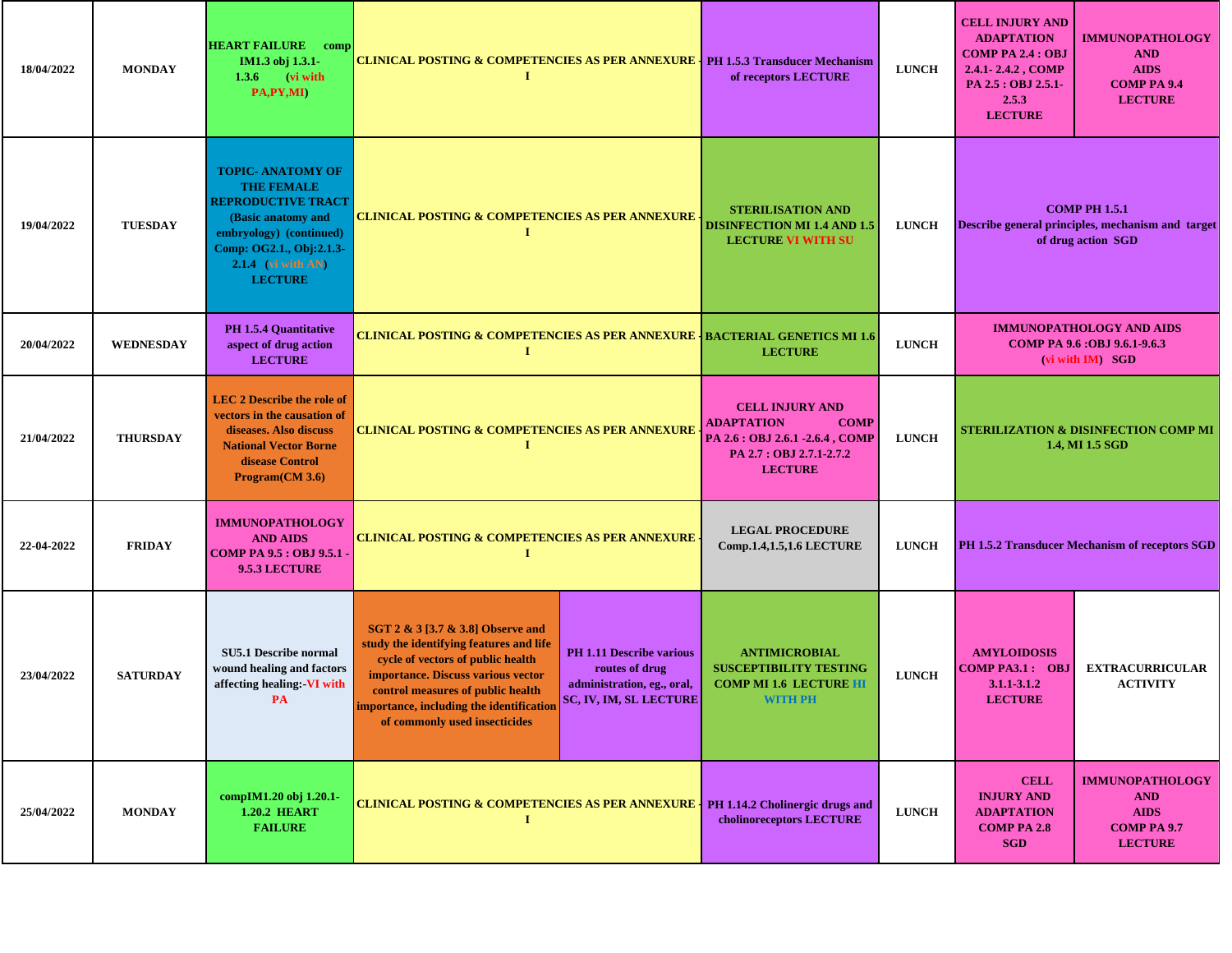| 26/04/2022 | <b>TUESDAY</b>   | <b>TOPIC PHYSIOLOGY OF</b><br><b>CONCEPTION</b><br>COMP:OG3.1, Obj: 3.1.1<br>$3.1.2$ (vi with<br>PY) LECTURE                                                                                                                         | CLINICAL POSTING & COMPETENCIES AS PER ANNEXURE <sub>:</sub><br>I                                                                                                                                                                                                                                                                                                                                                 |  | <b>ANTIMICROBIAL</b><br><b>STEWARDSHI P COMP MI</b><br><b>1.6 LECTURE HI WITH PH</b>                       | <b>LUNCH</b> |                                          | PH 1.14.1 Describe mechanism of action, types,<br>doses, side effects, indications and<br>contraindications of cholinergic drugs SGD |
|------------|------------------|--------------------------------------------------------------------------------------------------------------------------------------------------------------------------------------------------------------------------------------|-------------------------------------------------------------------------------------------------------------------------------------------------------------------------------------------------------------------------------------------------------------------------------------------------------------------------------------------------------------------------------------------------------------------|--|------------------------------------------------------------------------------------------------------------|--------------|------------------------------------------|--------------------------------------------------------------------------------------------------------------------------------------|
| 27/04/2022 | <b>WEDNESDAY</b> | PH 1.14.3 Anticholinergic<br><b>Drugs LECTURE</b>                                                                                                                                                                                    | <b>CLINICAL POSTING &amp; COMPETENCIES AS PER ANNEXURE</b><br>1                                                                                                                                                                                                                                                                                                                                                   |  | <b>IMMUNITY AND</b><br><b>IMMUNOPROPHYLAXIS</b><br><b>COMP MI 1.7,1.9 LECTURE HI</b><br>WITH PA VI WITH PE | <b>LUNCH</b> |                                          | <b>AMYLOIDOSIS</b><br>COMP PA3.2 : OBJ 3.2.1-3.2.2<br><b>SGD</b>                                                                     |
| 28/04/2022 | <b>THURSDAY</b>  | <b>LEC 3 Describe the</b><br>methods of organizing<br>health promotion and<br>education and counseling<br>activities at individual<br>family and community<br>setting $(CM 4.2)$<br><b>Describe community</b><br>diagnosis (CM 17.2) | <b>CLINICAL POSTING &amp; COMPETENCIES AS PER ANNEXURE</b>                                                                                                                                                                                                                                                                                                                                                        |  | <b>INFLAMMATON 4.1 LECTURE</b>                                                                             | <b>LUNCH</b> | <b>CULTURE MEDIA COMP MI 1.1 SGD</b>     |                                                                                                                                      |
| 29-04-2022 | <b>FRIDAY</b>    | <b>PANDEMIC: 2.1</b>                                                                                                                                                                                                                 | <b>CLINICAL POSTING &amp; COMPETENCIES AS PER ANNEXURE</b>                                                                                                                                                                                                                                                                                                                                                        |  | <b>THANTOLOGY 1</b><br><b>Comp-2.1 LECTURE</b>                                                             | <b>LUNCH</b> |                                          | PH 1.14.4 Anticholinergic Drugs SGD                                                                                                  |
| 30/04/2022 | <b>SATURDAY</b>  | SU5.3 Differentiate the<br>various types of wound plan<br>and observe management of<br>wounds: VI with PA                                                                                                                            | SDL 3,4 & 5 [3.1, 3.3 & 7.2] Discuss<br>1.13.1 Describe mechanism<br>environmental health problems, their<br>of action, types, doses, side<br>implications on health and their<br>effects, indications and<br>prevention & control. Water-borne<br>contraindications of<br>diseases and prevention & control. Air-<br><b>Adrenergic agonists</b><br>borne diseases and prevention &<br><b>LECTURE</b><br>control. |  | <b>ANTIGEN AND ANTIBODIES</b><br><b>COMP MI 1.7LECTURE</b>                                                 | <b>LUNCH</b> | <b>INFLAMMATON 4.2</b><br><b>LECTURE</b> | <b>EXTRACURRICULAR</b><br><b>ACTIVITY</b>                                                                                            |
| 02/05/2022 | <b>MONDAY</b>    | <b>OBESITY</b> compIM14.1 obj<br>14.1.1-14.1.3<br>,comp IM14.2 obj 14.2.1-<br>14.2.4 , comp IM14.3 obj<br>14.3.1-14.3.2 (vi with PA)                                                                                                 | CLINICAL POSTING & COMPETENCIES AS PER ANNEXURE   1.13.3 Adrenergic antagonists( $\beta$ )<br>$\mathbf I$                                                                                                                                                                                                                                                                                                         |  | <b>Drugs LECTURE</b>                                                                                       | <b>LUNCH</b> |                                          | <b>IDENTIFY THE GIVEN INSTRUMENTS</b><br><b>SGD</b>                                                                                  |
| 03/05/2022 | <b>TUESDAY</b>   |                                                                                                                                                                                                                                      |                                                                                                                                                                                                                                                                                                                                                                                                                   |  | <b>HOLIDAY</b>                                                                                             |              |                                          |                                                                                                                                      |
| 04/05/2022 | WEDNESDAY        | PH 1.16.1 Describe<br>mechanism/s of action,<br>types, doses, side effects,<br>indications and<br>contraindications of the<br>drugs which act by<br>modulating autacoids.Anti-<br>histaminics HI WITH PA<br><b>LECTURE</b>           | <b>CLINICAL POSTING &amp; COMPETENCIES AS PER ANNEXURE.</b><br>1                                                                                                                                                                                                                                                                                                                                                  |  | <b>COMPLEMENT SYSTEM</b><br><b>COMP MI 1.7 LECTURE HI</b><br><b>WITH MI</b>                                | <b>LUNCH</b> | <b>INFLAMMATION 4.4 SGD</b>              |                                                                                                                                      |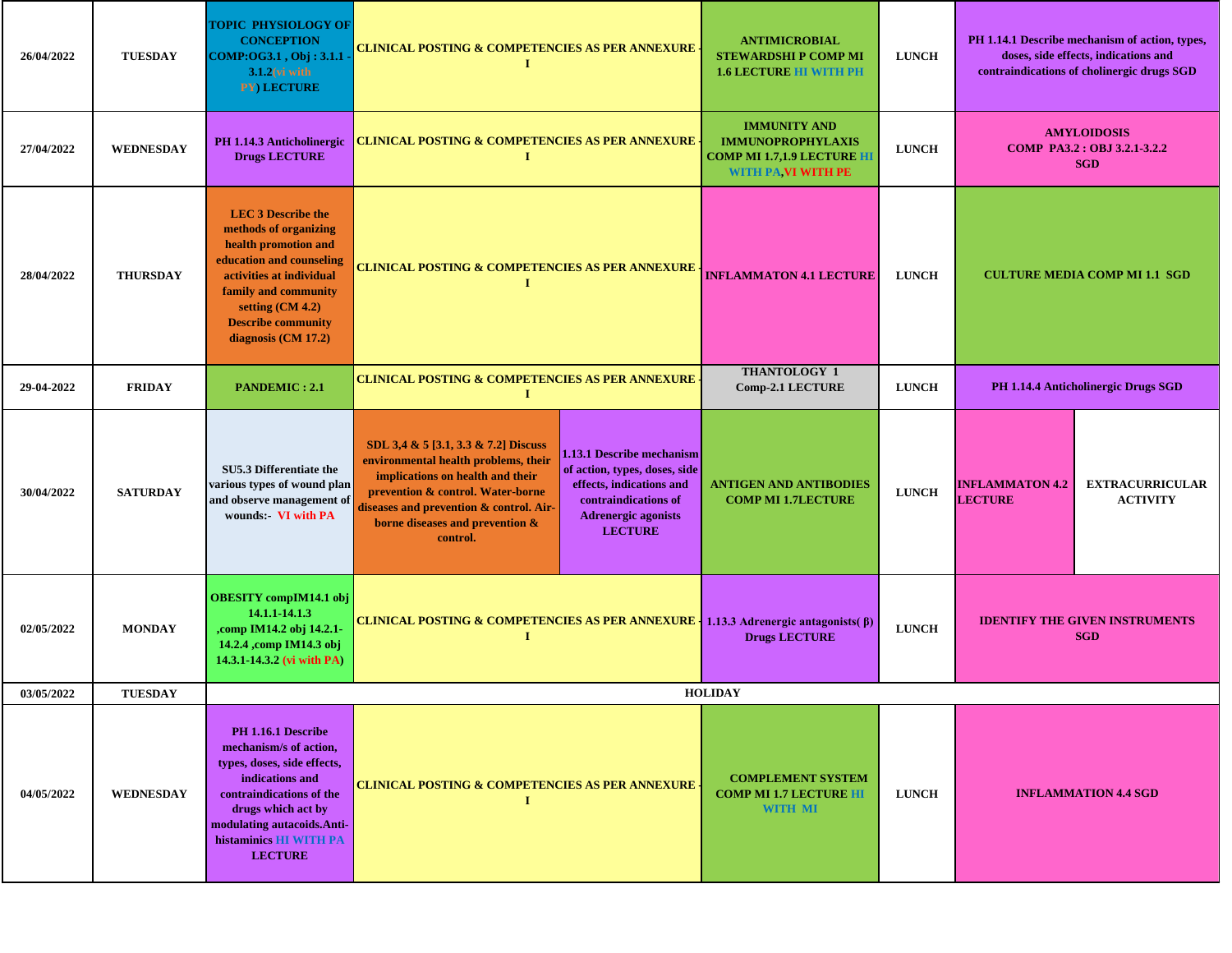| 05/05/2022 | <b>THURSDAY</b>  | <b>LEC 4 Describe food</b><br>hygiene $(CM 5.7)$<br><b>Describe and discuss the</b><br>food fortification and effects<br>of additives and<br>adulteration (CM 5.8)                                           | importance and methods of CLINICAL POSTING & COMPETENCIES AS PER ANNEXURE<br>$\bf{I}$                                                                                                                                                                                    | <b>INFLAMMATION 4.3</b><br><b>LECTURE</b>                                                  | <b>LUNCH</b> | <b>CULTURE MEDIA COMP MI 1.1 SGD</b>                                                                                                      |                                                                            |
|------------|------------------|--------------------------------------------------------------------------------------------------------------------------------------------------------------------------------------------------------------|--------------------------------------------------------------------------------------------------------------------------------------------------------------------------------------------------------------------------------------------------------------------------|--------------------------------------------------------------------------------------------|--------------|-------------------------------------------------------------------------------------------------------------------------------------------|----------------------------------------------------------------------------|
| 06/05/2022 | <b>FRIDAY</b>    | <b>HEALING AND REPAIR</b><br><b>COMP PA 5.1 : OBJ 5.1.1-</b><br><b>5.1.4 LECTURE VI with</b><br><b>SU</b>                                                                                                    | <b>CLINICAL POSTING &amp; COMPETENCIES AS PER ANNEXURE</b><br>-1                                                                                                                                                                                                         | NATURAL AND UNNATURAL<br><b>DEATH</b><br>$Comp-$<br><b>2.2 LECTURE</b>                     | <b>LUNCH</b> |                                                                                                                                           | 1.13.2 Adrenergic antagonists ( $\alpha$ ) Drugs SGD                       |
| 07/05/2022 | <b>SATURDAY</b>  | <b>SU1.1 Describe basic</b><br>concepts of homeostasis,<br>enumerate the metabolic<br>changes in injury and their<br>mediators<br>:1.1.1-1.1.2 VI WITH PA                                                    | SGT 4 & 5 [4.1.1 & 4.1.2] Describe and<br>demonstrate understanding of various<br>PH 1.16.2 Prostaglandin<br>methods of health education. Discuss<br>and leukotrienes<br>advantages and limitations of various<br><b>LECTURE HI WITH PA</b><br>health education methods. | <b>ANTIGEN ANTIBODY</b><br><b>REACTIONS COMP MI 1.7</b><br><b>LECTURE HI WITH PA</b>       | <b>LUNCH</b> | <b>NEOPLASTIC</b><br><b>DISORDERS</b><br><b>COMP PA7.1: OBJ</b><br>7.1.1-7.1.4 & COMP<br>PA 7.2 : OBJ 7.2.1<br><b>LECTURE</b>             | <b>EXTRACURRICULAR</b><br><b>ACTIVITY</b>                                  |
| 09/05/2022 | <b>MONDAY</b>    | <b>HEART FAILURE</b><br>compIM1.21 obj 1.21.1<br>1.21.7                                                                                                                                                      | <b>CLINICAL POSTING &amp; COMPETENCIES AS PER ANNEXURE</b><br>п                                                                                                                                                                                                          | PH 1.16.3 NSAIDs LECTURE<br><b>(HI WITH PA)</b>                                            | <b>LUNCH</b> | <b>INFECTION AND INFESTATIONS COMP PA</b><br>10.1 : OBJ 10.1.1-10.1.3, COMP PA 10.2 : OBJ<br>$10.2.1 - 10.2.2$<br><b>SGD</b> (hi with MI) |                                                                            |
| 10/05/2022 | <b>TUESDAY</b>   | <b>TOPIC-PHYSIOLOGY OF</b><br><b>CONCEPTION(continued)</b><br>Comp:OG3.1, Obj:3.1.3-<br>3.1.4 vi withPY<br><b>LECTURE</b>                                                                                    | <b>CLINICAL POSTING &amp; COMPETENCIES AS PER ANNEXURE</b>                                                                                                                                                                                                               | <b>STRUCTURE AND FUNCTION</b><br>OF IMMUNE SYSTEM COMP<br><b>MI 1.7 LECTURE HI WITH PA</b> | <b>LUNCH</b> | PH 2.1 Demonstrate understanding of the use of<br>various doses forms DOAP                                                                |                                                                            |
| 11/05/2022 | <b>WEDNESDAY</b> | <b>PH 1.16.3 NSAIDs</b><br><b>LECTURE</b>                                                                                                                                                                    | <b>CLINICAL POSTING &amp; COMPETENCIES AS PER ANNEXURE .</b><br>1                                                                                                                                                                                                        | <b>IMMUNE RESPONSE COMP</b><br><b>MI 1.8 LECTURE HI WITH PA</b>                            | <b>LUNCH</b> | <b>INFECTION AND INFESTATIONS</b><br>COMP PA10.3 : OBJ 10.3.1-10.3.4,<br><b>COMP PA10.4 : OBJ 10.4.1-10.4.2</b><br><b>SGD</b>             |                                                                            |
| 12/05/2022 | <b>THURSDAY</b>  | <b>LEC 5 Describe and discuss</b><br>the epidemiological and<br>control measures including<br>the use of essential<br>laboratory tests at the<br>primary care level for<br>communicable diseases (CM<br>8.1) | <b>CLINICAL POSTING &amp; COMPETENCIES AS PER ANNEXURE</b>                                                                                                                                                                                                               | <b>HEALING AND REPAIR COMP</b><br>PA 5.1 : OBJ 5.1.1-<br>5.1.4 LECTURE VI with SU          | <b>LUNCH</b> |                                                                                                                                           | <b>CULTURE METHODS COMP MI 1.1 DOAP</b>                                    |
| 13/05/2022 | <b>FRIDAY</b>    | <b>NEOPLASTIC</b><br><b>DISORDERS</b><br>PA 7.2 : OBJ 7.2.1<br><b>LECTURE</b>                                                                                                                                | <b>COMP CLINICAL POSTING &amp; COMPETENCIES AS PER ANNEXURE.</b><br>-1                                                                                                                                                                                                   | ORGAN TRANSPLANTATION<br><b>AND RELATED ACT</b><br><b>Comp-2.4 LECTURE</b>                 | <b>LUNCH</b> |                                                                                                                                           | PH 2.1 Demonstrate understanding of the use of<br>various doses forms DOAP |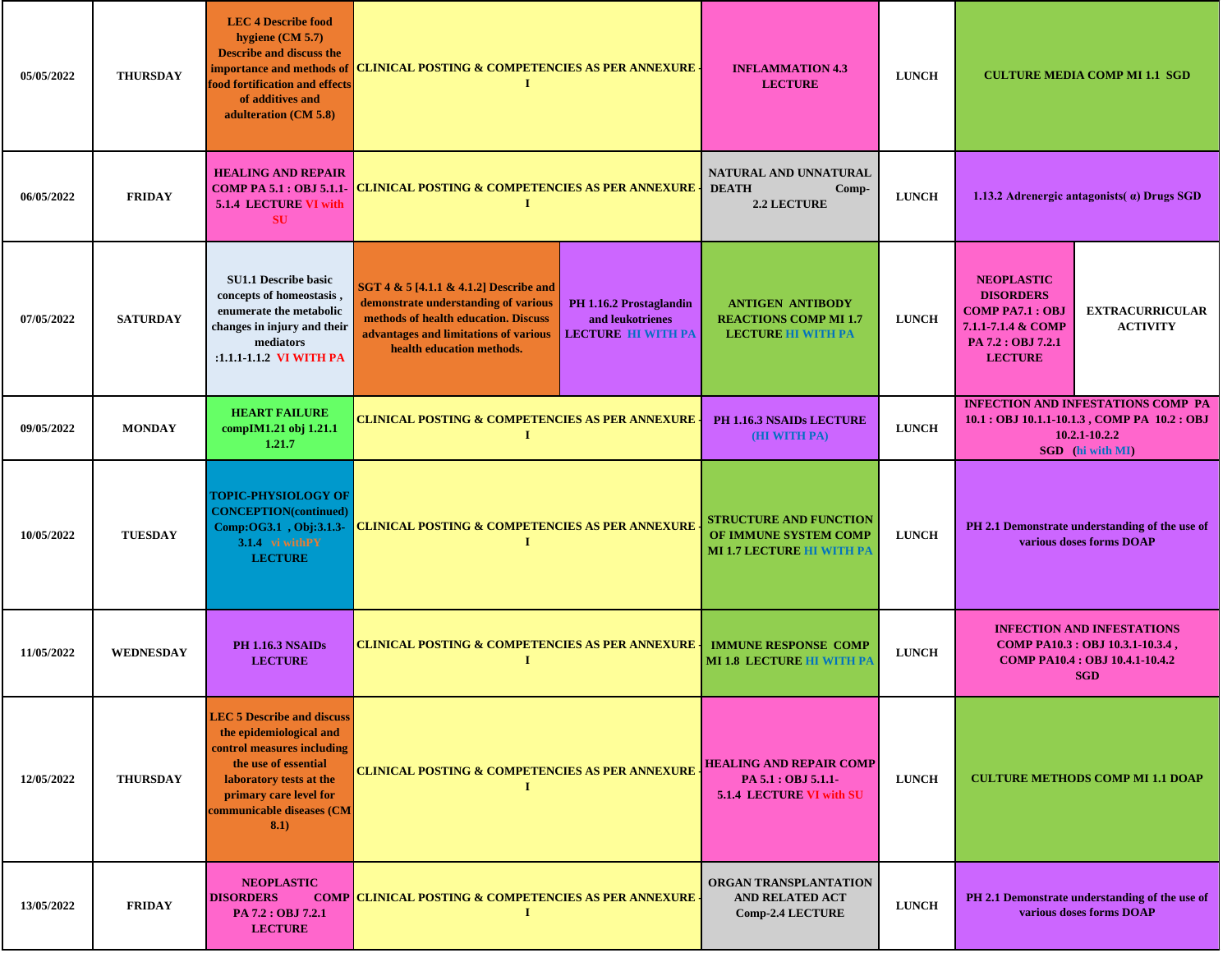| 14-05-2022 | <b>SATURDAY</b>  | <b>SU1.1 Describe basic</b><br>concepts of homeostasis,<br>enumerate the metabolic<br>changes in injury and their<br>mediators: 1.1.3-1.1.4 VI<br>with PA                                              | SGT 6 & 7 [4.2.2, 4.3.1 & 4.3.2]<br><b>Understand methods of counselling</b><br>activities and perform counselling at<br>individual, family and community<br>setting. Demonstrate and describe the<br>steps in evaluation of health promotion<br>and education program | PH 1.16.4 Drugs for gout<br><b>LECTURE</b>                                                                                       | <b>HYPERSENSITIVITY</b><br><b>REACTIONS COMP MI 1.10</b><br><b>LECTURE VI WITH PE</b>                                                               | <b>LUNCH</b> | <b>HAEMODYNAMIC</b><br><b>DISORDERS COMP</b><br>PA6.1 OBJ 6.1.1-6.1.3<br>& COMP PA<br>$6.2:6.2.1-6.2.2$<br><b>LECTURE HI WITH</b><br><b>PH</b> | <b>EXTRACURRICULAR</b><br><b>ACTIVITY</b>                                                                         |
|------------|------------------|--------------------------------------------------------------------------------------------------------------------------------------------------------------------------------------------------------|------------------------------------------------------------------------------------------------------------------------------------------------------------------------------------------------------------------------------------------------------------------------|----------------------------------------------------------------------------------------------------------------------------------|-----------------------------------------------------------------------------------------------------------------------------------------------------|--------------|------------------------------------------------------------------------------------------------------------------------------------------------|-------------------------------------------------------------------------------------------------------------------|
| 16/05/2022 | <b>MONDAY</b>    |                                                                                                                                                                                                        |                                                                                                                                                                                                                                                                        | <b>HOLIDAY</b>                                                                                                                   |                                                                                                                                                     |              |                                                                                                                                                |                                                                                                                   |
| 17/05/2022 | <b>TUESDAY</b>   | <b>TOPIC-DEVELOPMENT</b><br><b>OF FETUS</b><br>Comp:OG4.1, Obj:4.1.1<br>4.1.2 (vi with AN)<br><b>LECTURE</b>                                                                                           | -1                                                                                                                                                                                                                                                                     | CLINICAL POSTING & COMPETENCIES AS PER ANNEXURE<br>UTI COMP MI 7.3 SGD VI                                                        |                                                                                                                                                     | <b>LUNCH</b> | PH 2.2 Prepare ORS DOAP                                                                                                                        |                                                                                                                   |
| 18/05/2022 | <b>WEDNESDAY</b> | PH 1.16.5 anti-rheumatic<br>drugs LECTURE                                                                                                                                                              | 1                                                                                                                                                                                                                                                                      | <u>CLINICAL POSTING &amp; COMPETENCIES AS PER ANNEXURE   ANEMIA AND ITS CAUSATIVE</u>                                            |                                                                                                                                                     | <b>LUNCH</b> |                                                                                                                                                | <b>INFECTION AND INFESTATION</b><br>COMP PA $10.1$ to $10.4$ (slides)<br><b>SGD</b>                               |
| 19/05/2022 | <b>THURSDAY</b>  | <b>LEC 6 Describe the</b><br>essential laboratory tests at<br>primary care level to<br>prevent and control<br>communicable diseases (CM<br>8.1.3)                                                      | Т                                                                                                                                                                                                                                                                      | <b>HEMODYNAMIC DISORDER</b><br><b>CLINICAL POSTING &amp; COMPETENCIES AS PER ANNEXURE</b><br><b>COMP PA 6.4 : OBJ 6.4.1- SGD</b> |                                                                                                                                                     | <b>LUNCH</b> | <b>ENTERIC FEVER</b><br><b>COMP MI</b><br>3.3 SGD HI WITH<br>PH,PA                                                                             | <b>LAB DIAGNOSIS OF</b><br><b>ENTERIC FEVER COMP</b><br><b>MI</b> 3.4<br><b>DOAP</b>                              |
| 20/05/2022 | <b>FRIDAY</b>    | <b>NEOPLASTIC</b><br><b>DISORDERS</b><br>PA 7.2 : OBJ 7.2.1<br><b>LECTURE</b>                                                                                                                          | <b>COMP CLINICAL POSTING &amp; COMPETENCIES AS PER ANNEXURE</b><br>$\bf{I}$                                                                                                                                                                                            |                                                                                                                                  | <b>MODES OF DEATH AND</b><br>MEDICOLEGAL ASPECTOF<br><b>DEATH</b><br>Comp-2.5,2.6 LECTURE VI<br>WITH PS, HI WITH PA                                 | <b>LUNCH</b> |                                                                                                                                                | PH 2.3 Demonstrate the appropriate setting up of<br>an intravenous drip in a simulated environment<br><b>DOAP</b> |
| 21-05-2022 | <b>SATURDAY</b>  | <b>SU2.1 Describe the</b><br>pathophysiology of<br>shock; types of shocks and<br><b>Principles of resuscitation</b><br>including fluid replacement<br>and monitoring: 2.1.1-2.1.2<br><b>VI</b> with PA | SGT 8 & 9 [5.2.1 & 5.2.2] Enlist the<br>methods of performing a nutritional<br>assessment of individuals, families and<br>the community by using the<br>appropriate method. Demonstrate the<br>anthropometric and dietary assessment<br>for nutrition.                 | PH 1.16.6 5-HT<br>modulating Drugs, Drugs<br>for Migraine LECTURE                                                                | <b>NACO STRATEGY TO</b><br><b>DIAGNOSE HIV COMP MI 2.7</b><br><b>SGD VI WITH IM, HI WITH PA</b>                                                     | <b>LUNCH</b> | <b>HEMODYNAMIC</b><br><b>DISORDER</b><br>COMP PA $6.4:$ OBJ<br>$6.4.1 -$<br>6.4.3 VI with SU &<br><b>COMP PA 6.5 : SGD</b>                     | <b>EXTRACURRICULAR</b><br><b>ACTIVITY</b>                                                                         |
| 23/05/2022 | <b>MONDAY</b>    | compIM6.1 obj<br><b>HIV</b><br>$6.1.1 - 6.1.2$ ,<br>compIM6.2 obj 6.2.1-<br>6.2.2, comp IM6.3 obj 6.3.1-<br>$6.3.2$ (vi with MI)                                                                       | <b>CLINICAL POSTING &amp; COMPETENCIES AS PER ANNEXURE</b><br>Т                                                                                                                                                                                                        |                                                                                                                                  | PH1.50 Describe mechanisms of<br>action, types, doses, side<br>effects, indications and<br>contraindications of:<br><b>Immunomodulators LECTURE</b> | <b>LUNCH</b> |                                                                                                                                                | <b>INFECTION AND INFESTATION</b><br><b>COMP PA 10.1 to 10.4 (slides)</b><br><b>SGD</b>                            |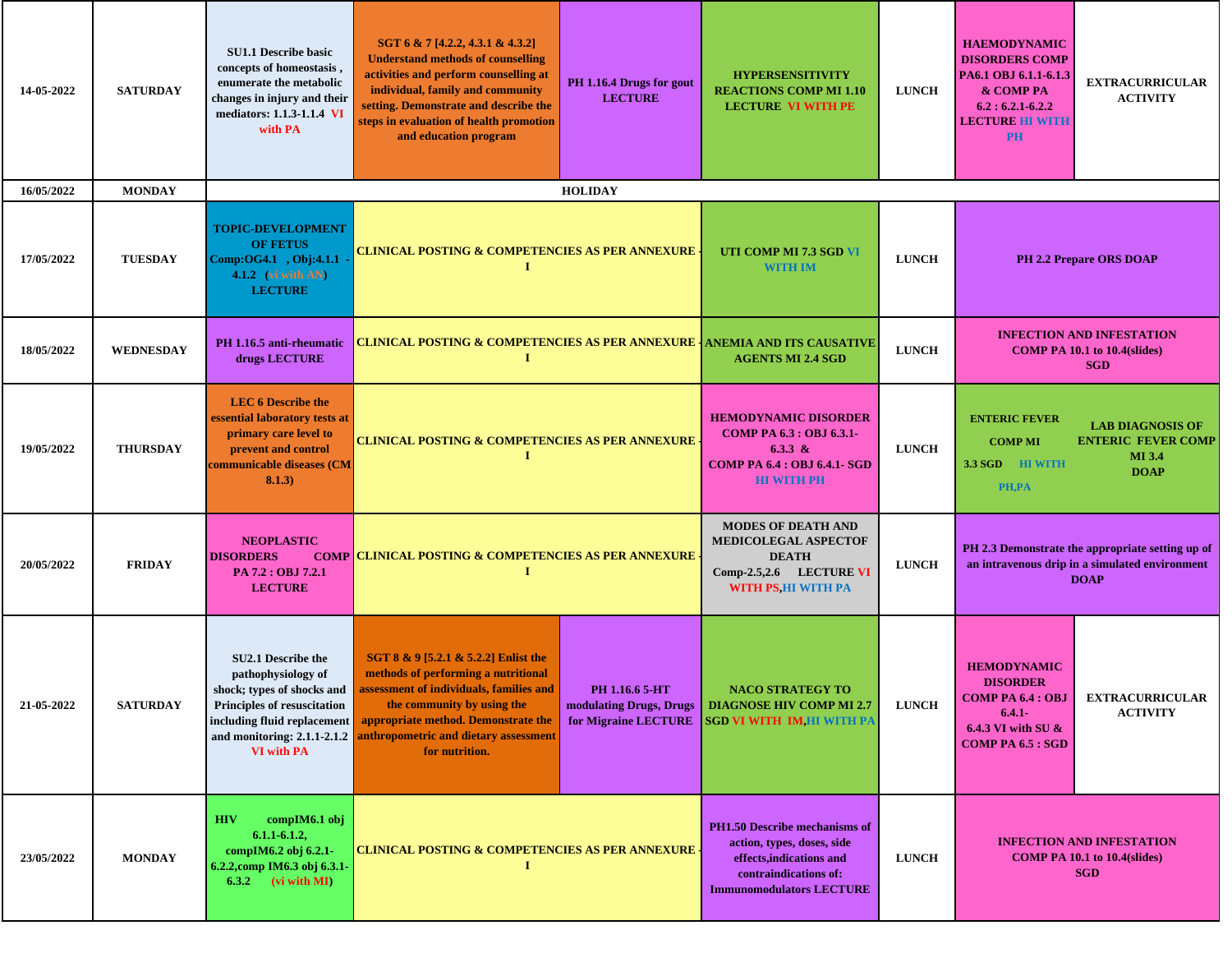| 24/05/2022 | <b>TUESDAY</b>   | <b>TOPIC-DEVELOPMENT</b><br><b>OF PLACENTA</b><br>Comp:OG4.1, Obj:4.1.1<br>4.1.4<br>(vi with AN) LECTURE                                                                   | <b>CLINICAL POSTING &amp; COMPETENCIES AS PER ANNEXURE</b><br>$\mathbf I$                                                                                                                                                                                                                                                                                                                                                                                                                                            | <b>AUTOIMMUNITY AND</b><br><b>IMMUNODEFDISEASES COMP</b><br><b>MI 1.10 LECTURE VI WIT PE</b>   | <b>LUNCH</b> |                                                                                                                                                             | <b>PH2.4</b><br>PH 1.12 Demonstrate the correct method of<br>calculation of drug dosage in patients including<br>those used in special situations<br><b>DOAP</b> |
|------------|------------------|----------------------------------------------------------------------------------------------------------------------------------------------------------------------------|----------------------------------------------------------------------------------------------------------------------------------------------------------------------------------------------------------------------------------------------------------------------------------------------------------------------------------------------------------------------------------------------------------------------------------------------------------------------------------------------------------------------|------------------------------------------------------------------------------------------------|--------------|-------------------------------------------------------------------------------------------------------------------------------------------------------------|------------------------------------------------------------------------------------------------------------------------------------------------------------------|
| 25/05/2022 | <b>WEDNESDAY</b> | <b>PH1.50 Describe</b><br>mechanisms of action,<br>types, doses, side<br>effects, indications and<br>contraindications of:<br><b>Immunomodulators</b><br><b>LECTURE</b>    | <b>CLINICAL POSTING &amp; COMPETENCIES AS PER ANNEXURE</b>                                                                                                                                                                                                                                                                                                                                                                                                                                                           | <b>TRANSPLANTATION AND</b><br><b>TUMOUR IMMUNITY COMP</b><br><b>MI 1.11 LECTURE</b>            | <b>LUNCH</b> | <b>BASIC DIAGNOSTIC CYTOLOGY COMP PA</b><br>8.1 : OBJ 8.1.1-8.1.2, COMP PA 8.2 : OBJ 8.2.1-<br>8.2.2<br><b>SGD</b>                                          |                                                                                                                                                                  |
| 26/05/2022 | <b>THURSDAY</b>  | <b>LEC 7 Describe the current</b><br>status of reproductive,<br>maternal, newborn and<br>child health. (CM 10.1)                                                           | <b>CLINICAL POSTING &amp; COMPETENCIES AS PER ANNEXURE</b><br>п                                                                                                                                                                                                                                                                                                                                                                                                                                                      | <b>NEOPLASTIC DISORDERS</b><br><b>COMP PA 7.3 AND COMP PA</b><br><b>LECTURE</b>                | <b>LUNCH</b> |                                                                                                                                                             | KALA AZAR, MALARIA & FILARIA COMP MI<br>2.5 SGD                                                                                                                  |
| 27/05/2022 | <b>FRIDAY</b>    | <b>PANDEMIC: 2.1</b>                                                                                                                                                       | <b>CLINICAL POSTING &amp; COMPETENCIES AS PER ANNEXURE</b><br>п                                                                                                                                                                                                                                                                                                                                                                                                                                                      | <b>SIGNS OF DEATH 1</b><br>Comp-2.7,2.8 LECTURE                                                | <b>LUNCH</b> | <b>PH3.1</b><br>PH 1.10 Write a rational, correct and legible<br>generic prescription for a given condition and<br>communicate the same to the patient DOAP |                                                                                                                                                                  |
| 28-05-2022 | <b>SATURDAY</b>  | <b>SU2.1 Describe the</b><br>pathophysiology of shock;<br>types of shocks and<br>Principles of resuscitation<br>including fluid replacement<br>and monitoring: 2.1.3-2.1.4 | <b>PH1.49 Describe</b><br>SGT 11 & 12 [6.2.1 & 6.2.2] Discuss the<br>mechanism of action,<br>principles of collection, classification,<br>classes, side effects,<br>analysis, interpretation and<br>indications and<br>presentation of statistical data.<br>contraindications of<br>Demonstrate the method of collection,<br>anticancer drugs: General<br>classification, analysis, interpretation<br>principles of anticancer<br>and presentation of statistical data.<br>chemotherapy LECTURE<br><b>HI WITH PA</b> | <b>NACO STRATEGY TO</b><br><b>DIAGNOSE HIV COMP MI 2.7</b><br><b>SGD</b>                       | <b>LUNCH</b> | <b>NEOPLASTIC</b><br><b>DISORDERS</b><br><b>COMP PA 7.4, COMP</b><br>PA 7.5<br><b>LECTURE</b>                                                               | <b>EXTRACURRICULAR</b><br><b>ACTIVITY</b>                                                                                                                        |
| 30/05/2022 | <b>MONDAY</b>    | <b>HIV</b> compIM6.4 obj 6.4.1-<br>$6.4.2$ (vi with<br>$\mathbf{M}$<br>compIM6.6 obj 6.6.1-<br>6.6.2(vi with MI and PA)                                                    | CLINICAL POSTING & COMPETENCIES AS PER ANNEXURE   PH1.49 anticancer chemotherapy                                                                                                                                                                                                                                                                                                                                                                                                                                     | <b>LECTURE HI WITH PA</b>                                                                      | <b>LUNCH</b> |                                                                                                                                                             | <b>BASIC DIAGNOSTIC CYTOLOGY COMP PA</b><br>8.3 : OBJ 8.3.1-8.3.2<br><b>SGD</b>                                                                                  |
| 31-05-2022 | <b>TUESDAY</b>   | <b>TOPIC-</b><br><b>PRECONCEPTION</b><br><b>COUNSELLING</b><br>Comp:OG5.1, Obj: 5.1.1 -<br>5.1.4 LECTURE                                                                   | <b>CLINICAL POSTING &amp; COMPETENCIES AS PER ANNEXURE</b><br>1                                                                                                                                                                                                                                                                                                                                                                                                                                                      | <b>ANAEMIA &amp; IT'S CAUSATIVE</b><br><b>AGENTS COMP MI 2.4 SGD VI</b><br>WITH IM, HI WITH PA | <b>LUNCH</b> | <b>PH3.2</b><br>PH 1.10 Perform and interpret a critical appraisal<br>(audit) of a given prescription                                                       |                                                                                                                                                                  |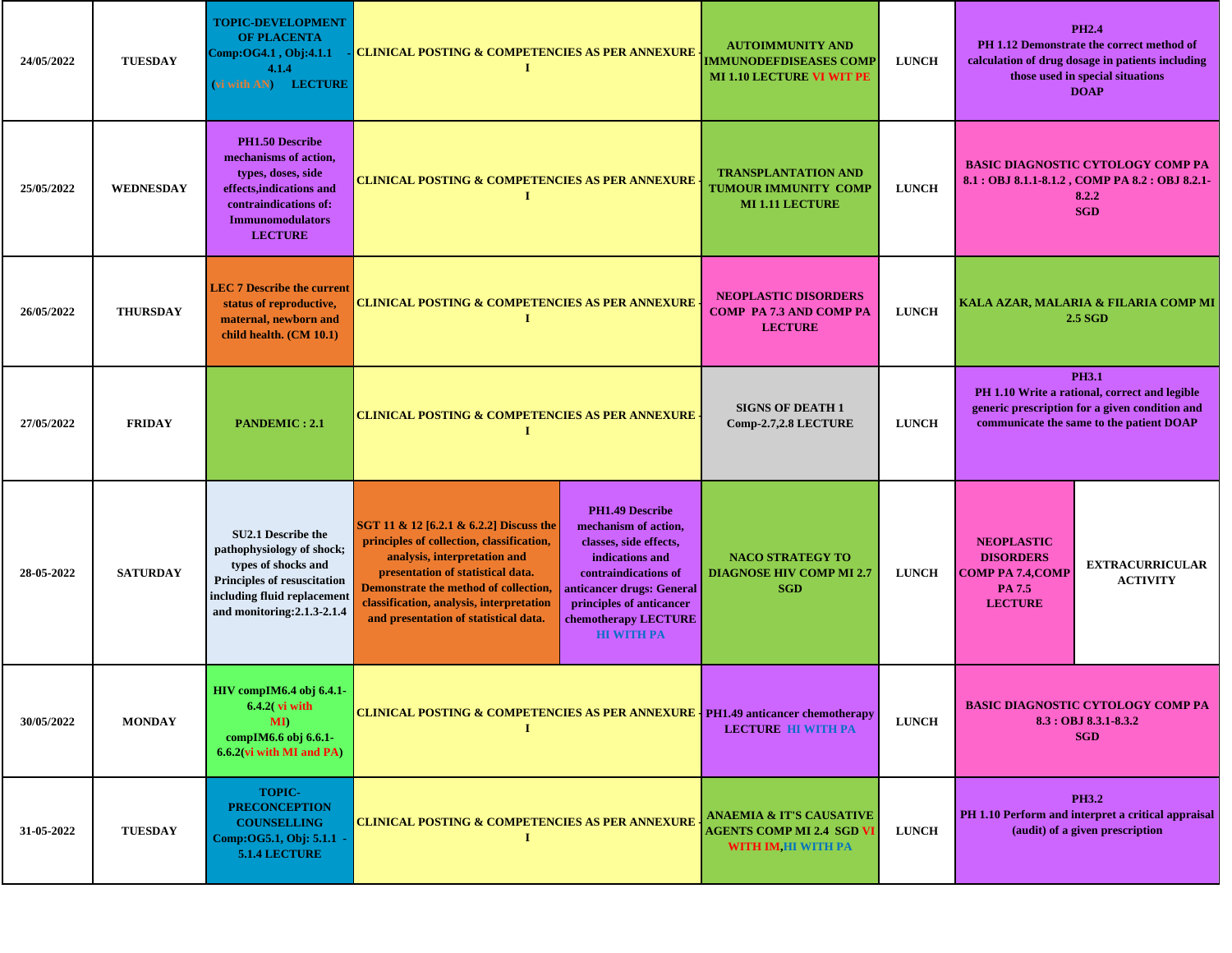| 01/06/2022 | <b>WEDNESDAY</b> | PH1.13.4 Adrenergic<br>receptor SGD                                                                                                                                | <b>CLINICAL POSTING &amp; COMPETENCIES AS PER ANNEXURE</b><br>$\mathbf I$                                                                                                                                                                                                                                                                                                 |                                                                | <b>CVS AND BLOOD</b><br><b>(STREPTOCOCCUS AND</b><br><b>ENTEROCOCCUS) COMP MI</b><br>2.1, 2.2, 4.2, 4.3, 5.1, 6.1, 7.3<br><b>LECTUREVI WITH IM, HI</b><br><b>WITH PA</b> | <b>LUNCH</b> | <b>HEMODYNAMIC</b><br><b>DISORDER COMP</b><br>PA 6.6 OBJ 6.6.1-<br>6.6.2<br><b>SGD VI WITH SU</b> | <b>HEMODYNAMIC</b><br><b>DISORDER COMP PA 6.7</b><br>OBJ 6.7.1-6.7.2<br><b>SGD VI WITH SU</b> |
|------------|------------------|--------------------------------------------------------------------------------------------------------------------------------------------------------------------|---------------------------------------------------------------------------------------------------------------------------------------------------------------------------------------------------------------------------------------------------------------------------------------------------------------------------------------------------------------------------|----------------------------------------------------------------|--------------------------------------------------------------------------------------------------------------------------------------------------------------------------|--------------|---------------------------------------------------------------------------------------------------|-----------------------------------------------------------------------------------------------|
| 02/06/2022 | <b>THURSDAY</b>  | <b>LEC 8 Describe universal</b><br>immunization program,<br>integrated management of<br>neonatal and childhood<br>illness and other existing<br>programs.(CM 10.5) | <b>CLINICAL POSTING &amp; COMPETENCIES AS PER ANNEXURE</b><br>-1                                                                                                                                                                                                                                                                                                          |                                                                | <b>NEOPLASTIC DISORDERS</b><br><b>COMP PA 7.5 : OBJ 7.5.1</b><br><b>LECTURE</b>                                                                                          | <b>LUNCH</b> |                                                                                                   | <b>MALARIA &amp; FILARIA COMP MI 2.6 DOAP</b>                                                 |
| 03/06/2022 | <b>FRIDAY</b>    | <b>APLASTIC ANEMIA</b><br><b>COMP PA 17.1 : OBJ</b><br>$17.1.1 -$<br>17.1.2 SGD                                                                                    | <b>CLINICAL POSTING &amp; COMPETENCIES AS PER ANNEXURE</b><br>1                                                                                                                                                                                                                                                                                                           |                                                                | <b>LATE SIGN OF DEATH</b><br><b>Comp-2.9 LECTURE</b>                                                                                                                     | <b>LUNCH</b> |                                                                                                   | PH3.3 Perform a critical evaluation of the drug<br>promotional literature                     |
| 04/06/2022 | <b>SATURDAY</b>  | <b>SU2.2 Describe the clinical</b><br>features of shock and its<br>approriate treatment<br><b>VI WTH PA</b>                                                        | SGT 13, 14 & 15 [7.2, 7.3 & 7.4]<br><b>Enumerate and discuss modes of</b><br>transmission and measures for<br>prevention and control of<br>communicable and non-communicable<br>diseases. Enumerate, describe and<br>discuss the sources of epidemiological<br>data. Define, calculate and interpret<br>morbidity and mortality indicators<br>based on given set of data. | PH1.14.5 Cholinergic<br>(PNEUMOCOCCUS) COMP MI<br>receptor SGD |                                                                                                                                                                          | <b>LUNCH</b> | <b>NEOPLASIA COMP</b><br><b>PA 7.6 L</b>                                                          | <b>EXTRACURRICULAR</b><br><b>ACTIVITY</b>                                                     |
| 06/06/2022 | <b>MONDAY</b>    | <b>TUBERCULOSIS</b><br><b>CT1.1</b><br>obj 1.1.1-<br>$1.1.4$ (vi with CM)<br>CT1.2 obj 1.2.1(vi<br>with MD                                                         | <b>CLINICAL POSTING &amp; COMPETENCIES AS PER ANNEXURE</b><br>-1                                                                                                                                                                                                                                                                                                          |                                                                | PH1.27 Drugs used in shock<br><b>LECTURE HI WITH PA</b>                                                                                                                  | <b>LUNCH</b> |                                                                                                   | <b>APLASTIC ANEMIA 17.1,17.2 SGD</b><br><b>SGD</b>                                            |
| 07/06/2022 | <b>TUESDAY</b>   | <b>TOPIC-</b><br><b>PRECONCEPTION</b><br><b>COUNSELLING</b><br>Comp:OG5.2, Obj: 5.2.1 -<br>5.2.4 LECTURE                                                           | <b>CLINICAL POSTING &amp; COMPETENCIES AS PER ANNEXURE</b><br>$\bf{I}$                                                                                                                                                                                                                                                                                                    |                                                                | <b>CVS AND BLOOD</b><br>(STAPHYLOCOCCUS) COMP<br>MI 2.2,3.5,4.2,4.3,7.3,8.5 COMP<br><b>MI 1.10 LECTURE VI WITH</b><br><b>IM HI WITH PA</b>                               | <b>LUNCH</b> |                                                                                                   | pH 3.4<br>PH1.6 To recognize and report an adverse drug<br>reaction                           |
| 08/06/2022 | <b>WEDNESDAY</b> | <b>PH1.25.1 Anticoagulants</b><br><b>LECTURE HI WITH PA</b>                                                                                                        | CLINICAL POSTING & COMPETENCIES AS PER ANNEXURE<br>$\bf{I}$                                                                                                                                                                                                                                                                                                               |                                                                | <b>CVS AND BLOOD (DENGUE)</b><br>AND CHIKUNGUNYA ) COMP<br><b>MI 5.2,8.1 LECTURE</b>                                                                                     | <b>LUNCH</b> | 13.5 OBJ 13.5.1-13.5.3                                                                            | <b>INTRODUCTION TO HAEMATOLOGY</b><br><b>COMP PA</b><br><b>SGD</b>                            |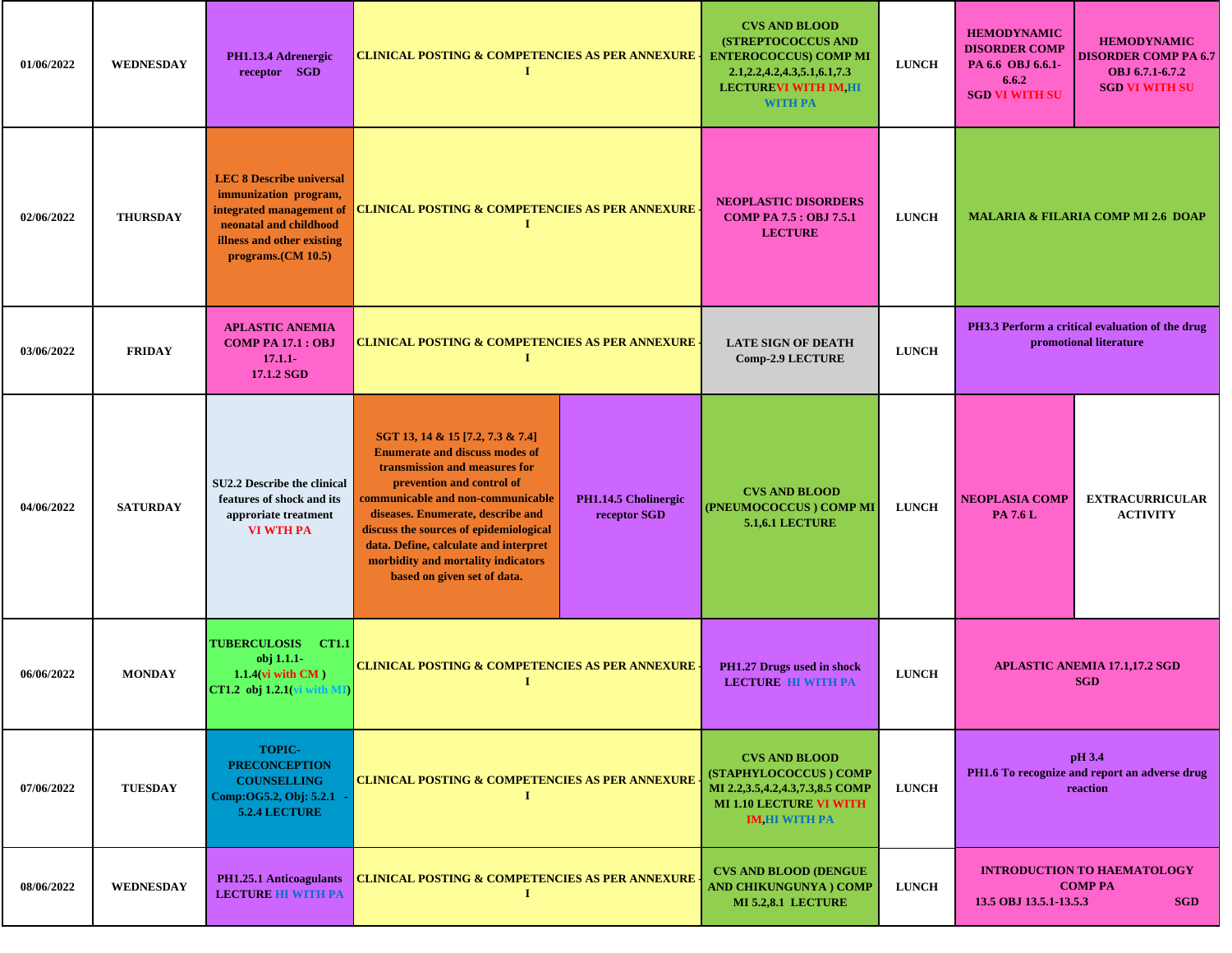| 09/06/2022 | <b>THURSDAY</b>  | <b>LEC 9. Enumerate and</b><br>describe the presenting<br>features of patients with<br>occupational illness<br>including<br>agriculture.(CM11.1)<br><b>Enumerate and describe</b><br>specific occupational health<br>hazards, their risk factors<br>and preventive measures<br>(CM 11.3) | <b>CLINICAL POSTING &amp; COMPETENCIES AS PER ANNEXURE</b><br>1                                                                                                                                                                                                                 |  | <b>INTRODUCTION TO</b><br><b>HAEMATOLOGY</b><br><b>COMP PA</b><br>13.1 : OBJ 13.1.1-13.1.3 SGD | <b>LUNCH</b> |                                                                                                                              | <b>ANAEMIA &amp; IT'S CAUSATIVE AGENTS</b><br>(DENGUE & CHIKUNGUNYA) COMP MI 2.4<br><b>DOAP HI WITH PA</b> |
|------------|------------------|------------------------------------------------------------------------------------------------------------------------------------------------------------------------------------------------------------------------------------------------------------------------------------------|---------------------------------------------------------------------------------------------------------------------------------------------------------------------------------------------------------------------------------------------------------------------------------|--|------------------------------------------------------------------------------------------------|--------------|------------------------------------------------------------------------------------------------------------------------------|------------------------------------------------------------------------------------------------------------|
| 10/06/2022 | <b>FRIDAY</b>    | <b>MICROCYTIC ANEMIA</b><br><b>COMP PA</b><br>14.1 OBJ 14.1.1-14.1.3<br><b>LECTURE</b>                                                                                                                                                                                                   | <b>CLINICAL POSTING &amp; COMPETENCIES AS PER ANNEXURE</b><br>$\bf{I}$                                                                                                                                                                                                          |  | TIME SINCE DEATH Comp-<br>2.10 LECTURE                                                         | <b>LUNCH</b> | PH3.5 To prepare and explain a list of P-drugs for<br>a given case/condition                                                 |                                                                                                            |
| 11/06/2022 | <b>SATURDAY</b>  | <b>SU4.2 Describe clinical</b><br>features, diagnose type and<br>extent of burns and plan<br>appropriate treatment                                                                                                                                                                       | SGT 16 & SDL 6 [8.1 & 5.3] Discuss the<br>immunity and immunization. Explain<br>in brief about disinfection and<br><b>PH1.25.2 Antiplatelets</b><br>sterilization. Discuss macro & micro<br><b>LECTURE</b><br>nutrient deficiency disorders in all ages<br>and their solutions. |  | <b>AETCOM 2.7 (i)</b>                                                                          | <b>LUNCH</b> | <b>MICROCYTIC</b><br><b>ANEMIA COMP PA</b><br>14.2: OBJ 14.2.1-<br><b>14.2.3 LECTURE (h)</b><br>with MI)                     | <b>EXTRACURRICULAR</b><br><b>ACTIVITY</b>                                                                  |
| 13/06/2022 | <b>MONDAY</b>    | IM17.1 obj 17.1.1-<br>17.1.4 (vi with AN) IM17.6<br>obj 17.6.1-17.6.3                                                                                                                                                                                                                    | <b>CLINICAL POSTING &amp; COMPETENCIES AS PER ANNEXURE</b><br>Т                                                                                                                                                                                                                 |  | PH1.25.3 Fibrinolytics, Plasma<br>expanders LECTURE HI WITH<br><b>MI</b>                       | <b>LUNCH</b> |                                                                                                                              | <b>INTRODUCTION TO HEMETOLGY COMP PA</b><br>13.5 OBJ 13.5.1 -13.5.3 SGD                                    |
| 14/06/2022 | <b>TUESDAY</b>   | <b>TOPIC-DIAGNOSIS OF</b><br><b>PREGNANCY</b><br>Comp:OG6.1, Obj: 6.1.1<br>$-6.1.2$ LECTURE                                                                                                                                                                                              | <b>CLINICAL POSTING &amp; COMPETENCIES AS PER ANNEXURE</b><br>-1                                                                                                                                                                                                                |  | ANAEMIA & IT'S CAUSATIVE<br><b>AGENTS COMP MI 2.4 SGD H</b><br><b>WITH PA</b>                  | <b>LUNCH</b> | PH3.6 Demonstrate how to optimize interaction<br>with pharmaceutical representative to get<br>authentic information on drugs |                                                                                                            |
| 15/06/2022 | <b>WEDNESDAY</b> | PH1.2 Describe the basis of<br><b>Evidence based medicine</b><br>and Therapeutic drug<br>monitoring LECTURE                                                                                                                                                                              | <b>CLINICAL POSTING &amp; COMPETENCIES AS PER ANNEXURE</b><br>-1                                                                                                                                                                                                                |  | <b>LAB DIAGNOSIS OF SORE</b><br><b>THROAT COMP MI 6.1 SGD V</b><br><b>WITH IM</b>              | <b>LUNCH</b> | <b>MICROCYTIC ANEMIA</b><br><b>COMP PA</b><br>14.3 OBJ 14.3.1 SGD (hi with IM)                                               |                                                                                                            |
| 16/06/2022 | <b>THURSDAY</b>  | LEC 10Describe the role,<br>benefits and functioning of<br>the employees state<br>insurance act (CM 11.2)                                                                                                                                                                                | <b>CLINICAL POSTING &amp; COMPETENCIES AS PER ANNEXURE</b><br>Т                                                                                                                                                                                                                 |  | <b>INTRODUCTION TO</b><br><b>HAEMATOLOGY COMP PA</b><br>13.3 : OBJ 13.3.1-13.3.2<br><b>SGD</b> | <b>LUNCH</b> |                                                                                                                              | <b>KALA AZAR COMP MI 2.6 DOAP</b>                                                                          |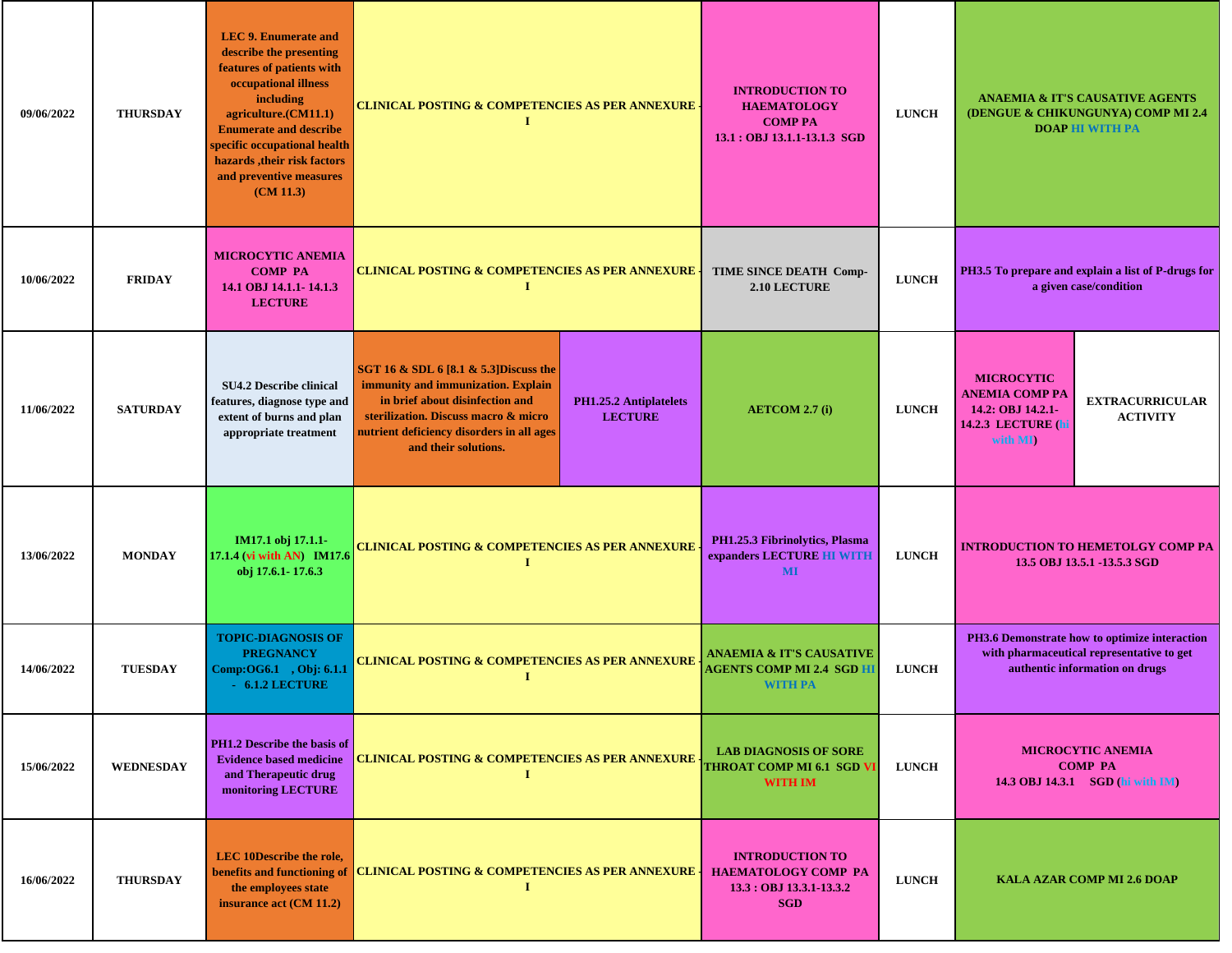| 17/06/2022 | <b>FRIDAY</b>    | <b>MACROCTIC ANEMIA</b><br>15.1.2 & COMP PA 15.2<br><b>OBJ 15.2.1-15.2.3 SGD</b>                                                                                                                                           | COMP PA 15.1 OBJ 15.1.1- <mark>CLINICAL POSTING &amp; COMPETENCIES AS PER ANNEXURE</mark> .<br>п.                                                                                                                                                                                                  | <b>AUTOPSY PROCEDURE</b><br>$Comp-2.11$<br><b>LECTURE HI WITH PA</b>                                            | <b>LUNCH</b> | PH3.7 Prepare a list of essential medicines for a<br>healthcare facility                                                                              |  |
|------------|------------------|----------------------------------------------------------------------------------------------------------------------------------------------------------------------------------------------------------------------------|----------------------------------------------------------------------------------------------------------------------------------------------------------------------------------------------------------------------------------------------------------------------------------------------------|-----------------------------------------------------------------------------------------------------------------|--------------|-------------------------------------------------------------------------------------------------------------------------------------------------------|--|
| 18/06/2022 | <b>SATURDAY</b>  | <b>SU10.1 Describe the</b><br>principles of perioperative<br>management of surgical<br>procedure VI WITH PA                                                                                                                | SGT 17 & 18 [8.1.6 & 8.1.7] Describe in PH1.7 Define, identify and<br>brief about contact disease/ RTI /STI.<br>describe the LGT<br><b>Enumerate and describe about</b><br>management of adverse<br>respiratory tract infections (ARI) and<br>drug reactions (ADR)<br>Diarrhoea.<br><b>LECTURE</b> | <b>CVS AND BLOOD</b><br>(TRYPANOSOMA) COMP MI<br><b>2.5 LECTURE</b>                                             | <b>LUNCH</b> | <b>INTRODUCTION TO</b><br><b>HAEMATOLOGY</b><br><b>EXTRACURRICULAR</b><br><b>COMP PA 13.3 : OBJ</b><br><b>ACTIVITY</b><br>13.3.1-13.3.2<br><b>SGD</b> |  |
| 20/06/2022 | <b>MONDAY</b>    | <b>GI BLEEDING</b><br>IIM15.1obj 15.1.1-15.1.3(vi<br>with $PA$ ) IM15.2 obj15.2.1<br>15.2.5(vi with PA) IM15.3<br>obj 15.3.1 -15.3.2(vi with PA<br>and $PY$ ) ((hi with $SU$ ))                                            | <u>CLINICAL POSTING &amp; COMPETENCIES AS PER ANNEXURE</u><br>1                                                                                                                                                                                                                                    | PH1.8 Identify and describe the<br>management of drug interactions<br><b>LECTURE</b>                            | <b>LUNCH</b> | <b>MACROCYTIC ANEMIA</b><br>COMP PA 15.2 AND COMP PA 15.3 SGD                                                                                         |  |
| 21/06/2022 | <b>TUESDAY</b>   | <b>PREGNANCY(Continued)</b><br>Comp:OG6.1, Obj: 6.1.3-<br><b>6.1.4 LECTURE</b>                                                                                                                                             | <b>CLINICAL POSTING &amp; COMPETENCIES AS PER ANNEXURE -</b><br><b>I</b>                                                                                                                                                                                                                           | <b>LAB DIAGNOSIS OF SORE</b><br><b>THROAT COMP MI 6.1 SGD</b>                                                   | <b>LUNCH</b> | PH3.8 Communicate effectively with a patient on<br>the proper use of prescribed medication                                                            |  |
| 22/06/2022 | <b>WEDNESDAY</b> | PH1.15 Describe<br>mechanisms of action,<br>types, doses, side effects,<br>indications and<br>contraindications of Skeletal<br>muscle relaxants<br><b>LECTURE</b> (vi with AN)                                             | <b>CLINICAL POSTING &amp; COMPETENCIES AS PER ANNEXURE</b><br>1                                                                                                                                                                                                                                    | <b>IDENTIFICATION OF</b><br><b>BACTERIA(MORPHOLOGY</b><br><b>AND BIOCHEM</b><br><b>REACTION)COMP MI 1.1 SGD</b> | <b>LUNCH</b> | <b>INTRODUCTION TO HEMETOLGY COMP PA</b><br>13.5 OBJ 13.5.1 -13.5.3 SGD                                                                               |  |
| 23/06/2022 | <b>THURSDAY</b>  | <b>LEC 11 Describe the</b><br>principles of ergonomics in<br>health preservation. (CM<br>11.4)<br><b>Describe occupational</b><br>disorders of health<br>professionals and their<br>prevention and<br>management.(CM 11.5) | <b>CLINICAL POSTING &amp; COMPETENCIES AS PER ANNEXURE</b>                                                                                                                                                                                                                                         | <b>INTRODUCTION TO</b><br><b>HEMETOLOGY COMP PA 13.2</b><br><b>OBJ 13.2.1-13.2.2 SGD</b>                        | <b>LUNCH</b> | <b>GRAM STAINING COMP MI 1.2 DOAP</b>                                                                                                                 |  |
| 24/06/2022 | <b>FRIDAY</b>    | <b>PANDEMIC: 2.1</b>                                                                                                                                                                                                       | <b>CLINICAL POSTING &amp; COMPETENCIES AS PER ANNEXURE</b><br>п                                                                                                                                                                                                                                    | <b>OBSCURE AUTOPSY, LEGAL</b><br><b>PROCEDURES</b><br><b>Comp-2.12,2.13 LECTURE</b>                             | <b>LUNCH</b> | PH4.1 Administer drugs through various routes in<br>a simulated environment using mannequins<br><b>DOAP</b>                                           |  |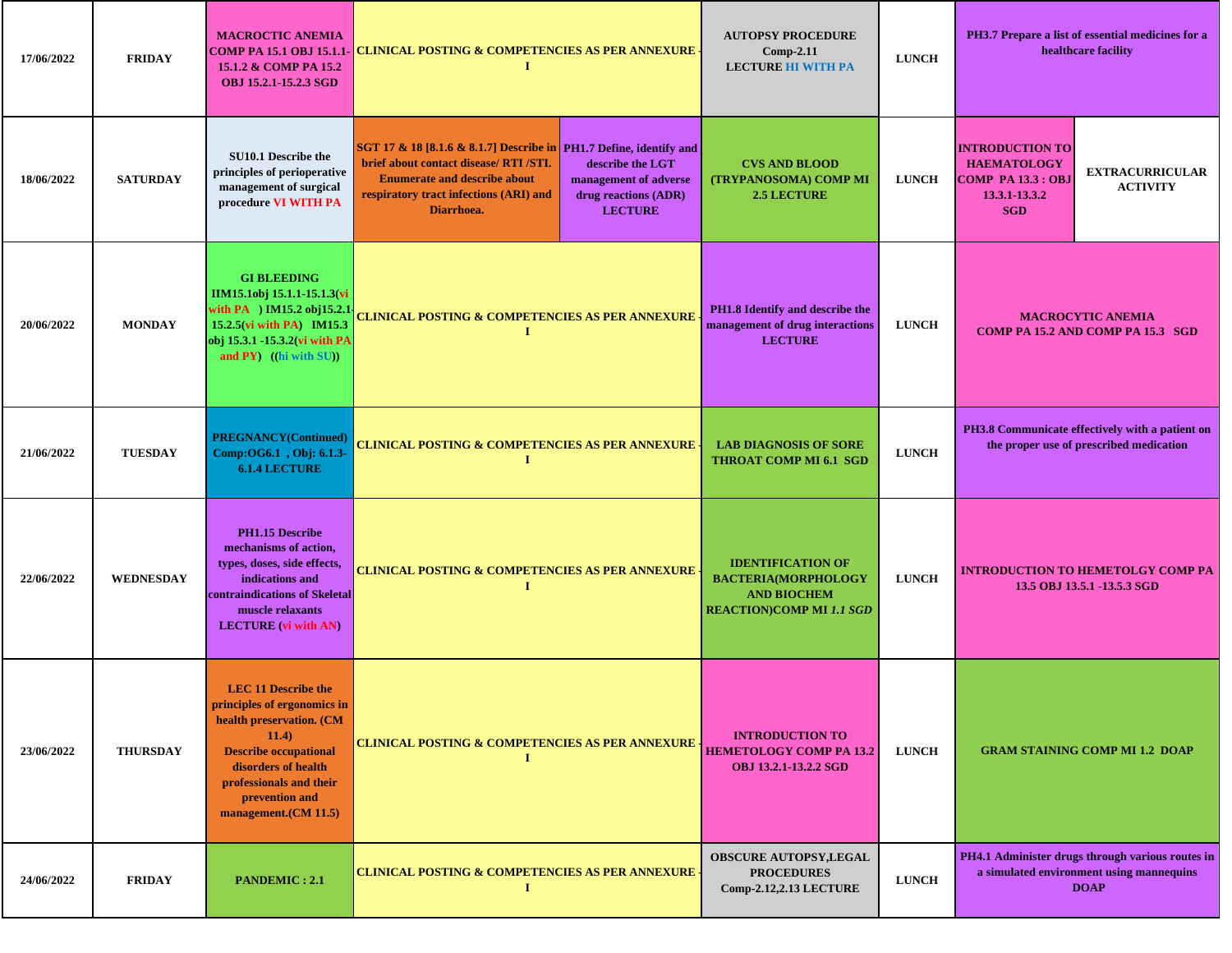| 25-06-2022 | <b>SATURDAY</b>  | <b>SU11.6 Describe principles</b><br>of safe general surgery                                                                                                      | SGT 19 & 20 [9.2 & 9.3] Define,<br>calculate and interpret demographic<br>indices including birth rate, death rate,<br>fertility rates. Enumerate and describe<br>the causes of declining sex ratio and its<br>social and health implication. | <b>PH1.17 Describe the</b><br>mechanism/s of action,<br>types, doses, side<br>effects, indications and<br>contraindications of local<br>anesthetics LECTURE VI<br><b>WITH SU</b>                                                                   | <b>IDENTIFICATION OF</b><br><b>BACTERIA (MORPHOLOGY &amp;</b><br><b>TYPES OF BIOCHEMICAL</b><br><b>REACTIONS) COMP MI 1.1</b><br><b>SGD</b> | <b>LUNCH</b> | <b>HAEMOLYTIC</b><br><b>ANEMIA COMP PA</b><br>16.5: OBJ 16.5.1<br><b>LECTURE HI WITH</b><br><b>PH</b> | <b>EXTRACURRICULAR</b><br><b>ACTIVITY</b>                                                                                                                     |
|------------|------------------|-------------------------------------------------------------------------------------------------------------------------------------------------------------------|-----------------------------------------------------------------------------------------------------------------------------------------------------------------------------------------------------------------------------------------------|----------------------------------------------------------------------------------------------------------------------------------------------------------------------------------------------------------------------------------------------------|---------------------------------------------------------------------------------------------------------------------------------------------|--------------|-------------------------------------------------------------------------------------------------------|---------------------------------------------------------------------------------------------------------------------------------------------------------------|
| 27/06/2022 | <b>MONDAY</b>    | <b>DIABETES MELLITUS</b><br>IM11.1 obj 11.1.1 - 11.1.3<br>IM11.2 obj 11.2.1-11.2.2(<br>A) IM11.3 obj 11.3.1-<br>$11.3.5$ (vi with PA)<br>IM11.4 obj 11.4.1-11.4.2 | T                                                                                                                                                                                                                                             | mechanism/s of action, types,<br>doses, side effects, indications and<br><b>CLINICAL POSTING &amp; COMPETENCIES AS PER ANNEXURE</b><br>contraindications of: General<br><b>Principle of GA &amp; Preanaesthetic</b><br>medication LECTURE (vi with |                                                                                                                                             | <b>LUNCH</b> | <b>INTRODUCTION TO HAEMATOLOGY COMP</b><br>PA 13.5 : OBJ 13.5.1-13.5.3<br><b>SGD</b>                  |                                                                                                                                                               |
| 28/06/2022 | <b>TUESDAY</b>   | <b>TOPIC-BLOOD AND</b><br><b>BLOOD PRODUCTS</b><br>Comp:OG10.2, Obj:10.2.1<br>$-10.2.5$ (vi<br>with PA) LECTURE                                                   | CLINICAL POSTING & COMPETENCIES AS PER ANNEXURE ·<br>Т                                                                                                                                                                                        |                                                                                                                                                                                                                                                    | AETCOM 2.7 $(i)*$                                                                                                                           | <b>LUNCH</b> | PH4.1 Administer drugs through various routes in<br>a simulated environment using mannequins<br>P     |                                                                                                                                                               |
| 29/06/2022 | <b>WEDNESDAY</b> | PH1.18.2 Inhalational GA<br><b>LECTURE VI WITH AN</b>                                                                                                             | I                                                                                                                                                                                                                                             | <b>CLINICAL POSTING &amp; COMPETENCIES AS PER ANNEXURE</b>                                                                                                                                                                                         |                                                                                                                                             | <b>LUNCH</b> | 15.4.2 & 15.5                                                                                         | <b>MACROCYTIC ANEMIA COMP PA 15.4 : OBJ</b><br>$15.4.1 -$<br><b>SGD</b>                                                                                       |
| 30/06/2022 | <b>THURSDAY</b>  |                                                                                                                                                                   | <b>INTERNAL ASSESSMENT</b>                                                                                                                                                                                                                    |                                                                                                                                                                                                                                                    |                                                                                                                                             | <b>LUNCH</b> |                                                                                                       |                                                                                                                                                               |
| 01/07/2022 | <b>FRIDAY</b>    |                                                                                                                                                                   | <b>INTERNAL ASSESSMENT</b>                                                                                                                                                                                                                    |                                                                                                                                                                                                                                                    |                                                                                                                                             | <b>LUNCH</b> |                                                                                                       |                                                                                                                                                               |
| 02/07/2022 | <b>SATURDAY</b>  |                                                                                                                                                                   |                                                                                                                                                                                                                                               | <b>INTERNAL ASSESSMEN</b>                                                                                                                                                                                                                          |                                                                                                                                             | <b>LUNCH</b> |                                                                                                       |                                                                                                                                                               |
| 04/07/2022 | <b>MONDAY</b>    |                                                                                                                                                                   | <b>INTERNAL ASSESSMENT</b>                                                                                                                                                                                                                    |                                                                                                                                                                                                                                                    |                                                                                                                                             | <b>LUNCH</b> |                                                                                                       |                                                                                                                                                               |
| 05/07/2022 | <b>TUESDAY</b>   |                                                                                                                                                                   | <b>INTERNAL ASSESSMENT</b>                                                                                                                                                                                                                    |                                                                                                                                                                                                                                                    |                                                                                                                                             | <b>LUNCH</b> |                                                                                                       |                                                                                                                                                               |
| 06/07/2022 | <b>WEDNESDAY</b> |                                                                                                                                                                   | <b>INTERNAL ASSESSMENT</b>                                                                                                                                                                                                                    |                                                                                                                                                                                                                                                    |                                                                                                                                             | <b>LUNCH</b> |                                                                                                       |                                                                                                                                                               |
|            |                  |                                                                                                                                                                   | <b>BLOCK II</b>                                                                                                                                                                                                                               |                                                                                                                                                                                                                                                    |                                                                                                                                             | <b>LUNCH</b> |                                                                                                       |                                                                                                                                                               |
| 07/07/2022 | <b>THURSDAY</b>  | <b>LEC 12 Define and classify</b><br>hospital waste (CM14.1)<br><b>Describe various methods of</b><br>treatment of hospital waste<br>(14.2)                       |                                                                                                                                                                                                                                               | <b>HEMOLYTIC ANEMIA COMP</b><br><b>CLINICAL POSTING &amp; COMPETENCIES AS PER ANNEXURE</b>                                                                                                                                                         |                                                                                                                                             | <b>LUNCH</b> |                                                                                                       | <b>GRAM STAINING COMP MI 1.2 DOAP</b>                                                                                                                         |
| 08/07/2022 | <b>FRIDAY</b>    | SDL1                                                                                                                                                              | <b>CLINICAL POSTING &amp; COMPETENCIES AS PER ANNEXURE</b>                                                                                                                                                                                    |                                                                                                                                                                                                                                                    | <b>EXAMINATION OF CLOTH</b><br>AND PRESERVATION OF<br>VISCERA com 2.14LECTURE                                                               | <b>LUNCH</b> |                                                                                                       | PH4.2 Demonstrate the effects of drugs on blood<br>pressure (vasopressor and vaso-depressors with<br>appropriate blockers) using computer aided<br>learning p |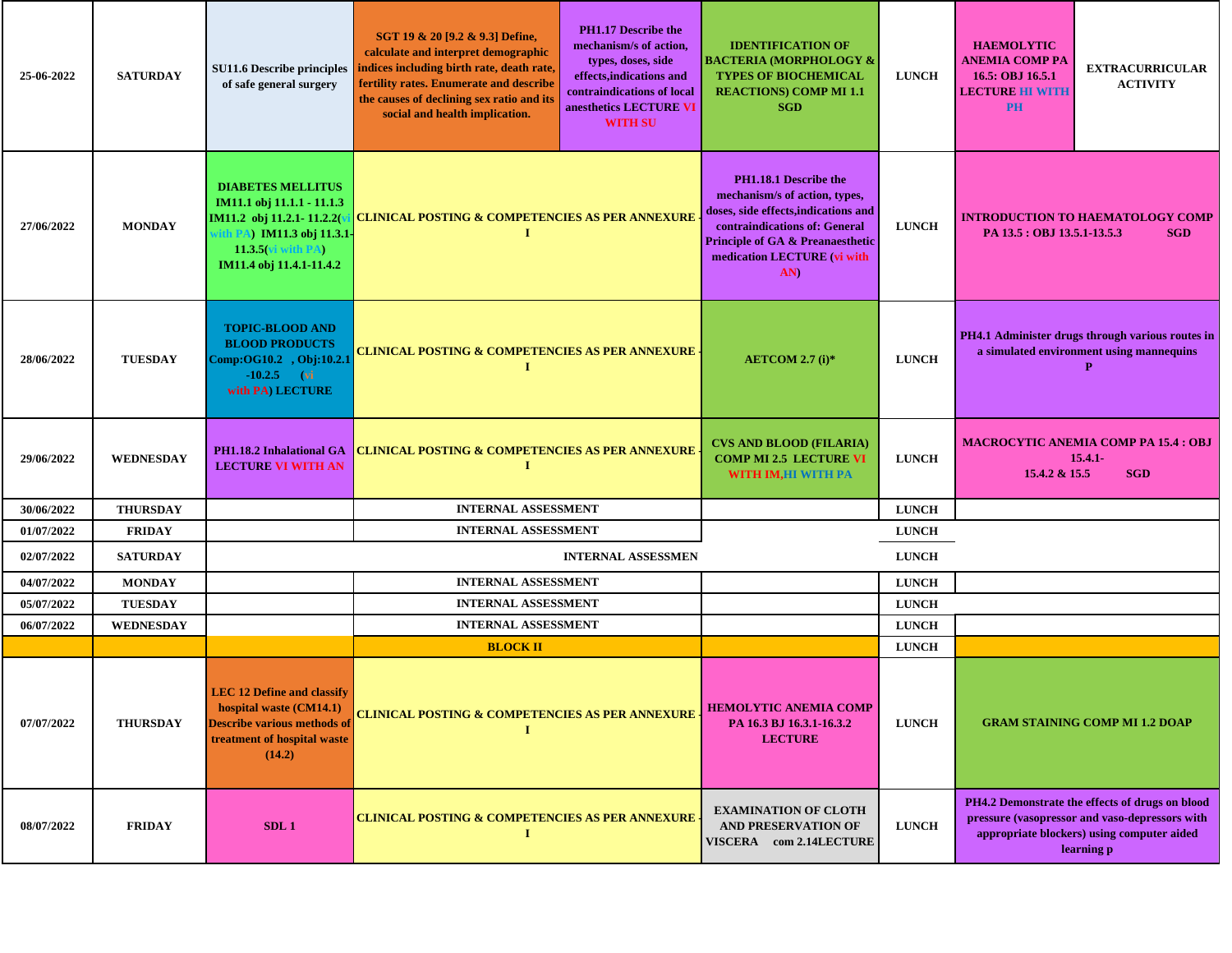| 09/07/2022 | <b>SATURDAY</b>  | SU14.1 Describe aseptic<br>techniques, sterilization and<br>disinfection                                                                                                     | SGT 21 & 22 [9.4 & 9.5] Enumerate<br>and describe the causes and<br>consequences of population explosion<br>and population dynamics of India.<br>Describe the methods of population<br>control. | <b>PH1.18.3 IV Anaesthetics</b><br><b>LECTURE</b>                                            | <b>SAMPLE COLLECTION FOR</b><br><b>LAB TESTING COMP MI 8.9</b><br><b>SGD</b>                           | <b>LUNCH</b> | <b>HAEMOLYTIC</b><br>ANEMIA COMP PA<br>$16.4:16.4.1-$<br><b>16.4.2 LECTURE</b>                   | <b>REVISION CLASS</b>                                                                                                                                         |
|------------|------------------|------------------------------------------------------------------------------------------------------------------------------------------------------------------------------|-------------------------------------------------------------------------------------------------------------------------------------------------------------------------------------------------|----------------------------------------------------------------------------------------------|--------------------------------------------------------------------------------------------------------|--------------|--------------------------------------------------------------------------------------------------|---------------------------------------------------------------------------------------------------------------------------------------------------------------|
| 11/07/2022 | <b>MONDAY</b>    | <b>ANEMIA</b><br>IM9.1 obj<br>$9.1.1 - 9.1.3$ (vi<br>with PA) IM9.2 obj 9.2.1-<br>$9.2.3$ vi with PA                                                                         | <b>CLINICAL POSTING &amp; COMPETENCIES AS PER ANNEXURE</b>                                                                                                                                      |                                                                                              | <b>PH1.20</b><br>PH 1.21 Describe the effects of<br>acute and chronic ethanol intake<br><b>LECTURE</b> | <b>LUNCH</b> | <b>HAEMOLYTIC ANEMIA</b><br><b>COMP PA 16.7 OBJ 16.7.1</b><br><b>COMP PA 16.6 OBJ 16.6.1 SGD</b> |                                                                                                                                                               |
| 12/07/2022 | <b>TUESDAY</b>   | <b>TOPIC-VACCINATION IN</b><br><b>PREGNANCY</b><br>Comp:OG8.7, Obj:8.7.1<br><b>8.7.3 LECTURE</b>                                                                             | <b>CLINICAL POSTING &amp; COMPETENCIES AS PER ANNEXURE -</b><br>1                                                                                                                               |                                                                                              | <b>SDL1 MICRO</b>                                                                                      | <b>LUNCH</b> |                                                                                                  | PH4.2 Demonstrate the effects of drugs on blood<br>pressure (vasopressor and vaso-depressors with<br>appropriate blockers) using computer aided<br>learning P |
| 13/07/2022 | <b>WEDNESDAY</b> | <b>PH 1.22</b><br><b>Describe drugs of abuse</b><br>dependence, addiction,<br>stimulants, depressants<br>psychedelics, drugs used for<br>criminal offences<br><b>LECTURE</b> |                                                                                                                                                                                                 | <b>CLINICAL POSTING &amp; COMPETENCIES AS PER ANNEXURE</b><br><b>CONTROL COMP MI 8.6 SGD</b> |                                                                                                        | <b>LUNCH</b> |                                                                                                  | <b>HAEMOLYTIC ANEMIA</b><br>COMP PA 16.4, COMP PA 16.5 SGD                                                                                                    |
| 14/07/2022 | <b>THURSDAY</b>  | <b>LEC 13 Describe laws and</b><br>legislation related to<br>hospital waste management<br>(CM14.3)                                                                           | <b>CLINICAL POSTING &amp; COMPETENCIES AS PER ANNEXURE</b><br>-1                                                                                                                                |                                                                                              | <b>LEUCOCYTE DISORDER</b><br>COMP PA 18.2 : OBJ 18.2.1-<br><b>18.2.3 LECTURE</b>                       | <b>LUNCH</b> |                                                                                                  | ANTIMICROBIAL SUSCEPTIBILITY TESTING<br><b>COMP MI 1.6 SGD</b>                                                                                                |
| 15/07/2022 | <b>FRIDAY</b>    | SDL <sub>2</sub>                                                                                                                                                             | <b>CLINICAL POSTING &amp; COMPETENCIES AS PER ANNEXURE</b><br>and the state of the state of the state of the state of the state of the state of the state of the state of the                   |                                                                                              | <b>SPECIAL PROTOCOLS FOR</b><br><b>AUTOPSY com 2.15 LECTURE</b>                                        | <b>LUNCH</b> |                                                                                                  | <b>OSPE</b>                                                                                                                                                   |
| 16/07/2022 | <b>SaTURDAY</b>  | SU14.2 Describe surgical<br>approaches, incision, and<br>the use of appropriate<br>instrument in general<br>surgery                                                          | SGT 23 & 24 [10.3. & 10.5] Discuss<br>local customs and practices of breast<br>feeding and child feeding practices.<br><b>Discuss IMNCI.</b>                                                    | PH 1.23<br>Describe the process and<br>mechanism of drug<br>deaddiction LECTURE              | <b>CVS AND BLOOD</b><br>(LEISHMANIA) COMP MI 2.5<br><b>LECTURE</b>                                     | <b>LUNCH</b> | <b>LEUCOCYTE</b><br><b>DISORDER COMP</b><br>PA 18.2 : OBJ 18.2.1-<br><b>18.2.3 LECTURE</b>       | <b>REVISION CLASS</b>                                                                                                                                         |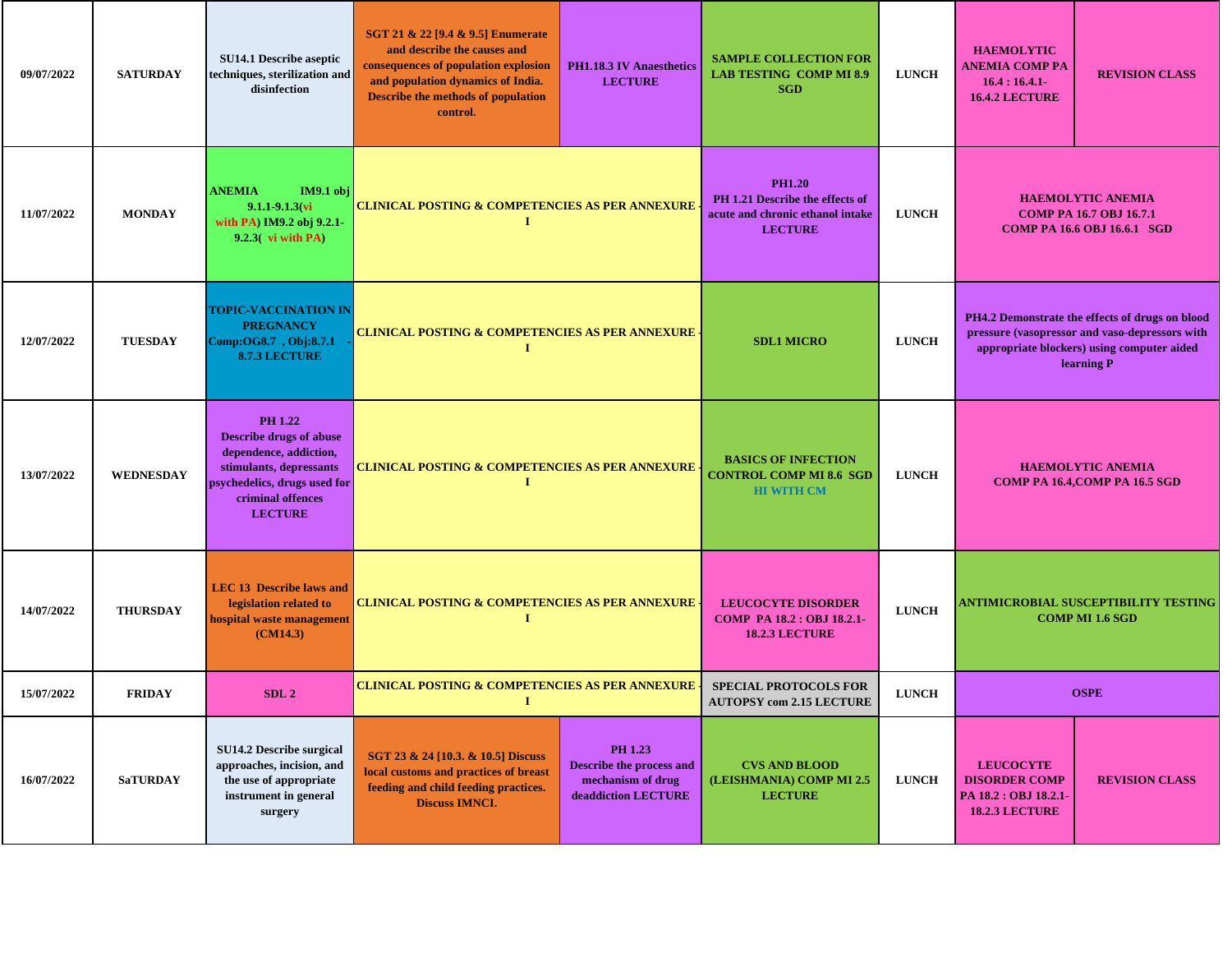| 18/07/2022 | <b>MONDAY</b>    | <b>HEART FAILURE</b><br>IM1.23:obj 1.23.1-1.23.2<br>IM1.24: obj 1.24.1(vi with<br>PH)                                                                                                                                               | <b>CLINICAL POSTING &amp; COMPETENCIES AS PER ANNEXURE - doses, side effects,indications and</b><br>1                                                                                                                                                                                                                                             |                                                                                                         | PH1.19.1 Describe the<br>mechanisms of action, types,<br>contraindications of the drugs<br>which act on CNS: Anxiolytics,<br>sedatives & hypnotics LECTURE | <b>LUNCH</b> |                                                                                                      | <b>LEUCOCYTE DISORDER</b><br>COMP PA 18.1 OBJ 18.1.1 - 18.1.4 SGD              |
|------------|------------------|-------------------------------------------------------------------------------------------------------------------------------------------------------------------------------------------------------------------------------------|---------------------------------------------------------------------------------------------------------------------------------------------------------------------------------------------------------------------------------------------------------------------------------------------------------------------------------------------------|---------------------------------------------------------------------------------------------------------|------------------------------------------------------------------------------------------------------------------------------------------------------------|--------------|------------------------------------------------------------------------------------------------------|--------------------------------------------------------------------------------|
| 19/07/2022 | <b>TUESDAY</b>   | <b>TOPIC-MEDICAL</b><br><b>TERMINATION OF</b><br><b>PREGNANCY</b><br>Comp:20.1 Obj:20.1.1 -<br>$20.1.5$ (vi with FM)<br><b>LECTURE</b>                                                                                              | <b>CLINICAL POSTING &amp; COMPETENCIES AS PER ANNEXURE -</b><br>Т                                                                                                                                                                                                                                                                                 |                                                                                                         | <b>SDL2 MICRO</b>                                                                                                                                          | <b>LUNCH</b> | <b>OSPE</b>                                                                                          |                                                                                |
| 20/07/2022 | <b>WEDNESDAY</b> | PH1.35.1 Describe the<br>mechanisms of action,<br>types, doses, side effects,<br>indications and<br>contraindications of drugs<br>used in haematological<br>disorders like: . Drugs used<br>in Anemias LECTURE HI<br><b>WITH PA</b> | <b>CLINICAL POSTING &amp; COMPETENCIES AS PER ANNEXURE -</b><br>I                                                                                                                                                                                                                                                                                 |                                                                                                         | <b>BASICS OF INFECTION</b><br><b>CONTROL COMP MI 8.6 SGD</b>                                                                                               | <b>LUNCH</b> | <b>LEUCOCYTE DISORDER</b><br>COMP PA 18.1 OBJ 18.1.1 - 18.1.4 SGD                                    |                                                                                |
| 21/07/2022 | <b>THURSDAY</b>  | <b>LEC 14. Describe primary</b><br>health care, its components<br>and principles (CM17.3)                                                                                                                                           | T                                                                                                                                                                                                                                                                                                                                                 | <b>CLINICAL POSTING &amp; COMPETENCIES AS PER ANNEXURE</b><br><b>COMP PA 19.4 OBJ 19.4.1-19.4.3</b>     |                                                                                                                                                            | <b>LUNCH</b> | <b>LAB DIAGNOSIS</b><br><b>FOR INFECT</b><br><b>DISEASE COMP MI</b><br>8.13 SGD                      | <b>COLLECTION OF</b><br><b>SAMPLES IN LAB TEST</b><br><b>COMP MI 8.10 DOAP</b> |
| 22/07/2022 | <b>FRIDAY</b>    | <b>LEUCOCYTE DISORDER</b><br><b>COMP PA 18.2 : OBJ</b><br>$18.2.1 -$<br><b>18.2.3 LECTURE</b>                                                                                                                                       | <b>CLINICAL POSTING &amp; COMPETENCIES AS PER ANNEXURE</b>                                                                                                                                                                                                                                                                                        |                                                                                                         | MECHANICAL ASPHYXIA<br>Comp-2.20,2.21 LECTURE                                                                                                              | <b>LUNCH</b> | <b>OSPE</b>                                                                                          |                                                                                |
| 23/07/2022 | <b>SaTURDAY</b>  | SU17.1 Describe the<br>principles of first aid                                                                                                                                                                                      | SGT 26 & 27 [11.1, 11.2, 11.3, 11.4 &<br>11.5] Enumerate and describe the<br>presenting features of patients with<br>occupational illness including<br>agriculture. Describe the principles of<br>ergonomics in health preservation.<br><b>Describe occupational disorders of</b><br>health professionals and their<br>prevention and management. | PH1.35.2 Drugs used in<br><b>Anemias and colony</b><br>stimulating factors<br><b>LECTURE HI WITH PA</b> | <b>CVS AND BLOOD (MALARIA)</b><br><b>COMP MI 2.5 LECTURE VI</b><br>WITH IM, HI WITH PA                                                                     | <b>LUNCH</b> | <b>LYMPH NODE AND</b><br><b>SPLEEN</b><br><b>COMP PA 19.4 OBJ</b><br>19.4.1-19.4.3<br><b>LECTURE</b> | <b>REVISION CLASS</b>                                                          |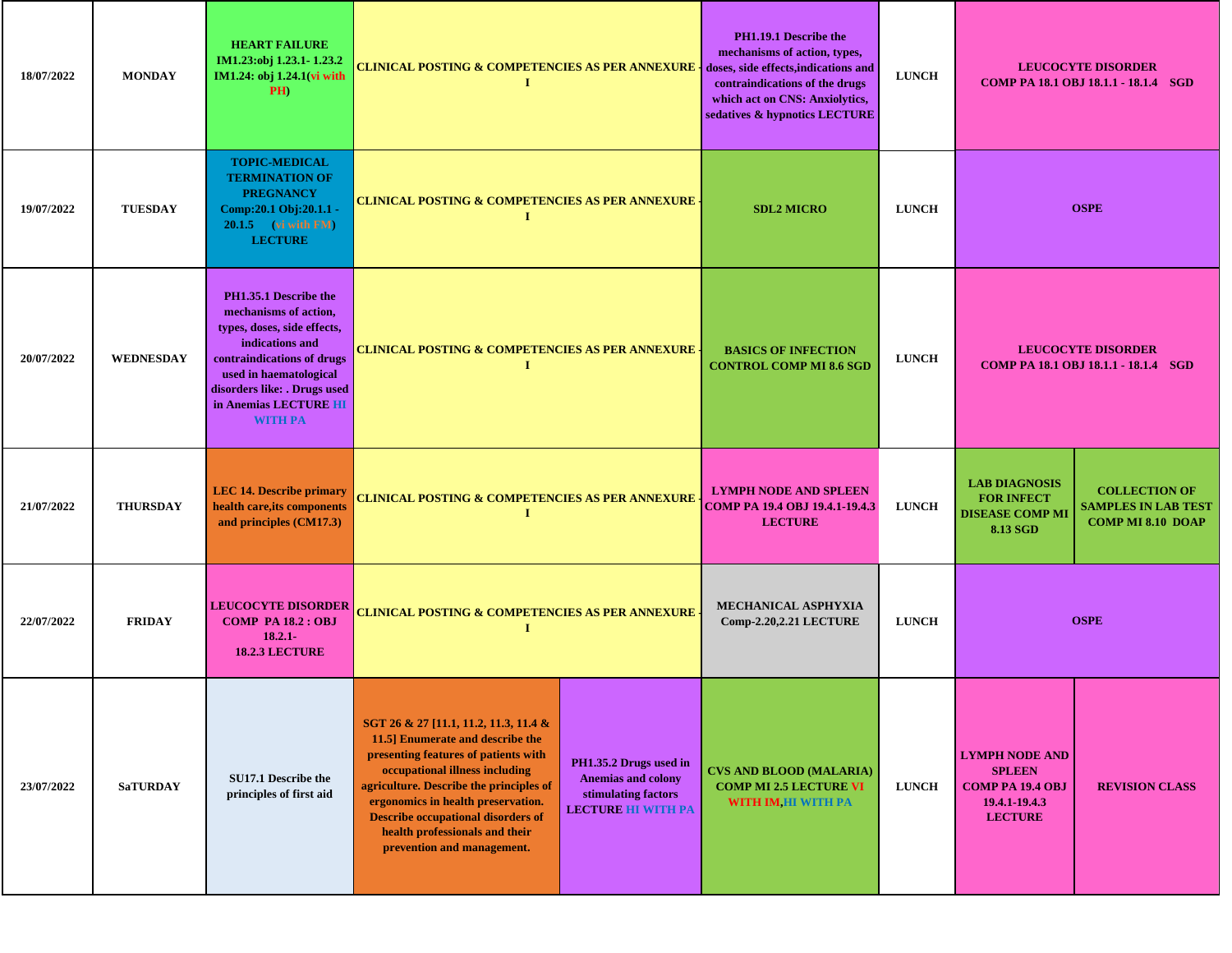| 25/07/2022 | <b>MONDAY</b>    | Pneumonia M3.15 obj<br>3.15.1<br>IM3.17 obj 3.17.1-3.17.2<br>IM3.18 obj 3.18.1<br>IM3.19 obj 13.19.1 (vi with<br>$\mathbf{M}$        | <b>CLINICAL POSTING &amp; COMPETENCIES AS PER ANNEXURE</b><br>1                                                                                                                               | PH1.19.3 Antidepressant Drugs<br><b>LECTURE</b> (vi with PS)    | <b>LUNCH</b>                               | <b>LYMPH NODE AND SPLEEN</b><br>COMP PA 19.7 OBJ 19.7.1 -19.7.2<br>COMP PA 19.3 OBJ 19.3.1 & 19.5 OBJ 19.5.1 |                                                                                                      |                       |
|------------|------------------|--------------------------------------------------------------------------------------------------------------------------------------|-----------------------------------------------------------------------------------------------------------------------------------------------------------------------------------------------|-----------------------------------------------------------------|--------------------------------------------|--------------------------------------------------------------------------------------------------------------|------------------------------------------------------------------------------------------------------|-----------------------|
| 26/07/2022 | <b>TUESDAY</b>   | <b>TOPIC-MEDICAL</b><br><b>TERMINATION OF</b><br><b>PREGNANCY</b><br>Comp:OG20.3, Obj:20.3.1<br>20.3.2(vi with FM)<br><b>LECTURE</b> | CLINICAL POSTING & COMPETENCIES AS PER ANNEXURE <sub>:</sub><br>1                                                                                                                             | <b>SDL 3 MICRO</b>                                              | <b>LUNCH</b>                               |                                                                                                              | <b>Module 2.5.1 AETCOM</b>                                                                           |                       |
| 27/07/2022 | <b>WEDNESDAY</b> | PH1.19.3 Antidepressant<br><b>Drugs LECTURE</b>                                                                                      | <b>CLINICAL POSTING &amp; COMPETENCIES AS PER ANNEXURE</b><br>1                                                                                                                               | <b>HAI COMP MI 8.5 SGD VI</b><br>WITH CM                        | <b>LUNCH</b>                               | <b>LYMPH NODE AND SPLEEN</b>                                                                                 | COMP PA 19.7 OBJ 19.7.1 -19.7.2<br>COMP PA 19.3 OBJ 19.3.1 & 19.5 OBJ 19.5.1                         |                       |
| 28/07/2022 | <b>THURSDAY</b>  | <b>LEC 15 Describe national</b><br>policies related to health<br>(17.4)                                                              | <b>CLINICAL POSTING &amp; COMPETENCIES AS PER ANNEXURE</b><br>$\bf{I}$                                                                                                                        |                                                                 | SDL <sub>3</sub>                           | <b>LUNCH</b>                                                                                                 | <b>SAMPLE PROCESSING COMP MI 8.11 DOAP</b>                                                           |                       |
| 29/07/2022 | <b>FRIDAY</b>    | <b>PANDEMIC: 2.1</b>                                                                                                                 | <b>CLINICAL POSTING &amp; COMPETENCIES AS PER ANNEXURE</b><br>1                                                                                                                               |                                                                 | <b>DYING DEPOSITION COM</b><br>1.7,1.8 SGD | <b>LUNCH</b>                                                                                                 |                                                                                                      | Module 2.5.2 AETCOM 2 |
| 30/07/2022 | <b>SATURDAY</b>  | SU18.1 Describe the<br>pathogenesis, clinical<br>features, and management<br>of various infection VI<br><b>WITH MI</b>               | SGT 29 & 30 [17.2, 19.1, 19.2 & 19.3]<br>Concept of health care delivery to<br>community and community diagnosis.<br>Concept of health care delivery to<br>community and community diagnosis. | <b>PH1.19.4 Anti-epileptics</b><br>drugs LECTURE (vi with<br>IM | HAI COMP MI 8.5 SGD VI<br><b>WITH CM</b>   | <b>LUNCH</b>                                                                                                 | <b>LYMPH NODE AND</b><br><b>SPLEEN</b><br><b>COMP PA 19.4 OBJ</b><br>19.4.1-19.4.3<br><b>LECTURE</b> | <b>REVISION CLASS</b> |
| 01/08/2022 | <b>MONDAY</b>    |                                                                                                                                      | <b>HOLIDAY</b>                                                                                                                                                                                |                                                                 |                                            | <b>LUNCH</b>                                                                                                 |                                                                                                      |                       |
| 02/08/2022 | <b>TUESDAY</b>   | <b>TOPIC-MATERNAL</b><br><b>CHANGES IN</b><br><b>PREGNANCY</b><br>$Comp:OG7.1$ ,<br>Obj: 7.1.1 -7.1.3 (vi<br>with PY) LECTURE        | <b>CLINICAL POSTING &amp; COMPETENCIES AS PER ANNEXURE   LAB DIAGNOSIS FOR INFECT</b><br>$\mathbf I$                                                                                          |                                                                 | <b>DISEASE COMP MI 8.13 SGD</b>            | <b>LUNCH</b>                                                                                                 |                                                                                                      | Module 2.5.3 AETCOM 3 |
| 03/08/2022 | WEDNESDAY        | PH1.19.4 Anti-epileptics<br>drugs LECTURE                                                                                            | <b>CLINICAL POSTING &amp; COMPETENCIES AS PER ANNEXURE</b><br>$\bf{I}$                                                                                                                        | <b>INTERPRETATION OF LAB</b><br>TEST COMP MI 8.15 SGD           | <b>LUNCH</b>                               | <b>LYMPH NODE AND SPLEEN COMP PA 19.2 :</b><br>OBJ 19.2.1-19.2.2<br><b>SGD</b>                               |                                                                                                      |                       |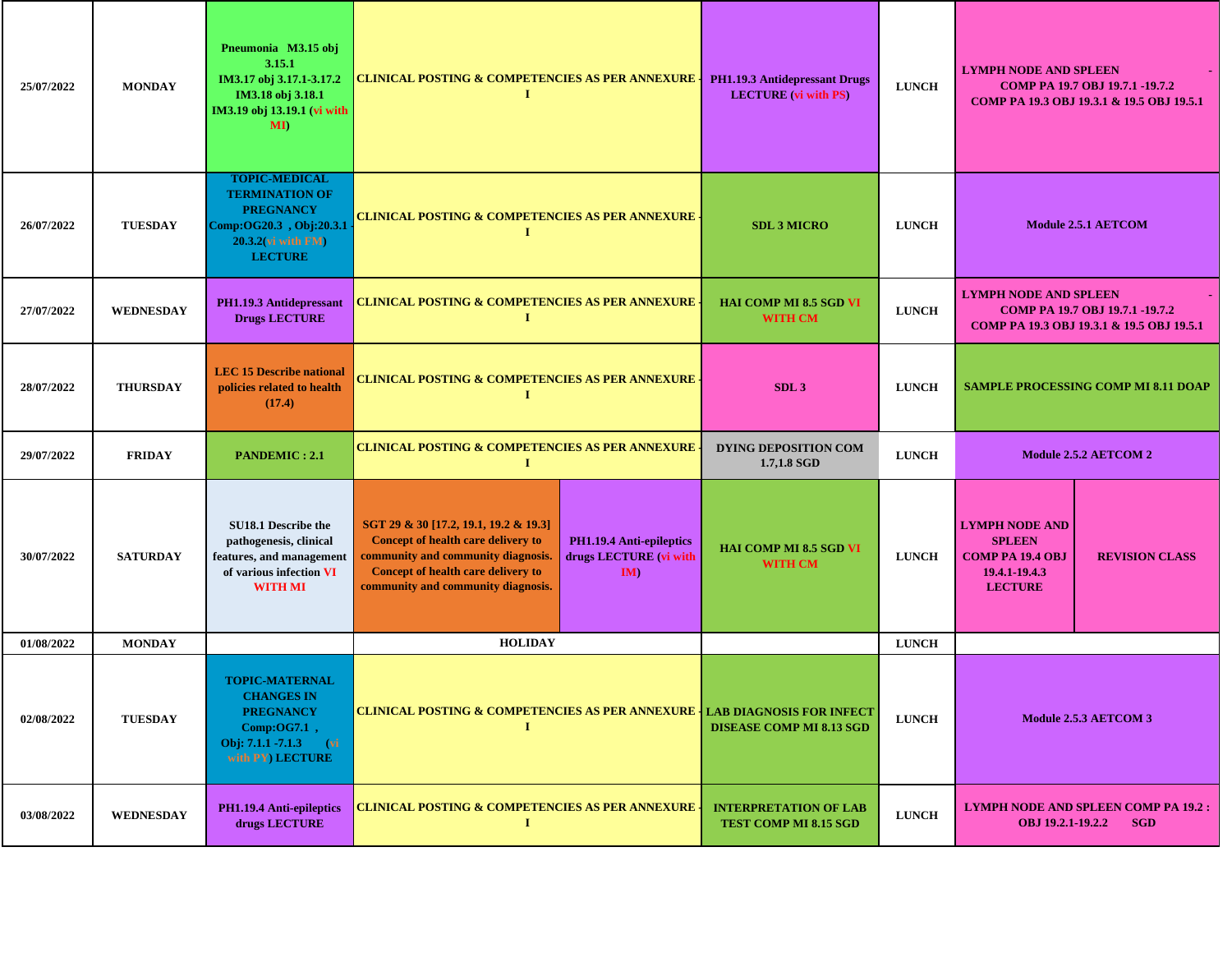| 04/08/2022 | <b>THURSDAY</b>  | <b>LEC 16. Describe health</b><br>care delivery system in<br>india [17.5]                                              | <b>CLINICAL POSTING &amp; COMPETENCIES AS PER ANNEXURE (</b><br>-1                                                                                                                                   |          |                                                                                          | <b>GASTROINTESTINAL TRACT</b><br><b>COMP PA</b><br>24.1 : OBJ 24.1.1-24.1.2 (hi with<br>MI)                                                                | <b>LUNCH</b>                                                                                                      |                                                                                                                                                                                                                  | AUTOMATION IN MICROBIOLOGY COMP MI<br><b>8.14 DOAP</b> |
|------------|------------------|------------------------------------------------------------------------------------------------------------------------|------------------------------------------------------------------------------------------------------------------------------------------------------------------------------------------------------|----------|------------------------------------------------------------------------------------------|------------------------------------------------------------------------------------------------------------------------------------------------------------|-------------------------------------------------------------------------------------------------------------------|------------------------------------------------------------------------------------------------------------------------------------------------------------------------------------------------------------------|--------------------------------------------------------|
| 05/08/2022 | <b>FRIDAY</b>    | SDL <sub>4</sub>                                                                                                       |                                                                                                                                                                                                      | -1       | <b>CLINICAL POSTING &amp; COMPETENCIES AS PER ANNEXURE</b>                               | <b>CAUSE OF DEATH ICD 10</b><br><b>COM 1.10,1.11 SGD</b>                                                                                                   | <b>LUNCH</b>                                                                                                      |                                                                                                                                                                                                                  | <b>Module 2.3 AETCOM 4</b>                             |
| 06/08/2022 | <b>SATURDAY</b>  |                                                                                                                        | <b>AITO: ANEMIA</b>                                                                                                                                                                                  |          |                                                                                          |                                                                                                                                                            | <b>LUNCH</b>                                                                                                      |                                                                                                                                                                                                                  |                                                        |
| 08/08/2022 | <b>MONDAY</b>    | ANAEMIA IM9.7 obj 9.7.1<br>$9.7.2$ vi with PA)<br>IM9.8 obj 9.8.1-9.8.3(vi<br>with PA)                                 | <b>CLINICAL POSTING &amp; COMPETENCIES AS PER ANNEXURE</b>                                                                                                                                           | 1        | PH1.19.5 Opioid agonists<br><b>LECTURE</b>                                               | <b>LUNCH</b>                                                                                                                                               |                                                                                                                   | <b>BLOOD BANKING AND TRANSFUSION</b><br>COMP PA 22.1 OBJ 22.1.1, COMP PA 22.2 OBJ<br>22.2.1, COMP PA 22.4 OBJ 22.4.1-22.4.2, COMP<br>PA 22.5 OBJ 22.5.1-22.5.2, COMP PA<br>22.6 OBJ 22.6.1, COMP 22.7 OBJ 22.7.1 |                                                        |
| 09/08/2022 | <b>TUESDAY</b>   |                                                                                                                        | <b>HOLIDAY</b>                                                                                                                                                                                       |          |                                                                                          |                                                                                                                                                            | <b>LUNCH</b>                                                                                                      |                                                                                                                                                                                                                  |                                                        |
| 10/08/2022 | <b>WEDNESDAY</b> | <b>PH1.19.5 Opioid</b><br>antagonists and<br><b>Management of morphine</b><br>poisoning LECTURE                        | <b>CLINICAL POSTING &amp; COMPETENCIES AS PER ANNEXURE</b>                                                                                                                                           | $\bf{I}$ | <b>CVS AND BLOOD (HIV) COMP</b><br><b>MI 2.7 LECTURE VI WITH</b><br><b>IM,HI WITH PA</b> | <b>LUNCH</b>                                                                                                                                               | <b>GASTROINTESTINAL TRACT</b><br>СОМР РА 24.3 ОВЈ 24.3.1-24.3.2 & СОМР РА<br>24.5 OBJ 24.5.1-24.5.3<br><b>SGD</b> |                                                                                                                                                                                                                  |                                                        |
| 11/08/2022 | <b>THURSDAY</b>  | SGT 10 [5.8.3]Demonstrate<br>how to detect common<br>adulterants in milk/common<br>food items                          |                                                                                                                                                                                                      | -1       | <b>CLINICAL POSTING &amp; COMPETENCIES AS PER ANNEXURE</b>                               | <b>GASTROINTESTINAL TRACT</b><br><b>COMP PA</b><br>24.2: OBJ 24.2.1-24.2.2 (hi with<br><b>MD</b>                                                           | <b>LUNCH</b>                                                                                                      |                                                                                                                                                                                                                  | <b>INTERPRETATION OF LAB TEST COMP MI</b><br>8.15 SGD  |
| 12/08/2022 | <b>FRIDAY</b>    |                                                                                                                        |                                                                                                                                                                                                      |          | <b>HOLIDAY</b>                                                                           |                                                                                                                                                            | <b>LUNCH</b>                                                                                                      |                                                                                                                                                                                                                  |                                                        |
| 13/08/2022 | <b>SATURDAY</b>  | SU28.1 Describe<br>pathophysiology, clinical,<br>features, investigation, and<br>principles of management<br>of hernia | <b>MEDICAL</b><br><b>ACCIDENT</b><br>PH1.19.8 Anti-maniacs<br><b>LUNCH</b><br><b>CERTIFICATE 1.91 REGISTER 1.92</b><br><b>SDL4 MICRO</b><br><b>LECTURE</b><br>DOAP <sub>1</sub><br>DOAP <sub>2</sub> |          | <b>HEPATOBILIARY</b><br><b>SYSTEM</b><br><b>COMP PA 25.1.25.2</b><br><b>LECTURE</b>      | <b>REVISION CLASS</b>                                                                                                                                      |                                                                                                                   |                                                                                                                                                                                                                  |                                                        |
| 15/08/2022 | <b>MONDAY</b>    |                                                                                                                        |                                                                                                                                                                                                      |          | <b>HOLIDAY</b>                                                                           |                                                                                                                                                            | <b>LUNCH</b>                                                                                                      |                                                                                                                                                                                                                  |                                                        |
| 16/08/2022 | <b>TUESDAY</b>   | <b>TOPIC-LACTATION</b><br>Comp:OG17.1, Obj:17.1.1<br>$-17.1.2$<br><b>LECTURE</b>                                       | <b>CLINICAL POSTING &amp; COMPETENCIES AS PER ANNEXURE (</b><br>1                                                                                                                                    |          |                                                                                          | <b>GIT AND HEPATOBILIARY</b><br><b>SYSTEM(E COLI</b><br><b>KLEBSIELLA</b><br>,PROTEUS)COMP MI<br>3.1, 6.1, 7.3, 8.5 LECTURE VI<br>WITHI IM, HI WITH PH, PA | <b>LUNCH</b>                                                                                                      |                                                                                                                                                                                                                  | <b>Module 2.1 AETCOM 5</b>                             |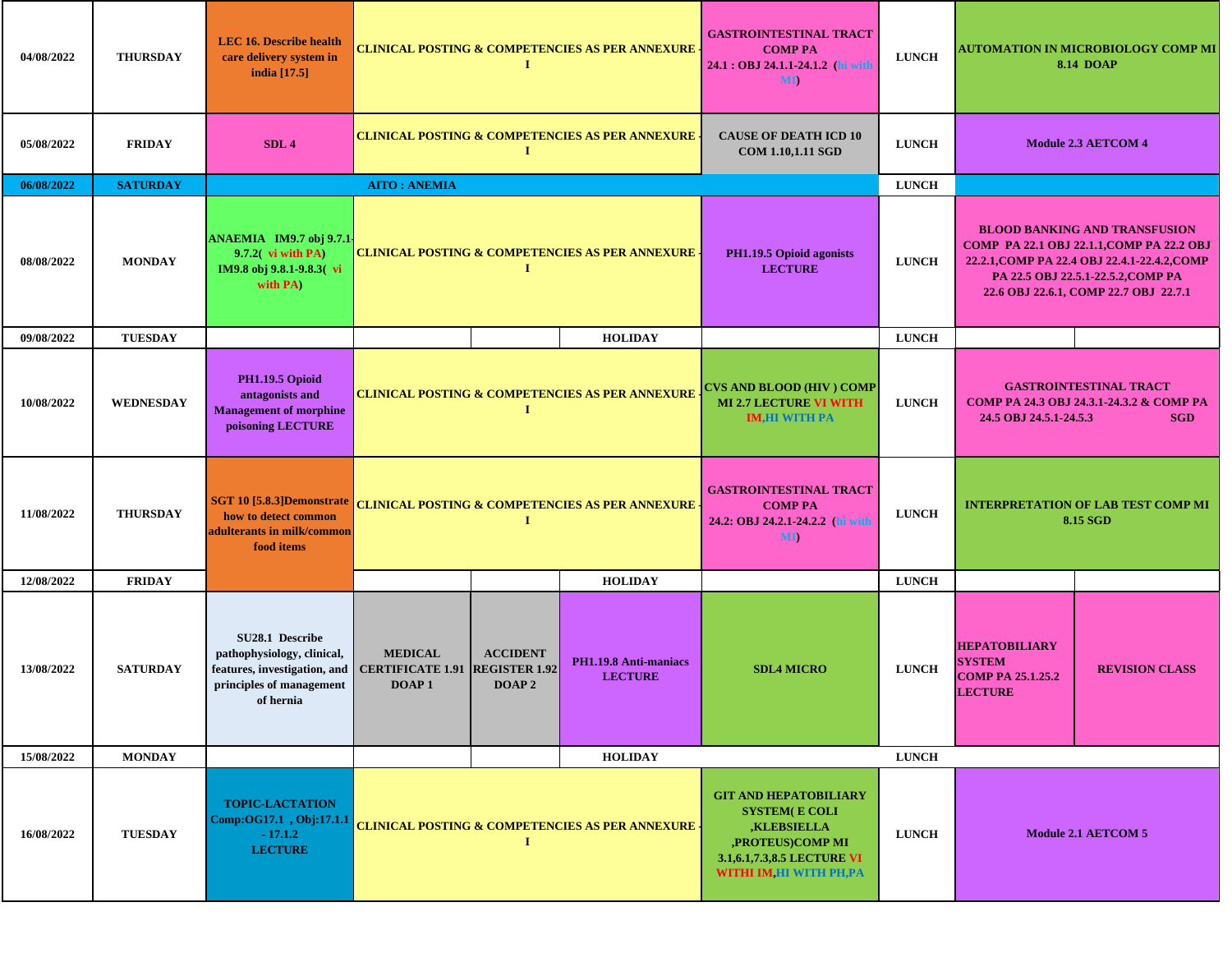| 17/08/2022 | <b>WEDNESDAY</b> | PH1.19.2 Anti-psychotic<br>drugs LECTURE (vi with<br>PY)                                                                                | <b>CLINICAL POSTING &amp; COMPETENCIES AS PER ANNEXURE</b><br>T |                                                                                                             |                                                            | <b>GIT AND HEPATOBILIARY</b><br><b>SYSTEM(VIBRIO)COMP MI</b><br><b>3.1,3.5 LECTURE</b>                                                                                                                         | <b>LUNCH</b> |                                                                                                     | GIT 24.3, 24.5, 24.7 SGD                                                                                      |  |
|------------|------------------|-----------------------------------------------------------------------------------------------------------------------------------------|-----------------------------------------------------------------|-------------------------------------------------------------------------------------------------------------|------------------------------------------------------------|----------------------------------------------------------------------------------------------------------------------------------------------------------------------------------------------------------------|--------------|-----------------------------------------------------------------------------------------------------|---------------------------------------------------------------------------------------------------------------|--|
| 18/08/2022 | <b>THURSDAY</b>  |                                                                                                                                         |                                                                 |                                                                                                             | <b>HOLIDAY</b>                                             |                                                                                                                                                                                                                | <b>LUNCH</b> |                                                                                                     |                                                                                                               |  |
| 19/08/2022 | <b>FRIDAY</b>    | SDL <sub>5</sub>                                                                                                                        |                                                                 |                                                                                                             | <b>CLINICAL POSTING &amp; COMPETENCIES AS PER ANNEXURE</b> | <b>LEGAL REQURIMENT FOR</b><br>PM COM 2.12 SGD HI WITH<br><b>PA</b>                                                                                                                                            | <b>LUNCH</b> |                                                                                                     | PH 5.1 Communicate with the patient with<br>empathy and ethics on all aspects of drug use p                   |  |
| 20/08/2022 | <b>SATURDAY</b>  | SU28.10 Describe the<br>pathophysiology, clinical<br>features, ingestions and<br>principles of management<br>of liver abscess           | <b>FITNESS</b><br><b>CERTIFICATE 1.9.3</b><br>1.94 DOAP 3       | <b>CRIME SCENE</b><br><b>INVESTIGATI</b><br>PH1.19.2 Anti-psychotic<br>drugs LECTURE<br><b>ON 2.18 DOAP</b> |                                                            | <b>SDL 5 MICRO</b>                                                                                                                                                                                             | <b>LUNCH</b> | <b>HEPATOBILIARY</b><br><b>SYSTEM</b><br><b>COMP PA</b><br>25.3, 25.1, 25.4, 25.2<br><b>LECTURE</b> | <b>REVISION CLASS</b>                                                                                         |  |
| 22/08/2022 | <b>MONDAY</b>    | <b>ANAEMIA IM9.11obj</b><br>$9.11.1 - 9.11.2$ vi<br>with PA)<br>IM9.12 obj 9.12.1-9.12.2(vi<br>with PA)                                 | <b>CLINICAL POSTING &amp; COMPETENCIES AS PER ANNEXURE</b><br>1 |                                                                                                             |                                                            | PH1.34.1 Describe the<br>mechanisms of action, types,<br>doses, side effects, indications and<br>contraindications of the drugs<br>used as below: Acid-peptic disease<br>and GERD LECTURE HI WITH<br><b>PA</b> | <b>LUNCH</b> |                                                                                                     | <b>GIT 24.4,24.6 SGD</b>                                                                                      |  |
| 23/08/2022 | <b>TUESDAY</b>   | <b>TOPIC-DEMOGRAPHIC</b><br><b>AND VITAL</b><br><b>STATISTICS</b><br>Comp:OG1.1;OG1.2;OG1.3<br>, Obj: 1.1.1,1.2.1,1.3.1 (vi<br>with CM) |                                                                 | I                                                                                                           |                                                            | <b>CLINICAL POSTING &amp; COMPETENCIES AS PER ANNEXURE   ACID PEPTIC DISEASE MI 3.6</b><br><b>SGD</b>                                                                                                          | <b>LUNCH</b> |                                                                                                     | PH 5.2 Communicating patient regarding optimal<br>use of drug therapy, device, and storage of<br>medication p |  |
| 24/08/2022 | <b>WEDNESDAY</b> | PH1.34.2 Antiemetics and<br>prokinetics LECTURE                                                                                         |                                                                 | 1                                                                                                           | <b>CLINICAL POSTING &amp; COMPETENCIES AS PER ANNEXURE</b> | <b>GIT AND HEPATOBILIARY</b><br><b>SYSTEM( SHIGELLA)COMP</b><br><b>MI3.1LECTUR</b>                                                                                                                             | <b>LUNCH</b> |                                                                                                     | <b>GIT 24.4,24.6 SGD</b>                                                                                      |  |
| 25/08/2022 | <b>THURSDAY</b>  | <b>LEC 17. Define and</b><br>describe the concept of<br>essential medicine list [19.1]                                                  | <b>CLINICAL POSTING &amp; COMPETENCIES AS PER ANNEXURE .</b>    |                                                                                                             |                                                            | <b>GIT 24.5 LECTURE</b>                                                                                                                                                                                        | <b>LUNCH</b> |                                                                                                     | STOOL ROUTINE MICROSCOPY COMP MI 1.2<br><b>DOAP</b>                                                           |  |
| 26/08/2022 | <b>FRIDAY</b>    | <b>HEPATITIS COMP MI</b><br><b>3.7 LECTURE</b>                                                                                          | <b>CLINICAL POSTING &amp; COMPETENCIES AS PER ANNEXURE</b>      |                                                                                                             |                                                            | <b>EXHUMATION MUTILATED</b><br><b>BODY PM COM 2.16,2.17 SGD</b>                                                                                                                                                | <b>LUNCH</b> |                                                                                                     | <b>PH 2.5.1 Pandemic module</b><br>Therapeutic strategies including new drug<br>development p SGD             |  |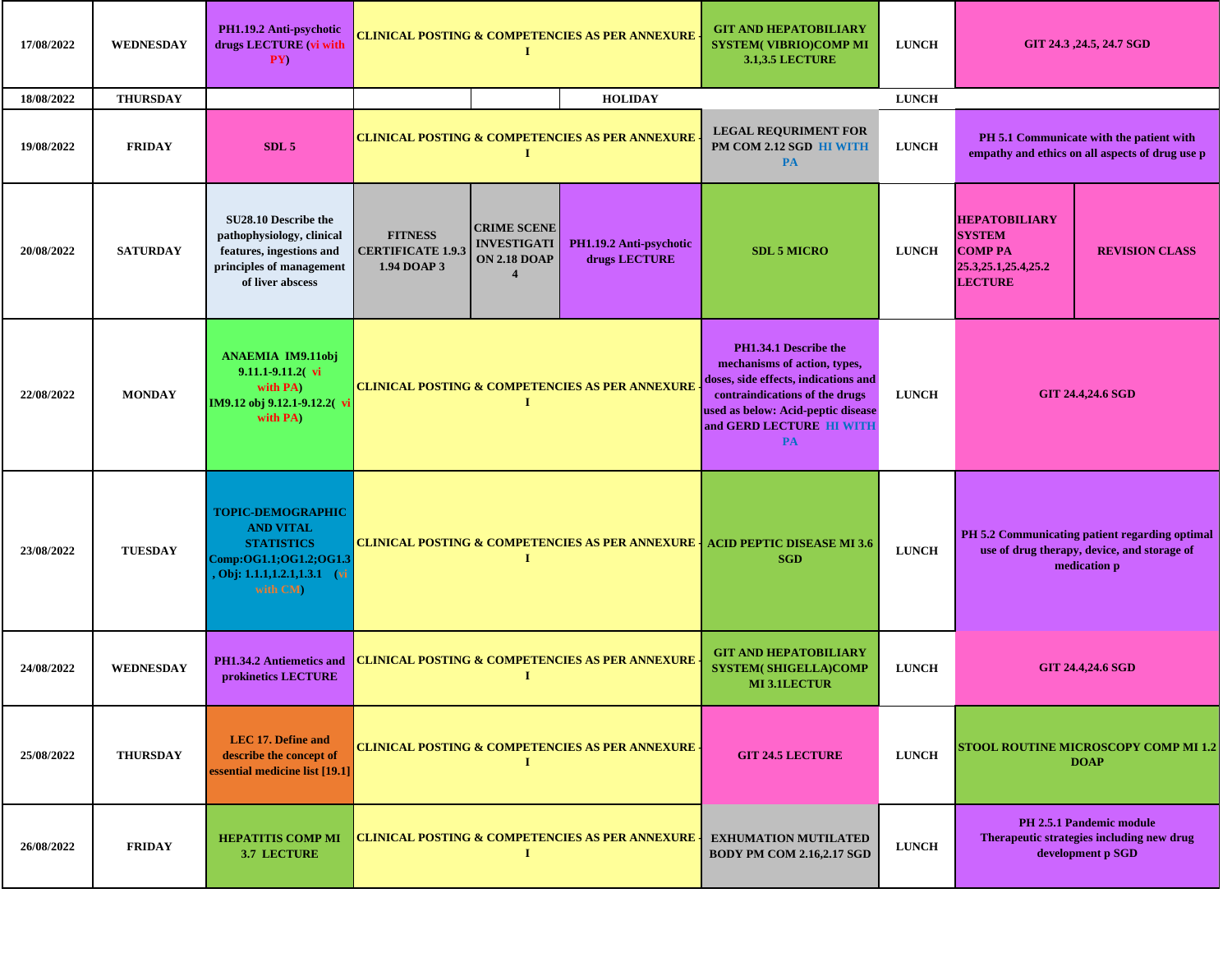| 27-08-2022 | <b>SATURDAY</b>  | SU3.1 Describe the<br>indication and appropriate<br>use of blood and blood<br>products and complication<br>of blood transfusion: 3.1.1-<br>3.1.3VI with PA | <b>TEAM WORK IN</b><br><b>MEDICOLEGAL</b><br><b>CASE 2.31 DOAP 5</b>                                                                                                                                                                                                                                                                                                                                                                                | <b>ON 3.2</b><br><b>TUTORIAL 1</b> | <b>IDENTIFICATI PH1.34.3 Antidiarrhoeals,</b><br><b>Laxatives and Purgatives</b>                                             | <b>DIARRHOEA AND</b><br><b>DYSENTERY COMP MI 3.1</b><br>LECTURE HI WITH PA SGD VI WITH IM, HI WITH PA      | <b>LUNCH</b> | <b>HEPATOBILIARY</b><br><b>SYSTEM</b><br><b>COMP PA 25.4</b><br><b>LECTURE</b> | <b>REVISION CLASS</b>                                                                                       |  |
|------------|------------------|------------------------------------------------------------------------------------------------------------------------------------------------------------|-----------------------------------------------------------------------------------------------------------------------------------------------------------------------------------------------------------------------------------------------------------------------------------------------------------------------------------------------------------------------------------------------------------------------------------------------------|------------------------------------|------------------------------------------------------------------------------------------------------------------------------|------------------------------------------------------------------------------------------------------------|--------------|--------------------------------------------------------------------------------|-------------------------------------------------------------------------------------------------------------|--|
| 29/08/2022 | <b>MONDAY</b>    | <b>Fever and febrile</b><br>syndromes IM4.3 obj 4.3.1<br>4.3.4(vi with MI and CM)                                                                          | <b>CLINICAL POSTING &amp; COMPETENCIES AS PER ANNEXURE -</b>                                                                                                                                                                                                                                                                                                                                                                                        |                                    | PH1.34.4 Inflammatory Bowel<br>Disease & Irritable Bowel<br>syndrome, Biliary and pancreatic<br>diseasesLECTURE (vi with IM) | <b>LUNCH</b>                                                                                               |              | <b>HEPATOBILIARY SYSTEM</b><br><b>COMP PA 25.1 25.6</b><br><b>SGD</b>          |                                                                                                             |  |
| 30/8/2022  | <b>TUESDAY</b>   | <b>TOPIC-UNIVERSAL</b><br><b>PRECAUTION</b><br>Comp:OG35.11, Obj:<br>$35.11.1 - 35.11.3$<br><b>LECTURE</b>                                                 | <b>CLINICAL POSTING &amp; COMPETENCIES AS PER ANNEXURE</b><br>1                                                                                                                                                                                                                                                                                                                                                                                     |                                    |                                                                                                                              | <b>GIT AND HEPATOBILIARY</b><br><b>SYSTEM (E.HISTOLYTICA</b><br>AND H.NANA ) COMP MI 3.1<br><b>LECTURE</b> | <b>LUNCH</b> |                                                                                | <b>PH 2.5.2 Pandemic module</b><br>Therapeutic strategies including new drug<br>development p SGD           |  |
| 31-08-2022 | <b>WEDNESDAY</b> | <b>PH1.42 Describe general</b><br>principles of chemotherapy<br><b>LECTURE</b>                                                                             | <b>CLINICAL POSTING &amp; COMPETENCIES AS PER ANNEXURE</b><br>1                                                                                                                                                                                                                                                                                                                                                                                     |                                    |                                                                                                                              | <b>FOOD POISONING COMP MI</b><br>3.5 SGD VI WITH IM, HI WITH<br><b>PH</b>                                  | <b>LUNCH</b> |                                                                                | <b>HEPATOBILIARY SYSTEM 25.1,25.6 SGD</b>                                                                   |  |
| 01/09/2022 | <b>THURSDAY</b>  | <b>LEC 18 Describe role of</b><br>essential medicine in<br>primary health care[19.2]                                                                       |                                                                                                                                                                                                                                                                                                                                                                                                                                                     | п                                  |                                                                                                                              | <b>CLINICAL POSTING &amp; COMPETENCIES AS PER ANNEXURE   HEPATOBILIARY SYSTEM</b><br><b>25.1 SGD</b>       | <b>LUNCH</b> |                                                                                | STOOL ROUTINE MICROSCOPY COMP MI 1.2 <br><b>DOAP HI WITH PA</b>                                             |  |
| 02/09/2022 | <b>FRIDAY</b>    | SDL 6                                                                                                                                                      |                                                                                                                                                                                                                                                                                                                                                                                                                                                     | п                                  | <b>CLINICAL POSTING &amp; COMPETENCIES AS PER ANNEXURE</b>                                                                   | <b>SPECIAL PROTOCOL FOR</b><br><b>AUTOPSY 2.19 SGD</b>                                                     | <b>LUNCH</b> |                                                                                | <b>PH 2.5.3 Pandemic module</b><br>Therapeutic strategies including new drug<br>development p<br><b>SGD</b> |  |
| 03/09/2022 | <b>SATURDAY</b>  | <b>SU3.1 Describe the</b><br>indication and<br>appropriate use of blood<br>and blood products and<br>complication of blood<br>transfusion: 3.1.4-3.1.6     | <b>MECHANICAL</b><br><b>PH1.42 Describe and</b><br><b>MECHANICAL</b><br><b>GIT AND HEPATOBILIARY</b><br><b>INJURY 1 COM</b><br>discuss the rational use of<br><b>INJURY 1 COM</b><br><b>SYSTEM(TAENIA AND</b><br><b>LUNCH</b><br>3.6,3.7<br>antimicrobials including<br>3.4,3.5 TUTORIAL 2<br><b>ASCARIS)COMP MI 3.1,2.5</b><br><b>TUTORIAL 3</b><br>antibiotic stewardship<br>VI WITH SU<br><b>LECTURE</b><br><b>VI WITH SU</b><br>program LECTURE |                                    |                                                                                                                              | <b>HEPATOBILIARY SYSTEM</b><br><b>COMP PA 25.6 SGD</b>                                                     |              |                                                                                |                                                                                                             |  |
| 05/09/2022 | <b>MONDAY</b>    | <b>Fever and febrile</b><br>syndromes IM4.4 obj<br>4.4.1-4.4.2( vi with MI)<br>IM4.6obj 4.6.1-4.6.2(vi with<br>$\mathbf{M}$                                | <b>CLINICAL POSTING &amp; COMPETENCIES AS PER ANNEXURE</b><br>п                                                                                                                                                                                                                                                                                                                                                                                     |                                    | PH1.43.1 Chloramphenicol and<br>tetracyclines LECTURE                                                                        | <b>LUNCH</b>                                                                                               |              | <b>CLINICAL PATHOLOGY</b><br><b>COMP PA</b><br>23.1 OBJ 23.1.1-23.1.2 SGD      |                                                                                                             |  |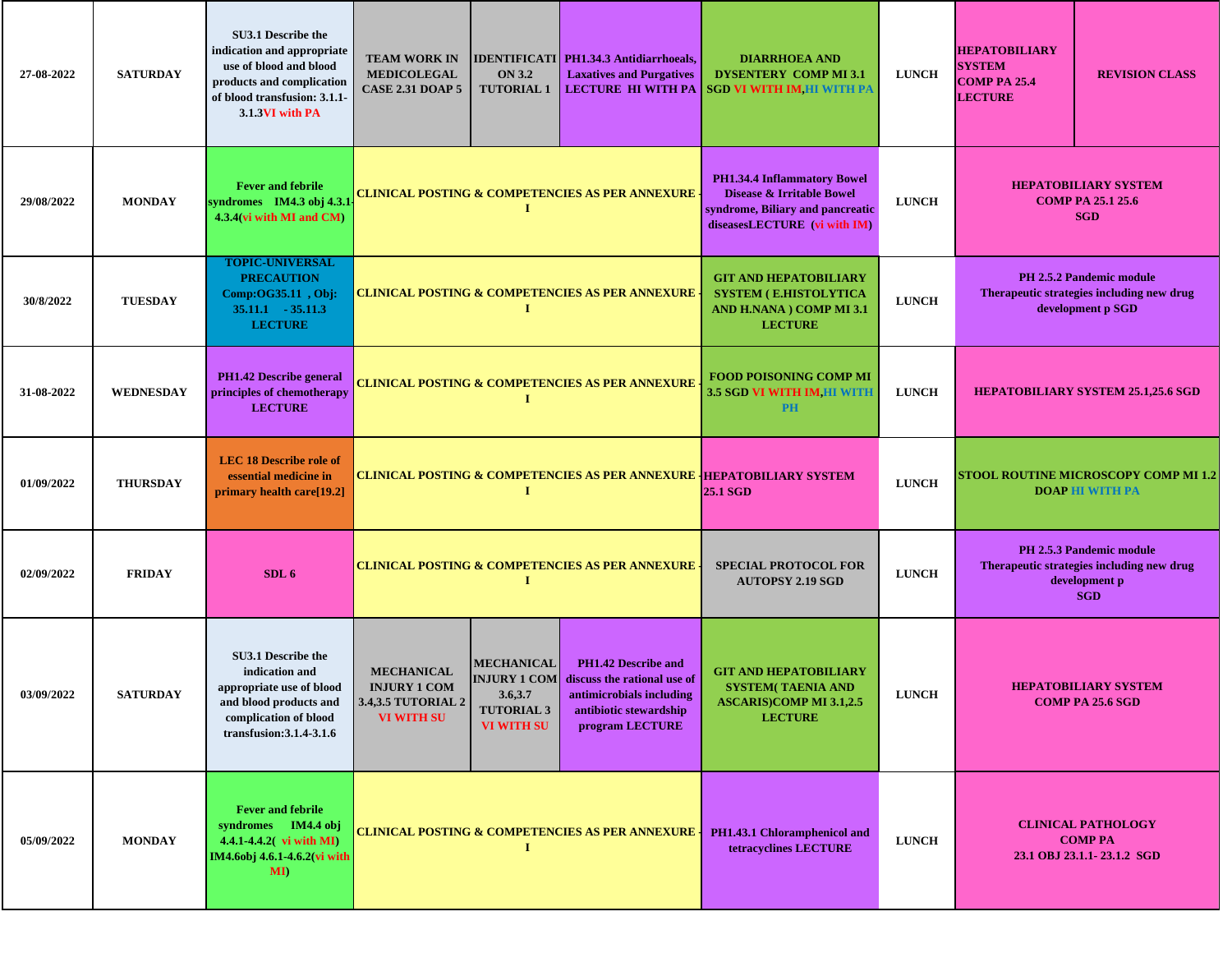| 06/09/2022 | <b>TUESDAY</b>   | <b>TOPIC-ANTENATAL</b><br>CARE Comp:OG8.1,<br>Obj:8.1.1 - 8.1.3 (vi<br>with CM)<br><b>LECTURE</b>                                                                                                 | <b>CLINICAL POSTING &amp; COMPETENCIES AS PER ANNEXURE</b><br>1                                                                                                                                      | <b>FOOD POISONING COMP MI</b><br>3.5 SGD                                                                                    | <b>LUNCH</b> | PH1.43.3 Cephalosporins SGD                                                                                               |
|------------|------------------|---------------------------------------------------------------------------------------------------------------------------------------------------------------------------------------------------|------------------------------------------------------------------------------------------------------------------------------------------------------------------------------------------------------|-----------------------------------------------------------------------------------------------------------------------------|--------------|---------------------------------------------------------------------------------------------------------------------------|
| 07/09/2022 | <b>WEDNESDAY</b> |                                                                                                                                                                                                   | <b>HOLIDAY</b>                                                                                                                                                                                       |                                                                                                                             | <b>LUNCH</b> |                                                                                                                           |
| 08/09/2022 | <b>THURSDAY</b>  | <b>LEC 19 Describe and</b><br>discuss the principles and<br>demonstrate the method of<br>collection, classification<br>analysis, interpretation and<br>presentation of statistical<br>data. [6.2] | <b>CLINICAL POSTING &amp; COMPETENCIES AS PER ANNEXURE HEPATOBILIARY SYSTEM</b><br>I                                                                                                                 | 25.3 SGD                                                                                                                    | <b>LUNCH</b> | <b>HEPATITIS (VIRAL MARKERS) COMP MI 3.8</b><br><b>SGD CASE DISCUSSION</b>                                                |
| 09/09/2022 | <b>FRIDAY</b>    | <b>HEMORRHAGIC</b><br><b>DISORDERS 21.1, 21.2,21.3</b><br><b>LECTURE</b>                                                                                                                          | CLINICAL POSTING & COMPETENCIES AS PER ANNEXURE<br>1                                                                                                                                                 | MECHANICAL ASPHYXIA<br>$Comp-2.22$ SGD                                                                                      | <b>LUNCH</b> | PH 5.3 Motivate patients with chronic diseases to<br>adhere to the prescribed management by the health<br>care provider p |
| 10/09/2022 | <b>SATURDAY</b>  | SU29.1 Describe the cause,<br>investigations and<br>principles of management<br>of hematuria                                                                                                      | <b>TYPES OF</b><br><b>FIREARM</b><br><b>WEAPON COM</b><br><b>INJURY COM</b><br>$PH1.43.2$ Penicillins $-1$<br><b>LECTURE</b><br>3.8,3.9 TUTORIAL 4<br>3.10<br><b>TUTORIAL 5</b><br><b>VI WITH SU</b> | <b>GIT AND HEPATOBILIARY</b><br><b>SYSTEM( ROTA VIRUS)COMP</b><br>MI 3.1 , 5.2, 6.1, 8.1 LECTURE HI<br><b>WITH PA</b>       | <b>LUNCH</b> | SDL7<br><b>SGD</b>                                                                                                        |
| 12/09/2022 | <b>MONDAY</b>    | <b>IFever and febrile</b><br>syndromes IM4.8 obj 4.8.1<br>$4.8.4$ (vi with MI)                                                                                                                    | <b>CLINICAL POSTING &amp; COMPETENCIES AS PER ANNEXURE .</b><br>П                                                                                                                                    | $PH1.43.2$ Penicillins $-2$<br><b>LECTURE</b>                                                                               | <b>LUNCH</b> | <b>CLINICAL PATHOLOGY</b><br><b>COMP PA</b><br>23.3 SGD                                                                   |
| 13/09/2022 | <b>TUESDAY</b>   | <b>TOPIC-ANTENATAL</b><br><b>CARE</b><br>Comp:OG8.1, Obj:8.1.4-<br><b>8.1.6</b> (vi with CM)<br><b>LECTURE</b>                                                                                    | <b>CLINICAL POSTING &amp; COMPETENCIES AS PER ANNEXURE</b><br>I                                                                                                                                      | <b>GIT AND HEPATOBILIARY</b><br><b>SYSTEM(HOOKWORM</b><br>)COMP MI 3.1,2.5 LECTURE HI<br><b>WITH PA</b>                     | <b>LUNCH</b> | PH 5.4 Explain to the patient the relationship<br>between cost of treatment and patient compliance                        |
| 14/09/2022 | <b>WEDNESDAY</b> | PH1.43.4 Sulphonamides<br><b>LECTURE</b>                                                                                                                                                          | <b>CLINICAL POSTING &amp; COMPETENCIES AS PER ANNEXURE</b><br>п                                                                                                                                      | <b>GIT AND HEPATOBILIARY</b><br><b>SYSTEM( TRICHURIS AND</b><br><b>E.VERMICULARIS)COMP MI</b><br>3.1,2.5 LECTURE HI WITH PA | <b>LUNCH</b> | <b>HEMORRHAGIC DISORDERS 21.4,21.5</b><br><b>LECTURE</b>                                                                  |
| 15/09/2022 | <b>THURSDAY</b>  | <b>LEC 20 Formulate a</b><br>research question for a<br>study (CM 6.1)                                                                                                                            | <b>CLINICAL POSTING &amp; COMPETENCIES AS PER ANNEXURE</b><br>I                                                                                                                                      | <b>FGT 30.1,30.2,30.4 LECTURE</b>                                                                                           | <b>LUNCH</b> | <b>CULTURE &amp; IDENTIFICATION OF GRAM</b><br><b>NEGATIVE ORGANISMS, MOTILITY</b><br><b>TESTING COMP MI 3.2 DOAP</b>     |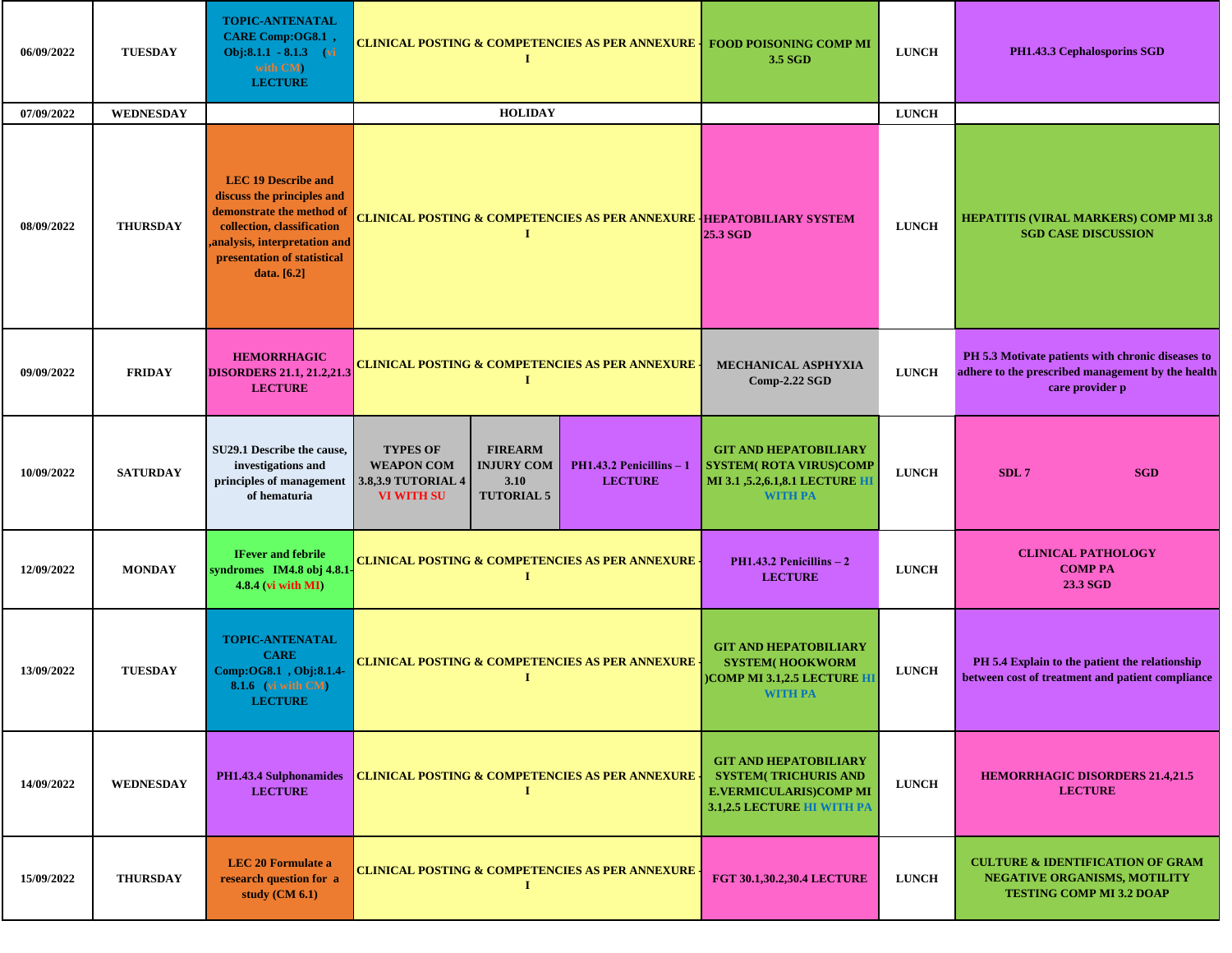| 16/09/2022 | <b>FRIDAY</b>    | <b>FGT 30.7,30.6 LECTURE</b>                                                                                                                                        | CLINICAL POSTING & COMPETENCIES AS PER ANNEXURE <sub>:</sub><br>T                                                                                                                    |                                                                                                           |                                                                            | DROWNING COM 2,23 SGD                                                                                       | <b>LUNCH</b>                                  | PH5.5 Demonstrate an understanding of the<br>caution in prescribing drugs likely to produce<br>dependence and recommend the line of<br>management |
|------------|------------------|---------------------------------------------------------------------------------------------------------------------------------------------------------------------|--------------------------------------------------------------------------------------------------------------------------------------------------------------------------------------|-----------------------------------------------------------------------------------------------------------|----------------------------------------------------------------------------|-------------------------------------------------------------------------------------------------------------|-----------------------------------------------|---------------------------------------------------------------------------------------------------------------------------------------------------|
| 17/09/2022 | <b>SATURDAY</b>  | SU29.3 Describe clinical<br>features, investigation and<br>principles of management<br>of urinary tractinfections<br>VI with MI                                     | <b>EXCHANGE</b><br>PH1.48.1 Anti hepatitis<br><b>LEGAL PRACTICE</b><br><b>INFORMATIO</b><br>drugs LECTURE HI<br><b>N</b> COM 2.32<br>2.30 SDL1<br><b>WITH PA</b><br>SDL <sub>2</sub> |                                                                                                           | <b>VIRAL HEPATITIS COMP MI</b><br><b>3.7 SGD VI WITH IM, HI WITH</b><br>PA | <b>LUNCH</b>                                                                                                | FGT 30.8,30.9<br><b>SGD</b><br><b>LECTURE</b> |                                                                                                                                                   |
| 19/09/2022 | <b>MONDAY</b>    | <b>Acute Kidney Injury and</b><br><b>Chronic renal</b><br>10.1.4 (vi with PA)<br>IM10.2 obj 10.2.1-10.2.4(vi<br>with PA)                                            | failure M10.1 obj 10.1.1-CLINICAL POSTING & COMPETENCIES AS PER ANNEXURE                                                                                                             |                                                                                                           |                                                                            | <b>PH1.43.5 Macrolides LECTURE</b>                                                                          | <b>LUNCH</b>                                  | FGT 30.3,30.5 SGD                                                                                                                                 |
| 20/09/2022 | <b>TUESDAY</b>   | <b>TOPIC-CARE OF THE</b><br><b>NEWBORN</b><br>Comp:OG18.1;OG18.2;OG<br>18.3; OG18.4,<br>Obj:18.1.1,18.2.1,18.3.1,18.4<br>$\cdot$ 1 ((hi with PE))<br><b>LECTURE</b> | <b>CLINICAL POSTING &amp; COMPETENCIES AS PER ANNEXURE</b><br>Т                                                                                                                      |                                                                                                           |                                                                            | <b>GIT AND HEPATOBILIARY</b><br><b>SYSTEM(GIARDIA)COMP MI</b><br><b>3.1,2.5 LECTURE</b>                     | <b>LUNCH</b>                                  | PH5.6 Demonstrate ability to educate public &<br>patients about various aspects of drug use<br>including drug dependence and OTC drugs            |
| 21/09/2022 | <b>WEDNESDAY</b> | PH1.43.6 Quinlones<br><b>LECTURE</b>                                                                                                                                |                                                                                                                                                                                      | <b>I</b>                                                                                                  | <b>CLINICAL POSTING &amp; COMPETENCIES AS PER ANNEXURE</b>                 | <b>GIT AND HEPATOBILIARY</b><br><b>SYSTEM( SALMONELLA</b><br><b>COMP MI 3.3,3.5 LECTURE</b>                 | <b>LUNCH</b>                                  | <b>FGT 30.3,30.5 SGD</b>                                                                                                                          |
| 22/09/2022 | <b>THURSDAY</b>  | <b>LEC 21 Describe laws and</b><br>legislation related to<br>hospital waste management<br>[14.3]                                                                    |                                                                                                                                                                                      | <b>I</b>                                                                                                  | <b>CLINICAL POSTING &amp; COMPETENCIES AS PER ANNEXURE .</b>               | <b>RESPIRATORY SYSTEM</b><br><b>26.2,26.5 LECTURE</b>                                                       | <b>LUNCH</b>                                  | HIC(HAND HYGIENE,PPE,BMW)COMP MI<br>8.5,8.6 DOAP                                                                                                  |
| 23/09/2022 | <b>FRIDAY</b>    | <b>CNS 35.1 SGD</b>                                                                                                                                                 |                                                                                                                                                                                      | 1                                                                                                         |                                                                            | <b>CLINICAL POSTING &amp; COMPETENCIES AS PER ANNEXURE THERMAL DEATH COM 2.24</b><br><b>SGD</b>             | <b>LUNCH</b>                                  | PH1.44 anti tubercular dugs SGD HI WITH PA                                                                                                        |
| 24/09/2022 | <b>SATURDAY</b>  | SU28.3 Describe causes,<br>clinical features,<br>complication, and the<br>principle of management of<br>peritonitis                                                 |                                                                                                                                                                                      | <b>MASS DIASTER COM 2.33,2.34 SDL</b><br><b>PH1.43 Aminglycosides</b><br>3,4 VI WITH CM<br><b>LECTURE</b> |                                                                            | <b>GIT &amp; HEPATOBILIAY</b><br>(CAMPYLOBACTER,H.PYLOR<br>I & C.DIFFICLE)COMP MI<br><b>3.1,3.6 LECTURE</b> | <b>LUNCH</b>                                  | <b>RESPIRATORY</b><br><b>SYSTEM 26.5,26.7</b><br>SDL <sub>8</sub><br><b>LECTURE</b>                                                               |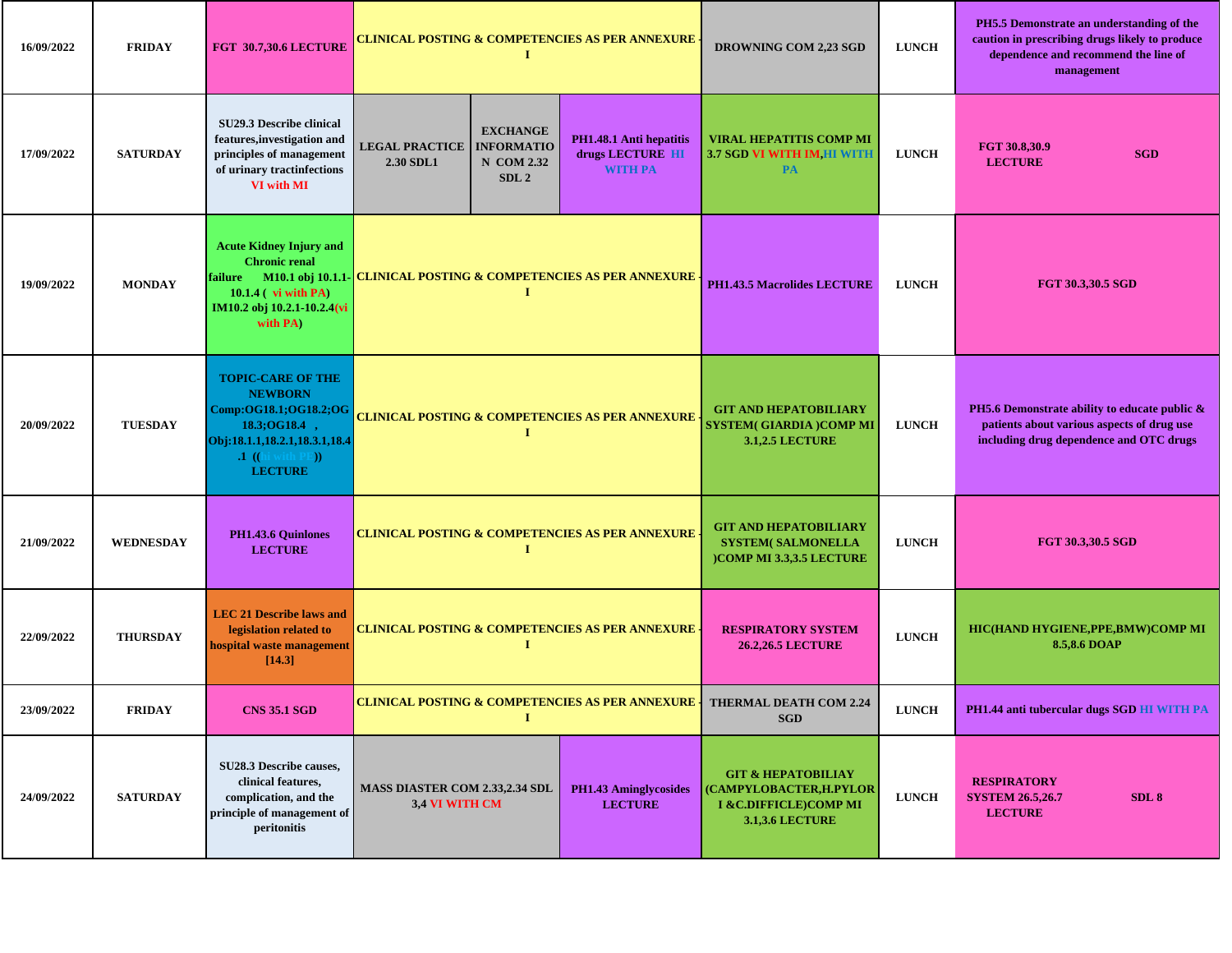| 26/09/2022 | <b>MONDAY</b>    | Liver disease IM5.1 obj<br>5.1.1-5.1.3 (vi with PA and<br>PY)<br>IM5.2 obj 5.2.1-5.2.3(vi<br>with PA and PY)                                                            | <b>CLINICAL POSTING &amp; COMPETENCIES AS PER ANNEXURE</b><br>$\bf{I}$ |                   |                                                                                                                                                                         | <b>PH1.44 Describe the first line</b><br>antitubercular dugs, their<br>mechanisms of action, side effects<br>and doses LECTURE (vi with<br>CT | <b>LUNCH</b> | <b>HEMORHHAGIC DISORERS 21.4,21.5 SGD</b>                                                   |
|------------|------------------|-------------------------------------------------------------------------------------------------------------------------------------------------------------------------|------------------------------------------------------------------------|-------------------|-------------------------------------------------------------------------------------------------------------------------------------------------------------------------|-----------------------------------------------------------------------------------------------------------------------------------------------|--------------|---------------------------------------------------------------------------------------------|
| 27/09/2022 | <b>TUESDAY</b>   | <b>TOPIC-</b><br><b>CONTRACEPTION</b><br>Comp:OG21.1, Obj:<br>$21.1.1 - 21.1.2$<br>(vi with CM)<br><b>LECTURE</b>                                                       | <b>CLINICAL POSTING &amp; COMPETENCIES AS PER ANNEXURE</b><br>п.       |                   |                                                                                                                                                                         | <b>VIRAL HEPATITIS COMP MI</b><br>3.7 SGD                                                                                                     | <b>LUNCH</b> | PH5.7 Demonstrate an understanding of the legal<br>and ethical aspects of prescribing drugs |
| 28/09/2022 | <b>WEDNESDAY</b> | <b>PH1.45 Describe the dugs</b><br>used in MDR and XDR<br><b>Tuberculosis LECTURE</b>                                                                                   | CLINICAL POSTING & COMPETENCIES AS PER ANNEXURE<br>1                   |                   |                                                                                                                                                                         | <b>GIT AND HEPATOBILIARY</b><br><b>SYSTEM(HEPATITIS)COMP</b><br><b>MI 3.7,8.3 LECTURE</b>                                                     | <b>LUNCH</b> | <b>RESPIRATORY SYSTEM 26.1,26.3,26.4 SGD</b>                                                |
| 29/09/2022 | <b>THURSDAY</b>  | LEC 22(Pandemic 1) 2.2.1,2<br><b>Emerging and Re- emerging</b><br>infections, early<br>identification and control of<br>new infections.                                 | <b>CLINICAL POSTING &amp; COMPETENCIES AS PER ANNEXURE</b><br>$\bf{I}$ |                   |                                                                                                                                                                         | <b>RESPIRATORY SYSTEM 26.7</b><br><b>LECTURE</b>                                                                                              | <b>LUNCH</b> | <b>LAB DIAG OF ATYPICAL MYCOBACTERIA</b><br><b>COMP MI 6.3 SGD</b>                          |
| 30/09/2022 | <b>FRIDAY</b>    | <b>MUSCULOSKELETAL</b><br><b>SYSTEM, SKIN, SOFT</b><br><b>TISSUE</b><br>INF.(CLOSTRIDIUM)CO<br>MP MI 3.1,3.5,4.1,4.3<br><b>LECTURE VI WITH IM</b>                       |                                                                        | $\bf{I}$          | <b>CLINICAL POSTING &amp; COMPETENCIES AS PER ANNEXURE</b>                                                                                                              | <b>BURN PM COM 2.25 SGD VI</b><br><b>WITH SU</b>                                                                                              | <b>LUNCH</b> | PH1.62 Describe and discuss antiseptics and<br>disinfectants SDL                            |
| 01/10/2022 | <b>SATURDAY</b>  | SU28.4 Describe the<br>pathophysiology,<br>clinical features,<br>investigation and principles<br>of management of intra-<br>abdominal abscess,<br>mesenteric cysts, and | <b>AETCOM 2.8</b>                                                      | <b>AETCOM 2.8</b> | PH1.46 Describe the<br>mechanisms of action,<br>types, doses, side effects,<br>indications and<br>contraindications of Anti -<br>leprotic drugs LECTURE<br>(vi with DR) | ACID PEPTIC DISEASE COMP<br><b>MI 3.6 SGD</b>                                                                                                 | <b>LUNCH</b> | <b>URINARY TRACT</b><br>SDL <sub>9</sub><br>28.4 LECTURE                                    |
| 03/10/2022 | <b>MONDAY</b>    | <b>Rheumatologic problems</b><br>IM7.1 0bj 7.1.1( <mark>v</mark><br>IM7.2 obj 7.2.1 M7.3<br>obj 7.3.1 IM7.4obj 7.4.1                                                    | <b>CLINICAL POSTING &amp; COMPETENCIES AS PER ANNEXURE.</b><br>л.      |                   |                                                                                                                                                                         | PH1.47.2 Prophylaxis and<br><b>Management of Malaria</b><br><b>LECTURE</b>                                                                    | <b>LUNCH</b> | RESPIRATORY SYSTEM 26.3,26.4,26.6 SGD                                                       |
| 04/10/2022 | <b>TUESDAY</b>   |                                                                                                                                                                         |                                                                        |                   | <b>HOLIDAY</b>                                                                                                                                                          |                                                                                                                                               | <b>LUNCH</b> |                                                                                             |
| 05/10/2022 | WEDNESDAY        |                                                                                                                                                                         |                                                                        |                   | <b>HOLIDAY</b>                                                                                                                                                          |                                                                                                                                               | <b>LUNCH</b> |                                                                                             |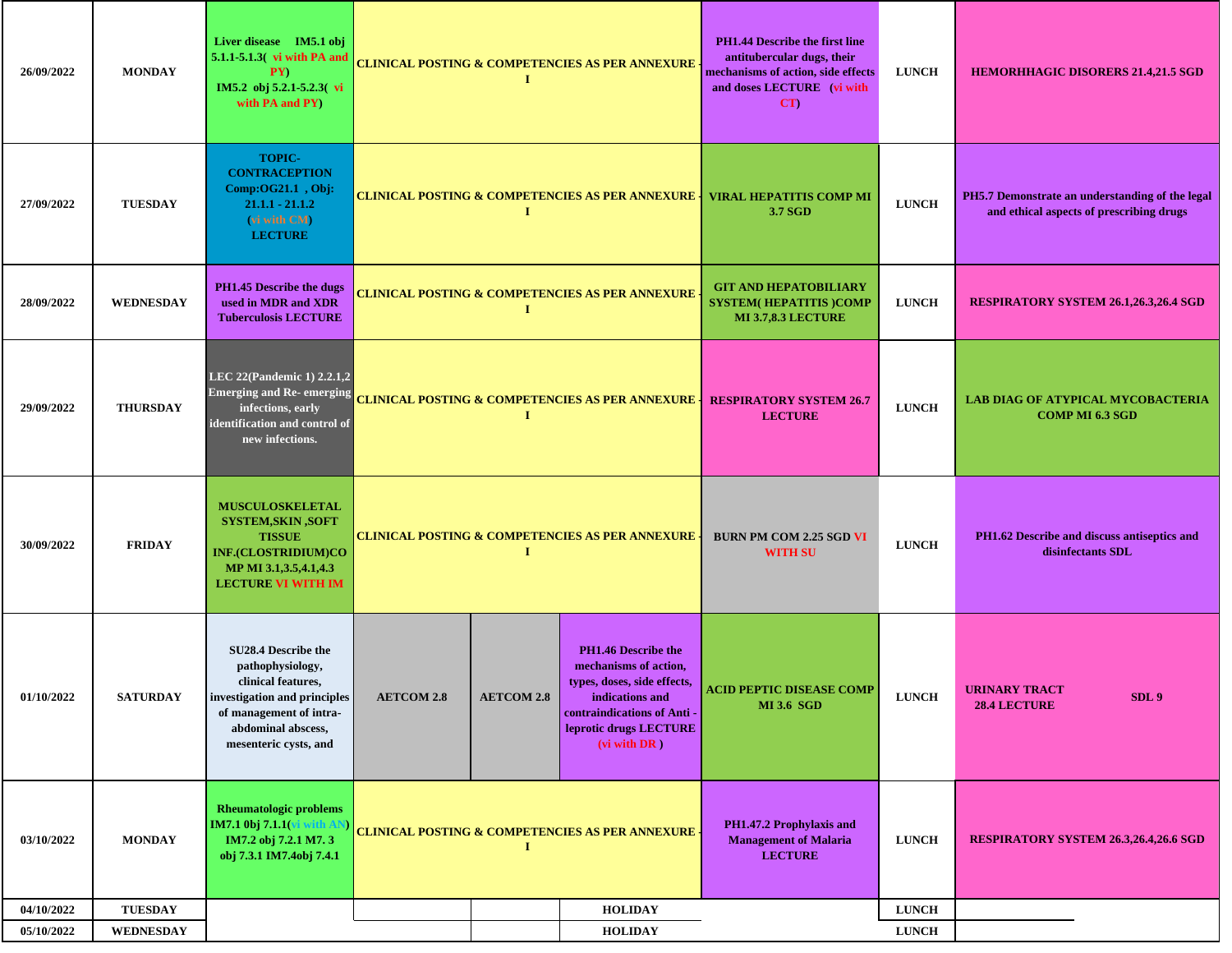| 06/10/2022 | <b>THURSDAY</b>  | <b>SDL 6 MICRO</b>                                                                                                                                                                                                             | <b>CLINICAL POSTING &amp; COMPETENCIES AS PER ANNEXURE</b><br>Т. |                                                                                                                                                                                                  | <b>URINARY TRACT 28.6,28.7</b><br><b>LECTURE</b>                                                                          | <b>LUNCH</b>                                                         | <b>ZN STAINING</b><br><b>COMP 1.2</b>                                                                                                                                   | <b>DOAP</b> |
|------------|------------------|--------------------------------------------------------------------------------------------------------------------------------------------------------------------------------------------------------------------------------|------------------------------------------------------------------|--------------------------------------------------------------------------------------------------------------------------------------------------------------------------------------------------|---------------------------------------------------------------------------------------------------------------------------|----------------------------------------------------------------------|-------------------------------------------------------------------------------------------------------------------------------------------------------------------------|-------------|
| 07/10/2022 | <b>FRIDAY</b>    | <b>CNS 35.2 SGD</b>                                                                                                                                                                                                            | <b>CLINICAL POSTING &amp; COMPETENCIES AS PER ANNEXURE</b><br>1  |                                                                                                                                                                                                  | <b>STARVATION DEATH COM</b><br>2.26 SGD                                                                                   | <b>LUNCH</b>                                                         | PH1.61 Describe and discuss dietary supplements<br>and nutraceuticals SDL                                                                                               |             |
| 08/10/2022 | <b>SATURDAY</b>  |                                                                                                                                                                                                                                | <b>AITO:IHD</b>                                                  |                                                                                                                                                                                                  |                                                                                                                           |                                                                      |                                                                                                                                                                         |             |
| 10/10/2022 | <b>MONDAY</b>    | <b>Acute Myocardial</b><br><b>Infarction/IHD IM2.1(vi</b><br>with PA,PY and CM)<br>$IM2.2$ (vi with PA and PY)<br>IM2.3 (vi with PY and<br><b>BIOCHEM IM2.4</b>                                                                | <b>CLINICAL POSTING &amp; COMPETENCIES AS PER ANNEXURE</b><br>I  | PH1.32.1 Describe the<br>mechanism/s of action, types,<br>doses, side effects, indications and<br>contraindications of : Drugs used<br>in Bronchial asthma and COPD<br><b>LECTURE HI WITH PA</b> | <b>LUNCH</b>                                                                                                              | <b>RESPIRATORY SYSTEM 26.3,26.6,26.7 SGD</b>                         |                                                                                                                                                                         |             |
| 11/10/2022 | <b>TUESDAY</b>   | <b>TOPIC-</b><br><b>CONTRACEPTION(Contin</b><br>ued)<br>Comp:OG21.1, Obj:21.1.3<br><b>21.1.4</b> (VI WITH PA)<br><b>LECTURE</b>                                                                                                | <b>CLINICAL POSTING &amp; COMPETENCIES AS PER ANNEXURE</b>       | <b>MUSCULOSKELETAL</b><br><b>SYSTEM, SKIN , SOFT TISSUE</b><br><b>INF.(M.LEPRAE)COMP MI 4.3</b><br><b>LECTURE VI WITH DR</b>                                                                     | <b>LUNCH</b>                                                                                                              | <b>PH1.60.1 Describe and discuss:</b><br><b>Pharmacogenomics SDL</b> |                                                                                                                                                                         |             |
| 12/10/2022 | <b>WEDNESDAY</b> | PH1.32.2 Describe the<br>mechanism of action, types,<br>doses, side effects,<br>indications and<br>contraindications of :The<br>drugs used in<br>cough(antitussives,<br>expectorants/ mucolytics<br><b>LECTURE HI WITH PA)</b> | <b>CLINICAL POSTING &amp; COMPETENCIES AS PER ANNEXURE</b><br>1  |                                                                                                                                                                                                  | <b>MUSCULOSKELETAL</b><br><b>SYSTEM, SKIN, SOFT TISSUE</b><br><b>INF.(DERMATOPHYTES)</b><br><b>COMP MI 4.3 LECTURE</b>    | <b>LUNCH</b>                                                         | URINARY SYSTEM 28.1,28.2,28.3 LECTURE                                                                                                                                   |             |
| 13/10/2022 | <b>THURSDAY</b>  | <b>SDL 7 MICRO</b>                                                                                                                                                                                                             | <b>CLINICAL POSTING &amp; COMPETENCIES AS PER ANNEXURE</b>       |                                                                                                                                                                                                  | <b>URINARY TRACT 28.10,28.14</b><br><b>SGD</b>                                                                            | <b>LUNCH</b>                                                         | <b>ZN STAINING</b><br><b>COMP 1.2</b>                                                                                                                                   | <b>DOAP</b> |
| 14/10/2022 | <b>FRIDAY</b>    | <b>URTI AND LRTI COMP</b><br><b>MI 6.1SGD</b>                                                                                                                                                                                  | <b>CLINICAL POSTING &amp; COMPETENCIES AS PER ANNEXURE</b><br>1  |                                                                                                                                                                                                  | <b>INFANTICIDE COM 2.27 SGD</b><br><b>VI WITH PE</b>                                                                      | <b>LUNCH</b>                                                         | PH1.24.1 Describe the mechanism of action, types,<br>doses, side effects, indications and<br>contraindications of: the drugs affecting renal<br>systems : Diuretics SGD |             |
| 15/10/2022 | <b>SATURDAY</b>  | <b>SU30.1 Describe clinical</b><br>features, investigation and<br>principles of management<br>of phimosis, paraphimosis                                                                                                        | <b>AETCOM 2.8</b>                                                | <b>PH1.47 Amebiasis</b><br><b>LECTURE</b>                                                                                                                                                        | <b>MUSCULOSKELETAL</b><br><b>SYSTEM, SKIN, SOFT TISSUE</b><br><b>INF.(ACTINOMYCETES)COMP</b><br><b>MI 4.3,6.1 LECTURE</b> | <b>LUNCH</b>                                                         | <b>CVS 27.3 LECTURE</b><br><b>SGD</b>                                                                                                                                   |             |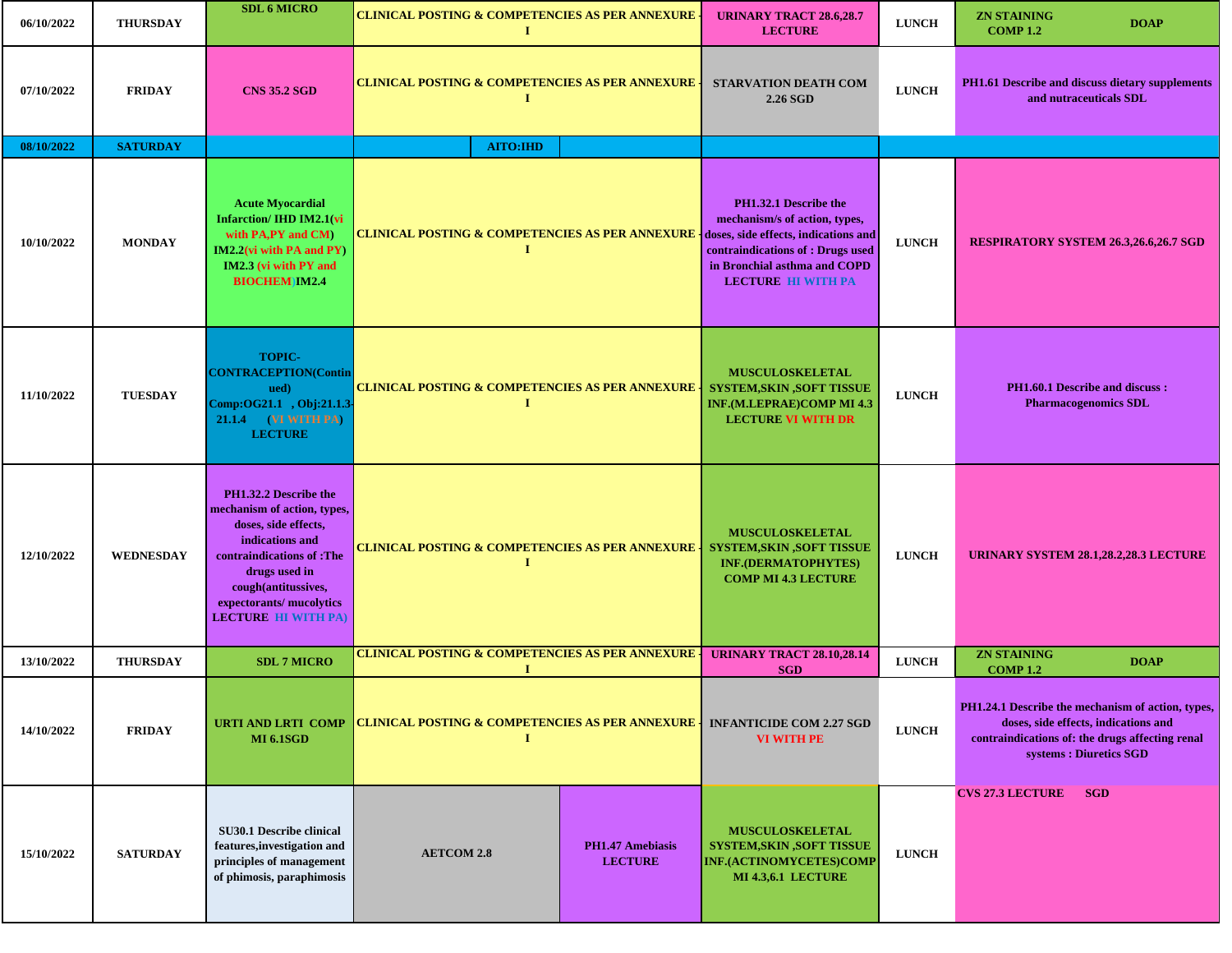| 17/10/2022 | <b>MONDAY</b>    | <b>Acute Myocardial</b><br><b>Infarction/ IHD IM2.5 (vi</b><br>with $PA$ ) $IM2.15$ (vi with<br>PH) IM 2.23(vi with PH) | <b>CLINICAL POSTING &amp; COMPETENCIES AS PER ANNEXURE   PH1.47 Intestinal helminthesiasis</b><br>1  |                            |                                                                            | <b>LECTURE</b>                                                              | <b>LUNCH</b> | <b>URINARY TRACT 28.5 LECTURE</b>                                                     |  |
|------------|------------------|-------------------------------------------------------------------------------------------------------------------------|------------------------------------------------------------------------------------------------------|----------------------------|----------------------------------------------------------------------------|-----------------------------------------------------------------------------|--------------|---------------------------------------------------------------------------------------|--|
| 18/10/2022 | <b>TUESDAY</b>   | <b>TOPIC-</b><br>ued) Comp:OG21.2, Obj:<br>21.2.1 -21.2.2 LECTURE                                                       | CONTRACEPTION(Contin CLINICAL POSTING & COMPETENCIES AS PER ANNEXURE   CNS(H.INFLUEZAE)COMP MI<br>л. |                            |                                                                            | 2.2,5.1,6.1 LECTURE                                                         | <b>LUNCH</b> | <b>PH1.60.2 Pharmacoeconomics SDL</b>                                                 |  |
| 19/10/2022 | <b>WEDNESDAY</b> | PH1.24.2 Antidiuretics-<br>vasopressin and Analogues<br><b>LECTURE HI WITH PA</b>                                       | <b>CLINICAL POSTING &amp; COMPETENCIES AS PER ANNEXURE</b><br>1                                      |                            |                                                                            | <b>CNS (CRYPTOCOCCUS AND</b><br><b>MUCOR) COMP MI 5.1</b><br><b>LECTURE</b> | <b>LUNCH</b> | <b>URINARY TRACT 28.10,28.11,28.12 SGD</b>                                            |  |
| 20/10/2022 | <b>THURSDAY</b>  | UTI COMP MI 7.3 SGD                                                                                                     |                                                                                                      | <b>I</b>                   | <b>CLINICAL POSTING &amp; COMPETENCIES AS PER ANNEXURE   URINARY TRACT</b> | 28.13,28.14,28.15,28.16 SGD                                                 | <b>LUNCH</b> | URTI AND LRTI<br><b>LAB DIAG OF M. TB</b><br><b>COMP MI 6.1SGD</b><br>COMP MI 6.3 SGD |  |
| 21/10/2022 | <b>FRIDAY</b>    | <b>SDL 10</b>                                                                                                           |                                                                                                      | 1                          | <b>CLINICAL POSTING &amp; COMPETENCIES AS PER ANNEXURE -</b>               | <b>SIGN OF INTRA UTERINE</b><br>DEATH 2.28 SGD VI WITH PE                   | <b>LUNCH</b> | PH1.53.1 General principles of poisoning<br>management SDL                            |  |
| 22/10/2022 | <b>SATURDAY</b>  | <b>PANDEMIC 2.3</b>                                                                                                     | <b>AETCOM 2.8 1 HR</b>                                                                               | <b>REVISION</b>            | PH1.47 Drugs used in<br><b>KALA-AZAR LECTURE</b>                           | <b>CNS(TOXOPLASMA)COMP MI</b><br><b>5.1,2.5 LECTURE</b>                     | <b>LUNCH</b> | <b>URINARY TRACT</b><br>28.13, 28.14, 28.15, 28.1<br><b>SGD</b><br>6 SGD              |  |
| 24/10/2022 | <b>MONDAY</b>    |                                                                                                                         |                                                                                                      |                            | <b>HOLIDAY</b>                                                             |                                                                             |              |                                                                                       |  |
| 25/10/2022 | <b>TUESDAY</b>   |                                                                                                                         |                                                                                                      | <b>INTERNAL ASSESSMENT</b> |                                                                            |                                                                             |              |                                                                                       |  |
| 26/10/2022 | <b>WEDNESDAY</b> |                                                                                                                         |                                                                                                      |                            | <b>HOLIDAY</b>                                                             |                                                                             |              |                                                                                       |  |
| 27/10/2022 | <b>THURSDAY</b>  |                                                                                                                         |                                                                                                      |                            | <b>HOLIDAY</b>                                                             |                                                                             |              |                                                                                       |  |
| 28/10/2022 | <b>FRIDAY</b>    |                                                                                                                         |                                                                                                      | <b>INTERNAL ASSESSMENT</b> |                                                                            |                                                                             |              |                                                                                       |  |
| 29/10/2022 | <b>SATURDAY</b>  |                                                                                                                         |                                                                                                      |                            | <b>INTERNAL</b><br><b>ASSESSMENT</b>                                       |                                                                             |              |                                                                                       |  |
| 31/10/2022 | <b>MONDAY</b>    |                                                                                                                         |                                                                                                      | <b>INTERNAL ASSESSMENT</b> |                                                                            |                                                                             |              |                                                                                       |  |
| 01/11/2022 | <b>TUESDAY</b>   |                                                                                                                         |                                                                                                      | <b>INTERNAL ASSESSMENT</b> |                                                                            |                                                                             |              |                                                                                       |  |
| 02/11/2022 | <b>WEDNESDAY</b> |                                                                                                                         |                                                                                                      | <b>INTERNAL ASSESSMENT</b> |                                                                            |                                                                             |              |                                                                                       |  |
| 03/11/2022 | <b>THURSDAY</b>  |                                                                                                                         |                                                                                                      | <b>INTERNAL ASSESSMENT</b> |                                                                            |                                                                             |              |                                                                                       |  |
|            |                  |                                                                                                                         |                                                                                                      |                            | <b>BLOCK III</b>                                                           |                                                                             |              |                                                                                       |  |
| 04/11/2022 | <b>FRIDAY</b>    | <b>CNS 35.3 SGD</b>                                                                                                     |                                                                                                      | $\bf{I}$                   | <b>CLINICAL POSTING &amp; COMPETENCIES AS PER ANNEXURE</b>                 | <b>COURT PROCEDURE COM</b><br>2.29 SGD                                      | <b>LUNCH</b> | PH1.53.2 Describe heavy metal poisoning and<br>chelating agents SDL                   |  |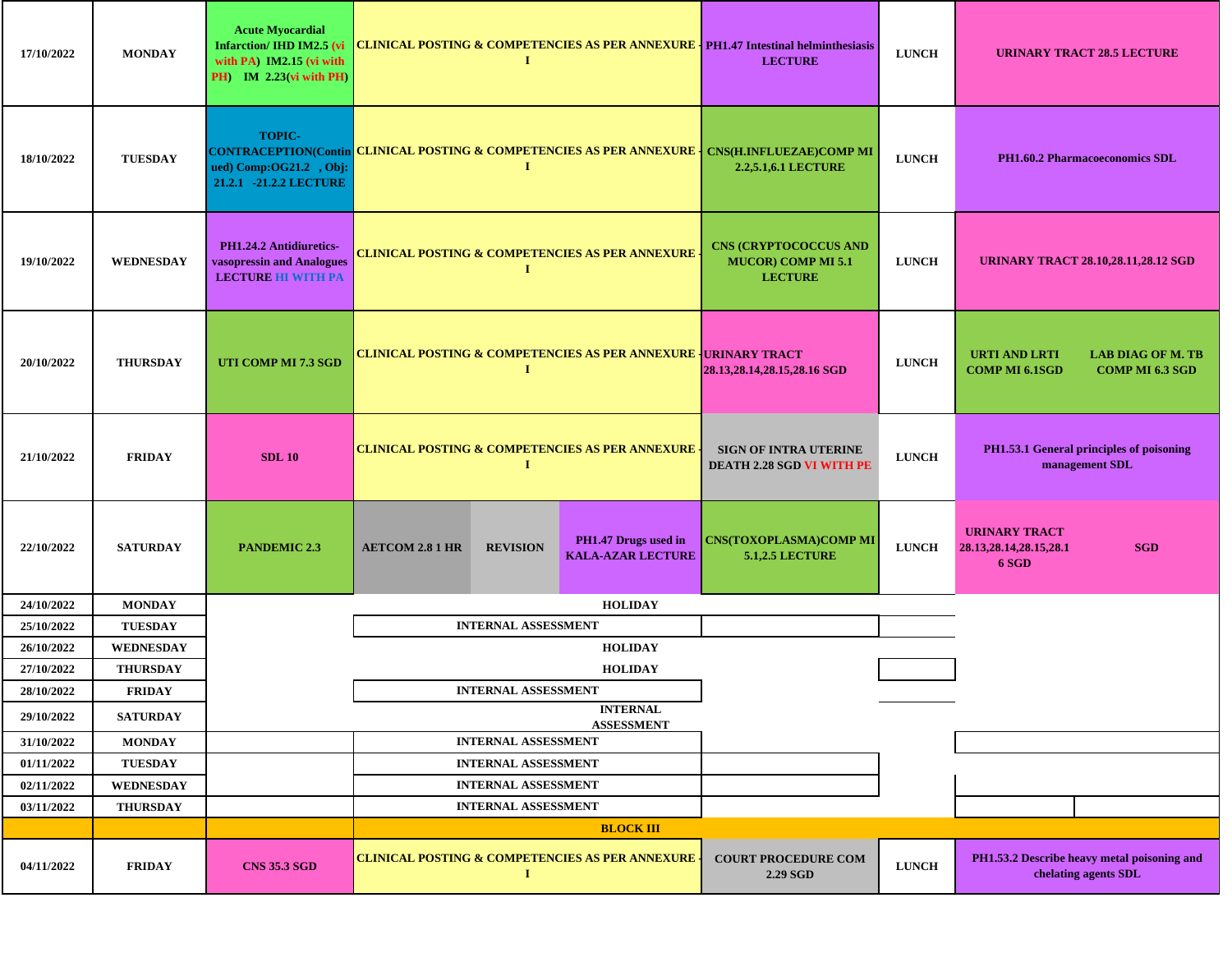| 05/11/2022 | <b>SATURDAY</b>  | <b>MICROBIOLOGICAL</b><br><b>CONTAMINATION OF</b><br><b>FOOD, WATER &amp; AIR</b><br><b>COMP MI 8.8 SGD</b>                                                 | VDRL,RPR (STI) COMP MI 7.2 DOAP                                                 | <b>PH1.48 Describe the</b><br>mechanisms of action.<br>types, doses, side<br>effects, indications and<br>contraindications of the<br>drugs used in :UTI/ STD<br><b>LECTURE HI WITH PA</b> | <b>CNS(POLIO,JE)COMP MI 5.2</b><br><b>LECTURE VI WITH IM, PE HI</b><br><b>WITH PA</b> | <b>LUNCH</b>                                                                      | <b>URINARY TRACT</b><br><b>28.8,28.9 LECTURE</b>                                                         | <b>SDL 11</b>                          |
|------------|------------------|-------------------------------------------------------------------------------------------------------------------------------------------------------------|---------------------------------------------------------------------------------|-------------------------------------------------------------------------------------------------------------------------------------------------------------------------------------------|---------------------------------------------------------------------------------------|-----------------------------------------------------------------------------------|----------------------------------------------------------------------------------------------------------|----------------------------------------|
| 07/11/2022 | <b>MONDAY</b>    | <b>IM3.3 VI WITH PA</b>                                                                                                                                     | Pneumonia IM3.1 IM3.2 CLINICAL POSTING & COMPETENCIES AS PER ANNEXURE<br>1      |                                                                                                                                                                                           | <b>PH1.48 Antiviral drugs</b><br><b>LECTURE</b>                                       | <b>LUNCH</b>                                                                      | CVS 27.1,28.1,27.10<br><b>LECTURE</b>                                                                    | <b>AETCOMPA</b>                        |
| 08/11/2022 | <b>TUESDAY</b>   |                                                                                                                                                             |                                                                                 | <b>HOLIDAY</b>                                                                                                                                                                            |                                                                                       | <b>LUNCH</b>                                                                      |                                                                                                          |                                        |
| 09/11/2022 | <b>WEDNESDAY</b> | PH1.48 Anti-AIDS drugs<br>and HAART regimen<br><b>LECTURE</b>                                                                                               | <b>CLINICAL POSTING &amp; COMPETENCIES AS PER ANNEXURE</b><br>-1                |                                                                                                                                                                                           | <b>CNS (RHABDO VIRUS) COMP</b><br><b>MI 5.2,8.1 LECTURE</b>                           | <b>LUNCH</b>                                                                      | <b>CVS 27.4 LECTURE</b>                                                                                  | <b>AETCOME PA</b>                      |
| 10/11/2022 | <b>THURSDAY</b>  | <b>Demonstration of vaccines</b>                                                                                                                            | SGT 25 [10.5] Discuss UIP. CLINICAL POSTING & COMPETENCIES AS PER ANNEXURE<br>1 | <b>ENVIRONMENTAL AND</b><br><b>NUTRITIONAL DISEASES</b><br>12.2,12.3 SGD                                                                                                                  | <b>LUNCH</b>                                                                          | <b>BIOCHEMICAL IDENTIFICATION OF GRAM</b><br><b>POSITIVE BACTERIA MI 2.3 DOAP</b> |                                                                                                          |                                        |
| 11/11/2022 | <b>FRIDAY</b>    | <b>CVS 27.6 LECTURE</b>                                                                                                                                     | <b>CLINICAL POSTING &amp; COMPETENCIES AS PER ANNEXURE</b><br>$\bf{I}$          | <b>COURT PROCEDURE COM</b><br>2.29 SGD                                                                                                                                                    | <b>LUNCH</b>                                                                          |                                                                                   | PH1.19.6 Drugs used for neurodegenerative<br>disorders(Anti parkinsonism drugs) HI WITH PA<br><b>SGD</b> |                                        |
| 12/11/2022 | <b>SATURDAY</b>  |                                                                                                                                                             | <b>AITO</b>                                                                     |                                                                                                                                                                                           |                                                                                       | <b>LUNCH</b>                                                                      |                                                                                                          |                                        |
| 14/11/2022 | <b>MONDAY</b>    | <b>INFECTION OF</b><br><b>GENITOURINARY</b><br><b>SYSTEM &amp; STI COMP MI</b><br>7.1, MI 7.2 SGD                                                           | <b>CLINICAL POSTING &amp; COMPETENCIES AS PER ANNEXURE</b><br>-1                |                                                                                                                                                                                           | <b>PH1.54 Describe vaccines and</b><br>their uses LECTURE                             | <b>LUNCH</b>                                                                      |                                                                                                          | <b>CVS 27.5,27.6,27.7,27.8 LECTURE</b> |
| 15/11/2022 | <b>TUESDAY</b>   | <b>TOPIC-NORMAL AND</b><br><b>ABNORMAL</b><br><b>PUERPERIUM COMP</b><br>OG:19.1, OBJ-19.1.1<br><b>19.1.4 LECTURE</b>                                        | <b>CLINICAL POSTING &amp; COMPETENCIES AS PER ANNEXURE</b> .<br>1               |                                                                                                                                                                                           | <b>SDL 8 MICRO</b>                                                                    | <b>LUNCH</b>                                                                      | <b>PH1.8.1 Drug interaction SGD</b>                                                                      |                                        |
| 16/11/2022 | WEDNESDAY        | <b>PH1.55 Describe and</b><br>discuss the following<br><b>National Health</b><br><b>Programmes including</b><br><b>Immunization LECTURE</b><br>(hi with CM) | CLINICAL POSTING & COMPETENCIES AS PER ANNEXURE   M.TUBERCULOSIS) COMP MI<br>1  |                                                                                                                                                                                           | <b>RESP TRACT INF(</b><br>4.2,5.1,6.1,7.1,7.3 LECTURE VI<br>WITH IM,HI WITH PH        | <b>LUNCH</b>                                                                      | <b>CVS 27.1,27.5 SGD</b>                                                                                 |                                        |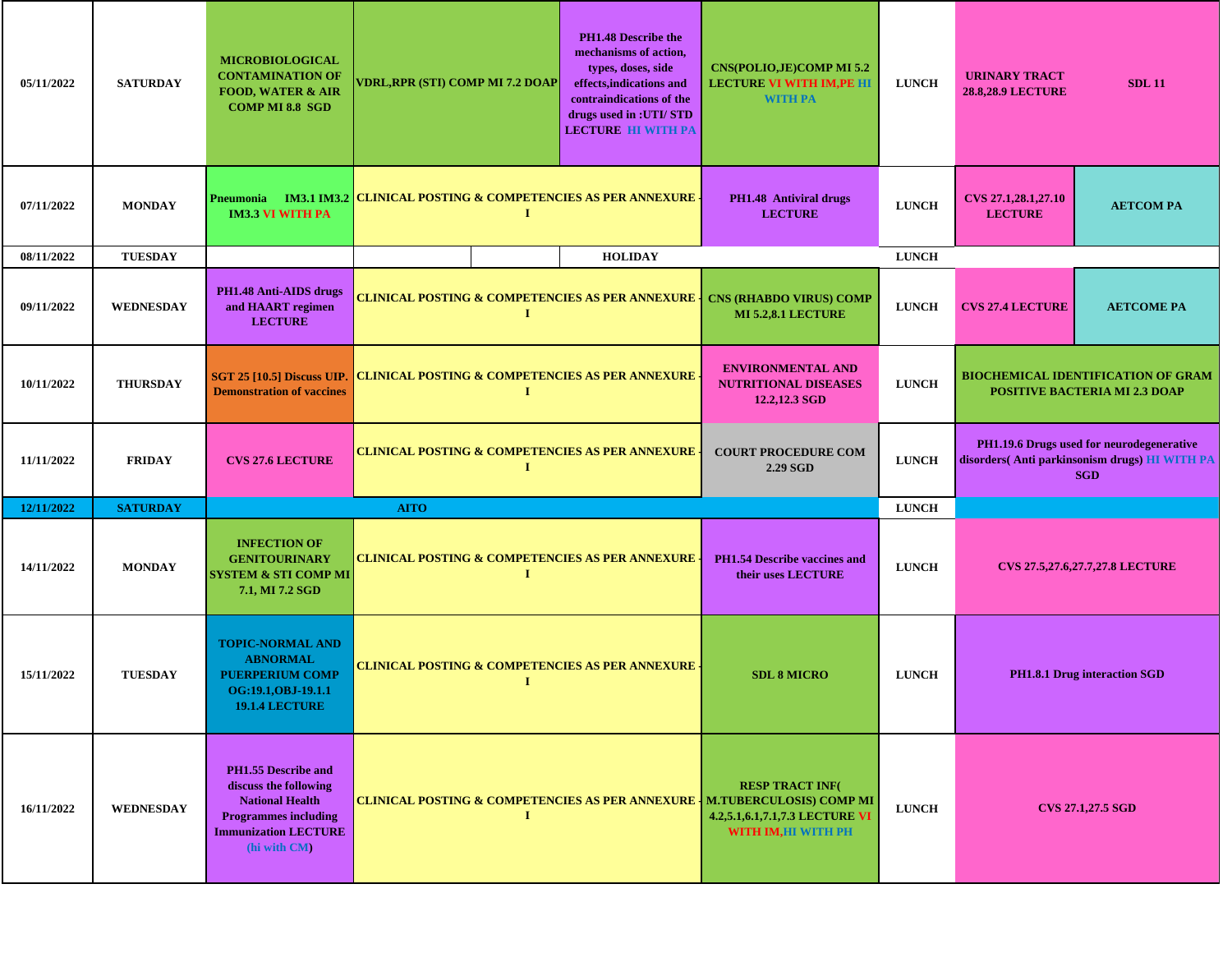| 17/11/2022 | <b>THURSDAY</b>  | SGT 28 [14.1, 14.2 & 14.3]<br><b>Define and classify hospital</b><br>waste, its types, health<br>hazards and methods of<br>treatment.                                                     | <b>CLINICAL POSTING &amp; COMPETENCIES AS PER ANNEXURE -</b><br>$\bf{I}$                                                             |  | <b>BREAST 31.1 LECTURE</b>                                                                                                                                                                                            | <b>LUNCH</b> | <b>DEMONSTRATE RESPECT FOR PT. SAMPLES</b><br><b>SENT FOR LAB TESTING MI 8.11 DOAP</b> |                                                  |
|------------|------------------|-------------------------------------------------------------------------------------------------------------------------------------------------------------------------------------------|--------------------------------------------------------------------------------------------------------------------------------------|--|-----------------------------------------------------------------------------------------------------------------------------------------------------------------------------------------------------------------------|--------------|----------------------------------------------------------------------------------------|--------------------------------------------------|
| 18/11/2022 | <b>FRIDAY</b>    | <b>CVS 27.5 LECTURE</b>                                                                                                                                                                   | <u>CLINICAL POSTING &amp; COMPETENCIES AS PER ANNEXURE -</u>                                                                         |  | <b>PANDEMIC 2.3</b>                                                                                                                                                                                                   | <b>LUNCH</b> |                                                                                        | <b>PH1.8.2 Drug interaction SGD</b>              |
| 19/11/2022 | <b>SATURDAY</b>  | <b>NATIONAL HELTH</b><br><b>PROG IN PREVENTION</b><br>OF INFECT DIS &<br><b>BIOETHICS: UNIVERSAL</b><br><b>SAFETY PRINCIPLES</b><br><b>COMP MI 8.12,8.16</b><br><b>LECTURE HI WITH CM</b> | PH1.19.7 Drugs used in<br><b>MENINGITIS COMP MI 5.3 DOAP</b><br>Alzheimer's<br>VI WITH IM, PE<br>diseaseLECTURE HI<br><b>WITH PA</b> |  | <b>ZOONOTIC DISEASE COMP</b><br><b>MI 8.1 SGD</b>                                                                                                                                                                     | <b>LUNCH</b> | <b>EYE 36.1 SGD</b>                                                                    | <b>EYE COMP PA 36.1 SGD</b><br><b>HI WITH PH</b> |
| 21/11/2022 | <b>MONDAY</b>    | <b>LAB DIAGNOSIS OF</b><br><b>INFECTIVE</b><br><b>ENDOCARDITIS COMP</b><br>MI 2.2 SGD VI WITH<br><b>IM, HI WITH PA</b>                                                                    | <b>CLINICAL POSTING &amp; COMPETENCIES AS PER ANNEXURE</b><br>$\bf{I}$                                                               |  | PH1.26 Describe mechanisms of<br>action, types, doses, side effects,<br>indications and contraindications<br>of the drugs modulating the<br>rennin angiotensin and<br>aldosterone system LECTURE<br><b>HI WITH PA</b> | <b>LUNCH</b> | <b>CVS 27.1 LECTURE</b>                                                                |                                                  |
| 22/11/2022 | <b>TUESDAY</b>   | <b>LAB DIAGNOSIS OF</b><br><b>INFECTIVE</b><br><b>ENDOCARDITIS COMP</b><br>MI 2.2 SGD VI WITH<br><b>IM HI WITH PA</b>                                                                     | <b>CLINICAL POSTING &amp; COMPETENCIES AS PER ANNEXURE</b><br>1                                                                      |  | <b>RESP TRACT INF(</b><br><b>C.DIPHTHERIAE</b> ) COMP MI<br><b>6.1 LECTURE</b>                                                                                                                                        | <b>LUNCH</b> | PH1.4.5 Clinical Pharmacokinetics SGD                                                  |                                                  |
| 23/11/2022 | <b>WEDNESDAY</b> | PH1.27.1 Describe the<br>mechanisms of action,<br>types, doses, side<br>effects, indications and<br>contraindications of:<br><b>Antihypertensive drugs-1</b><br><b>LECTURE HI WITH PA</b> | <b>CLINICAL POSTING &amp; COMPETENCIES AS PER ANNEXURE</b>                                                                           |  | <b>RESP TRACT INF( ATYPICAL</b><br><b>MYCOBACTERIA) COMP</b><br><b>MI4.3 6.1 LECTURE</b>                                                                                                                              | <b>LUNCH</b> | <b>CVS 27.2 SGD</b>                                                                    | <b>BREAST 31.2 LECTURE</b>                       |
| 24/11/2022 | <b>THURSDAY</b>  | SDL 8 [10.1] Socio-cultural<br>determinants of maternal,<br>neonatal and child health.                                                                                                    | <b>HOLIDAY</b>                                                                                                                       |  |                                                                                                                                                                                                                       | <b>LUNCH</b> |                                                                                        |                                                  |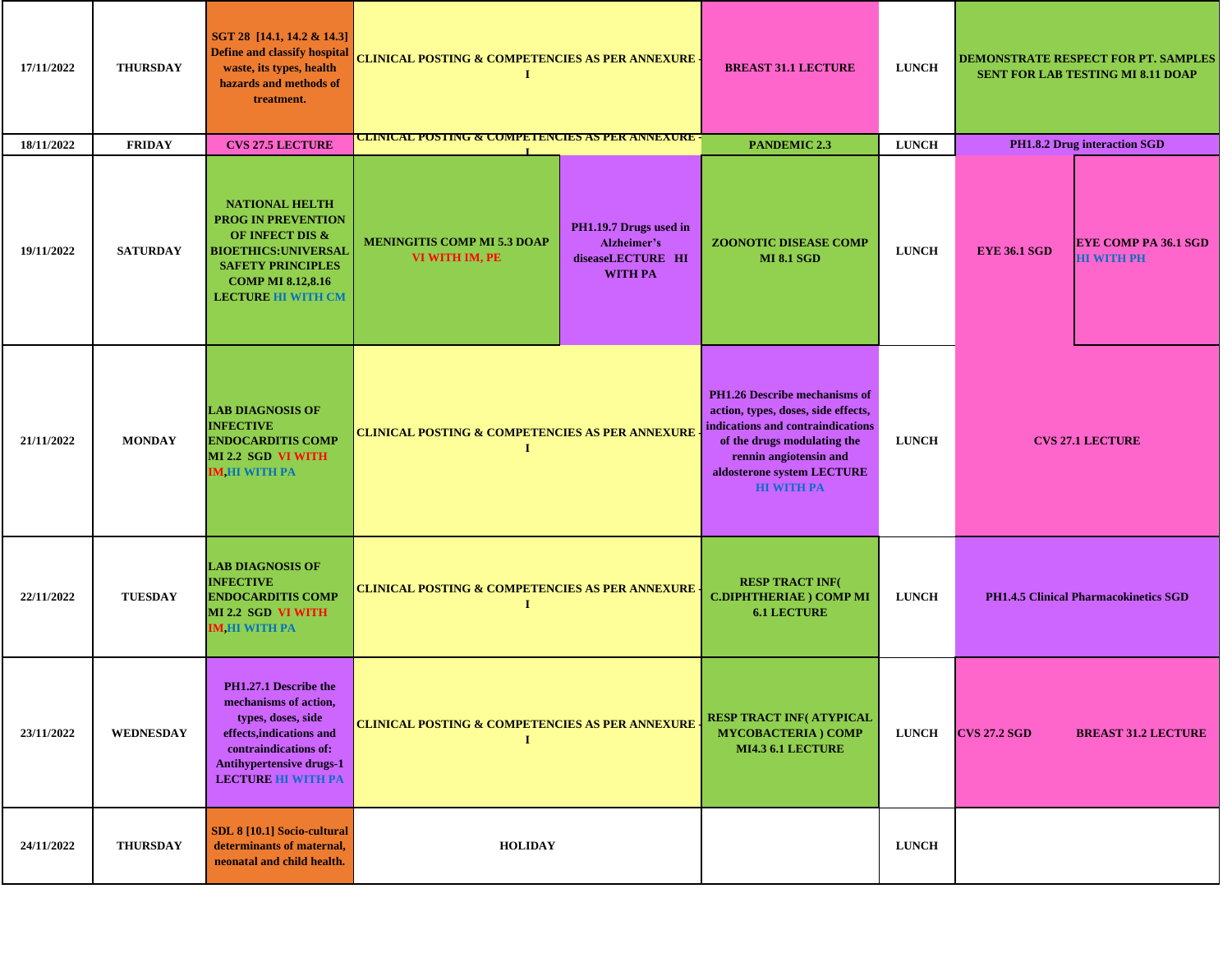| 25/11/2022 | <b>FRIDAY</b>    | <b>PANDEMIC 2.3</b>                                                                                        | <b>CLINICAL POSTING &amp; COMPETENCIES AS PER ANNEXURE</b><br>-1                                              |                                                                                                                                                                                                                        | <b>INJURY 1COM 3.31SGD</b>                                                                           | <b>LUNCH</b>                                              |                                                       | PH 1.11 Route of drug administration SGD                                          |
|------------|------------------|------------------------------------------------------------------------------------------------------------|---------------------------------------------------------------------------------------------------------------|------------------------------------------------------------------------------------------------------------------------------------------------------------------------------------------------------------------------|------------------------------------------------------------------------------------------------------|-----------------------------------------------------------|-------------------------------------------------------|-----------------------------------------------------------------------------------|
| 26/11/2022 | <b>SATURDAY</b>  | <b>SDL 9 MICRO</b>                                                                                         | LAB DIAGNOSIS OF RHEUMATIC PH1.27.2 Antihypertensive<br>FEVER COMP MI 2.1 SGD VI WITH<br><b>IM,HI WITH PA</b> | drugs-2 LECTURE HI<br><b>WITH PA</b>                                                                                                                                                                                   | <b>ZOONOTIC DISEASES (</b><br>LEPTOSPIRA, BORELLIA AND<br>,BRUCELLA ) COMP MI<br>7.1,7.2,6.1 LECTURE | <b>LUNCH</b>                                              | <b>ENDOCRINE</b><br>32.2,32.3 SGD                     | <b>PANDEMIC 2.3</b>                                                               |
| 28/11/2022 | <b>MONDAY</b>    | <b>AETCOM 2.7 (i)</b>                                                                                      | <b>CLINICAL POSTING &amp; COMPETENCIES AS PER ANNEXURE</b><br>1                                               | PH1.28.1 Describe the<br>mechanisms of action, types,<br>doses, side effects, indications and<br>contraindications of Drugs used<br>in ischemic heart disease (stable,<br>unstable angina LECTURE HI<br><b>WITH PA</b> | <b>LUNCH</b>                                                                                         | <b>BREAST 31.3,31.4 SGD</b>                               |                                                       |                                                                                   |
| 29/11/2022 | <b>TUESDAY</b>   | <b>ZOONOTIC DISEASES (</b><br><b>MI 2.5,8.1 LECTURE VI</b><br>WITH IM, HI WITH PA                          | <b>E.GRANULOSUS ) COMP CLINICAL POSTING &amp; COMPETENCIES AS PER ANNEXURE</b><br>1                           | <b>RESP TRACT INF(</b><br><b>BORDETELLA ) COMP MI 6.1</b><br><b>LECTURE</b>                                                                                                                                            | <b>LUNCH</b>                                                                                         | PH 1.3 drug formulations and drug delivery<br>systems SGD |                                                       |                                                                                   |
| 30/11/2022 | <b>WEDNESDAY</b> | PH1.28.2 Management of<br>myocardial infarction<br><b>LECTURE HI WITH PA</b>                               | <b>CLINICAL POSTING &amp; COMPETENCIES AS PER ANNEXURE</b><br>-1                                              |                                                                                                                                                                                                                        | <b>GENITOURINARY AND STDs (</b><br><b>HERPES AND CMV) COMP MI</b><br><b>7.1,7.2 LECTURE</b>          | <b>LUNCH</b>                                              | <b>MGT 29.1 SGD</b>                                   |                                                                                   |
| 01/12/2022 | <b>THURSDAY</b>  | <b>SDL 9 [11.5] Infection</b><br>prevention in health care<br>workers.                                     | <u>CLINICAL POSTING &amp; COMPETENCIES AS PER ANNEXURE</u><br>I                                               |                                                                                                                                                                                                                        | <b>ENDOCRINE SYSTEM COMP</b><br><b>PA</b><br>32.9 SGD                                                | <b>LUNCH</b>                                              |                                                       | <b>BIOCHEMICAL IDENTIFICATION OF GRAM</b><br><b>POSITIVE BACTERIA MI 2.3 DOAP</b> |
| 02/12/2022 | <b>FRIDAY</b>    | <b>ENDOCRINE SYSTEM</b><br><b>COMP PA 32.7 &amp; COMP</b><br>PA 32.8 SGD                                   | CLINICAL POSTING & COMPETENCIES AS PER ANNEXURE                                                               |                                                                                                                                                                                                                        | <b>FIREARM INJURY COM3.9</b><br><b>SGD</b>                                                           | <b>LUNCH</b>                                              |                                                       | PH 1.10 Identify the errors in prescription and<br>correct appropriately SGD      |
| 03/12/2022 | <b>SATURDAY</b>  | <b>RESP TRACT INF(COVID)</b><br><b>19 CORONA VIRUS)</b><br><b>COMP MI 6.1 LECTURE</b><br><b>VI WITH IM</b> | <b>GRAM STAIN &amp; ACID FAST STAIN</b><br>(LRTI) COMP MI 6.3 DOAP                                            | PH1.29.1 Describe the<br>mechanisms of action,<br>types, doses, side effects,<br>indications and<br>contraindications of the<br>drugs used in congestive<br>heart failure LECTURE<br><b>HI WITH PA</b>                 | <b>RESP TRACT INF(</b><br><b>MYCOPLASMA AND</b><br><b>CHLAMYDIA) COMP MI 6.1</b><br><b>LECTURE</b>   | <b>LUNCH</b>                                              | <b>ENDOCRINE</b><br><b>SYSTEM COMP PA</b><br>32.1 SGD | PANDEMIC 2.3*                                                                     |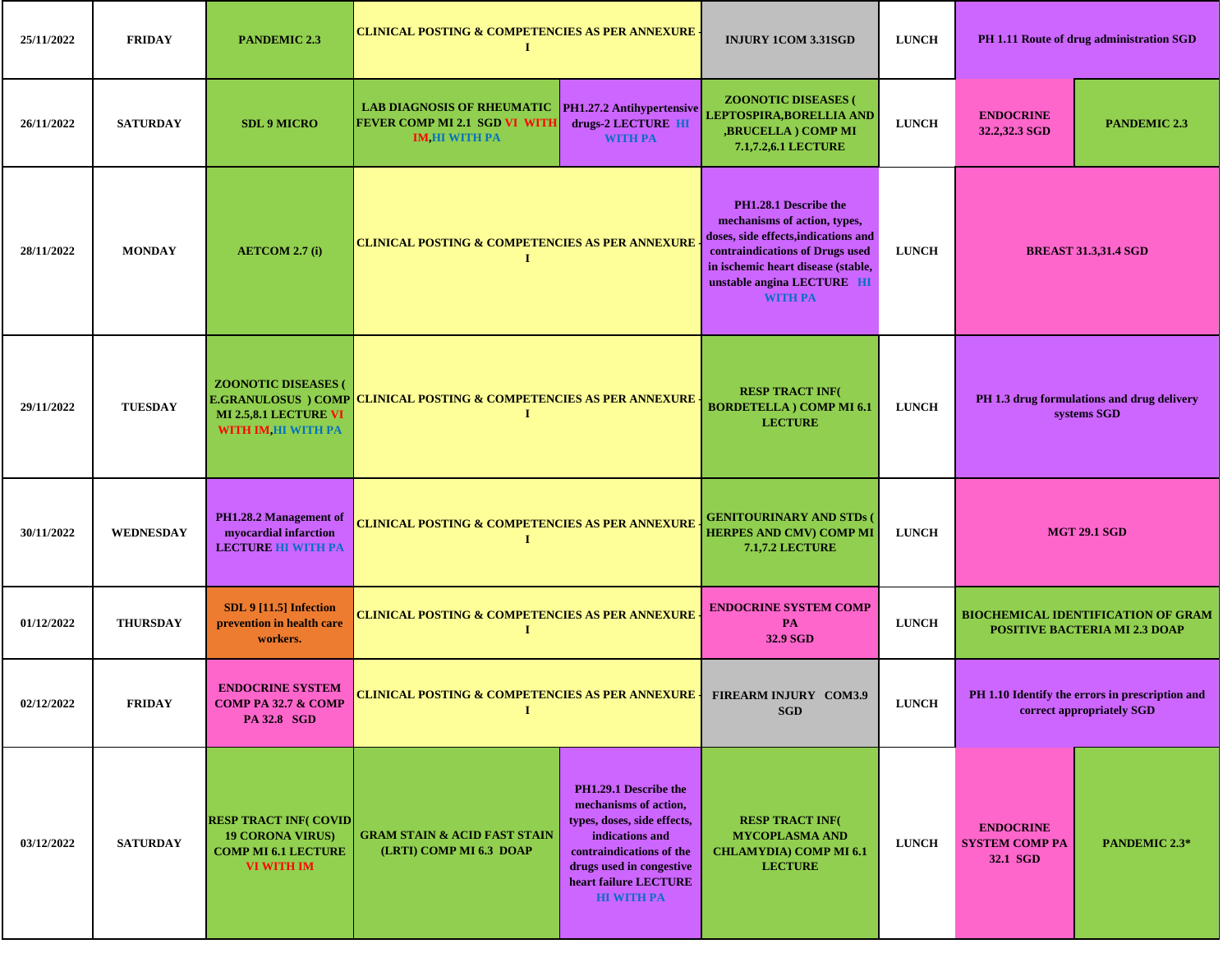| 05/12/2022 | <b>MONDAY</b>   | PH1.37.4 Anterior<br><b>Pituitary hormones</b><br><b>LECTURE HI WITH PA</b>                                                                                                       | <b>CLINICAL POSTING &amp; COMPETENCIES AS PER ANNEXURE</b><br>$\bf{I}$                                                             | PH1.29.2 Management of CHF<br><b>LECTURE HI WITH PA</b>                                                                       | <b>LUNCH</b>                                                                                                                                                                              | <b>MALE GENITAL TRACT</b><br>COMP PA 29.3 OBJ 29.3.1-29.3.2, COMP PA 29.4<br>OBJ 29.4.1-29.4.4 COMP PA 29.5 SGD                                    |  |
|------------|-----------------|-----------------------------------------------------------------------------------------------------------------------------------------------------------------------------------|------------------------------------------------------------------------------------------------------------------------------------|-------------------------------------------------------------------------------------------------------------------------------|-------------------------------------------------------------------------------------------------------------------------------------------------------------------------------------------|----------------------------------------------------------------------------------------------------------------------------------------------------|--|
| 06/12/2022 | <b>TUESDAY</b>  | PH1.39 Describe<br>mechanism of action, types,<br>doses, side<br>effects, indications and<br>contraindications the drugs<br>used for contraception<br><b>LECTURE</b> (vi with OG) | <b>CLINICAL POSTING &amp; COMPETENCIES AS PER ANNEXURE -</b><br>1                                                                  | <b>GENITOURINARY AND STDs</b><br><b>(GONOCOCCI AND</b><br><b>LUNCH</b><br><b>NEISSERIA) COMP MI 7.1,7.2</b><br><b>LECTURE</b> |                                                                                                                                                                                           | PH 1.6 Pharmacovigilance and ADR reporting<br><b>SGD</b>                                                                                           |  |
| 07/12/2022 | WEDNESDAY       | PH1.30.1 Describe the<br>mechanisms of action,<br>types, doses, side effects,<br>indications and<br>contraindications of the<br><b>Antiarrhythmics-1</b><br><b>LECTURE</b>        | <b>CLINICAL POSTING &amp; COMPETENCIES AS PER ANNEXURE</b><br>1                                                                    | <b>RESP TRACT INF(</b><br><b>ORTHOMYXOVIRUS) COMP</b><br><b>MI 6.1,8.1 LECTURE</b>                                            | <b>LUNCH</b>                                                                                                                                                                              | <b>ENDOCRINE SYSTEM</b><br><b>COMP PA</b><br>32.4 OBJ 32.4.1-32.4.3 SGD HI WITH PH                                                                 |  |
| 08/12/2022 | <b>THURSDAY</b> | SDL 10 [17.4] Importance<br>of health care of the<br>community in uplifting<br>national health.                                                                                   | <b>CLINICAL POSTING &amp; COMPETENCIES AS PER ANNEXURE</b><br>Т.                                                                   | <b>MALE GENITAL TRACT</b><br><b>COMP PA 29.2 SGD</b>                                                                          | <b>LUNCH</b>                                                                                                                                                                              | <b>CONFIDENTIALITY</b><br><b>PERTAINING TO</b><br><b>LAB DIAG OF M. TB</b><br><b>PATIENT COMP MI 8.14</b><br><b>COMP MI 6.3 SGD</b><br><b>DOAP</b> |  |
| 09/12/2022 | <b>FRIDAY</b>   | <b>ENDOCRINE SYSTEM</b><br><b>COMP PA 32.6 SGD HI</b><br><b>WITH PH</b>                                                                                                           | <b>CLINICAL POSTING &amp; COMPETENCIES AS PER ANNEXURE</b><br><b>REGIONAL INJURY 1 COM</b><br><b>LUNCH</b><br>$\bf{I}$<br>3.11 SGD |                                                                                                                               | PH1.36.1 Describe the mechanism of action, types,<br>doses, side effects, indications and<br>contraindications of drugs used in endocrine<br>disorders : Diabetes mellitus SGD HI WITH PA |                                                                                                                                                    |  |
| 10/12/2022 | <b>SATURDAY</b> |                                                                                                                                                                                   | <b>AITO:DIABETES MELLITUS</b>                                                                                                      |                                                                                                                               | <b>LUNCH</b>                                                                                                                                                                              |                                                                                                                                                    |  |
| 12/12/2022 | <b>MONDAY</b>   | <b>GENITOURINARY AND</b><br>STDs (UTI) COMP MI 7.3<br><b>LECTURE</b>                                                                                                              | CLINICAL POSTING & COMPETENCIES AS PER ANNEXURE   PH1.30.2 Antiarrythmic drugs- 2<br>1                                             | <b>LECTURE</b>                                                                                                                | <b>LUNCH</b>                                                                                                                                                                              | <b>ENVIRONMENTAL AND NUTRITIONAL</b><br><b>DISEASES COMP PA 12.1,12.2,12.3,12.4 SGD</b>                                                            |  |
| 13/12/2022 | <b>TUESDAY</b>  | <b>EMERGING INFECTIOUS</b><br><b>DISEASES COMP MI 8.4</b><br><b>SGD</b>                                                                                                           | CLINICAL POSTING & COMPETENCIES AS PER ANNEXURE ·<br>Т.                                                                            | <b>AETCOM 2.7 i</b>                                                                                                           | <b>LUNCH</b>                                                                                                                                                                              | PH 3.2.1 Write a rational prescription SGD                                                                                                         |  |

Τ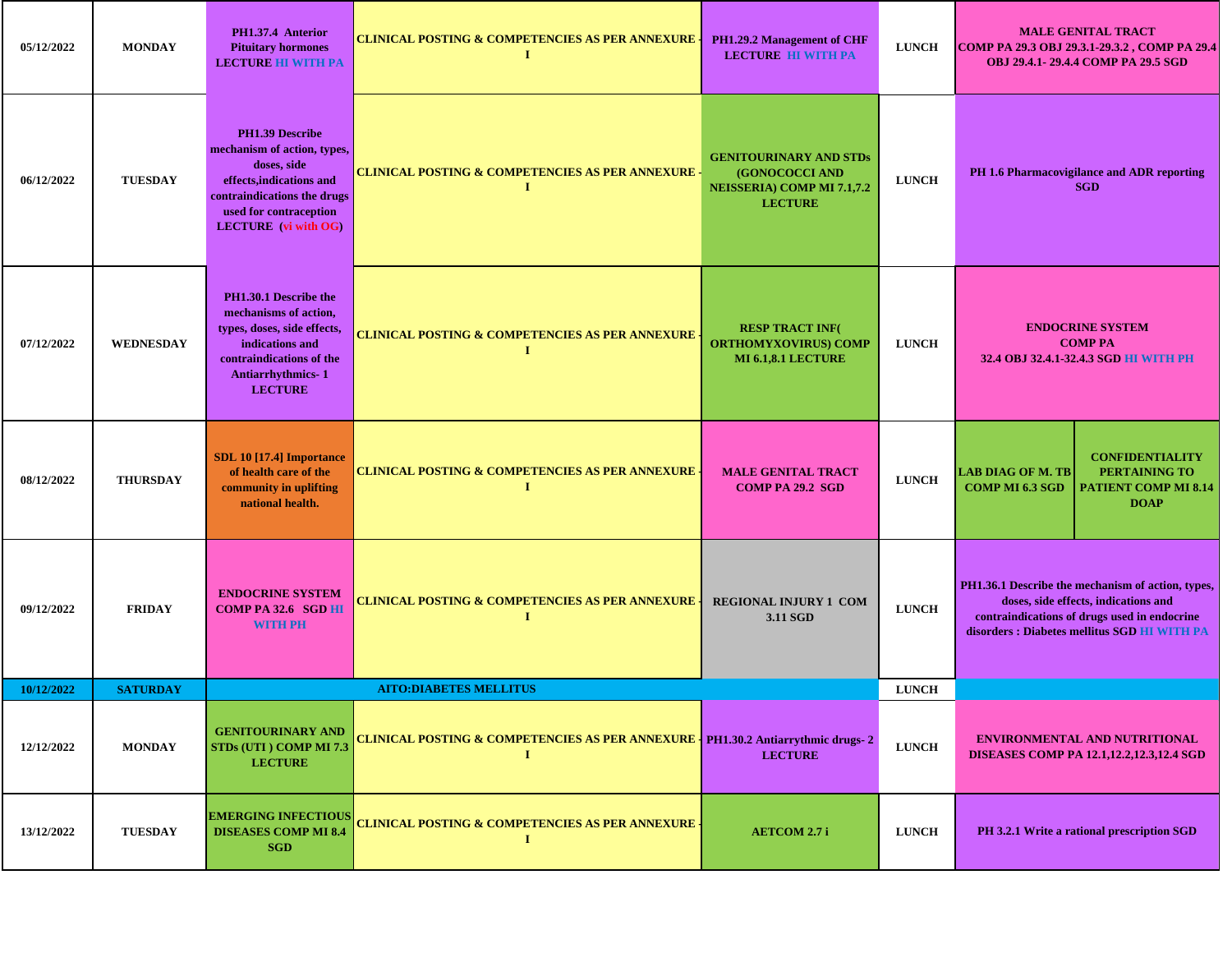| 14/12/2022 | <b>WEDNESDAY</b> | PH1.31.1 Describe the<br>mechanisms of action,<br>types, doses, side<br>effects, indications and<br>contraindications of the<br>drugs used in the<br>management of<br>dyslipedemia LECTURE | <b>CLINICAL POSTING &amp; COMPETENCIES AS PER ANNEXURE</b><br>- 1                                                                                                                                | <b>RESP TRACT INF(</b><br><b>PARAMYXOVIRUS ) COMP MI</b><br><b>4.3,6.1 LECTURE</b>                    | <b>LUNCH</b> | <b>BONE AND SOFT TISSUE COMP PA 33.3 SGD</b>                                                                                                          |
|------------|------------------|--------------------------------------------------------------------------------------------------------------------------------------------------------------------------------------------|--------------------------------------------------------------------------------------------------------------------------------------------------------------------------------------------------|-------------------------------------------------------------------------------------------------------|--------------|-------------------------------------------------------------------------------------------------------------------------------------------------------|
| 15/12/2022 | <b>THURSDAY</b>  | <b>EMERGING INFECTIOUS</b><br><b>DISEASES COMP MI 8.4</b><br><b>SGD</b>                                                                                                                    | <b>CLINICAL POSTING &amp; COMPETENCIES AS PER ANNEXURE</b><br>1                                                                                                                                  | <b>SKIN</b><br><b>COMP PA 34.1</b><br>OBJ 34.1.1-34.1.2 & COMP<br>34.20BJ 34.2.1-34.2.2<br><b>SGD</b> | <b>LUNCH</b> | <b>CONFIDENTIALITY</b><br><b>DIARHHOEA</b><br>PERTAINING TO<br><b>DYSENTRY COMP</b><br><b>PATIENT COMP MI 8.12</b><br><b>MI 3.1 SGD</b><br><b>SGD</b> |
| 16/12/2022 | <b>FRIDAY</b>    | <b>REVISION CLASS</b><br><b>INTERACTIVE SESSION</b>                                                                                                                                        | CLINICAL POSTING & COMPETENCIES AS PER ANNEXURE<br>1                                                                                                                                             | <b>REGIONAL INJURY 2 COM</b><br>3.12 SGD                                                              | <b>LUNCH</b> | PH3.2.2 Write a rational prescription and<br>communicate to the patient SGD                                                                           |
| 17/12/2022 | <b>SATURDAY</b>  | <b>ZOONOTIC DISEASES</b><br><b>YERSINIA,PASTEURELL</b><br><b>A,FRANCISELLA AND</b><br><b>RICKETTSIA) COMP MI</b><br>8.1.3.1,4.3,6.1,1.1,8.15<br><b>LECTURE</b>                             | <b>INFECTION CONTROL PRACTICES</b><br><b>PH1.36.2 Oral</b><br><b>&amp; USE OF PERSONAL</b><br>hypoglycemic drugs<br>PROTECTIVE EQUIPMENT COMP<br><b>LECTURE HI WITH PA</b><br><b>MI 8.7 DOAP</b> | <b>PANDEMIC 2.3</b>                                                                                   | <b>LUNCH</b> | PH3.3.2 Critical evaluation of the drug<br>promotional literature SGD                                                                                 |
| 19/12/2022 | <b>MONDAY</b>    | <b>CANDIDA, HISTOPLASM</b><br><b>A AND OTHER</b><br><b>DIMORPHIC FUNGI</b><br><b>COMP MI 8.2 LECTURE</b><br>VI WITH IM,HI WITH PA                                                          | <b>CLINICAL POSTING &amp; COMPETENCIES AS PER ANNEXURE</b><br>1                                                                                                                                  | PH1.36.3 Insulin and insulin<br>analogues LECTURE HI WITH<br><b>PA</b>                                | <b>LUNCH</b> | <b>ENVIRONMENTAL AND NUTRITIONAL</b><br><b>DISEASES COMP PA 12.2 OBJ 12.2.1 &amp; COMP</b><br>PA 12.3 OBJ 12.3.1-<br>12.3.2<br><b>SGD</b>             |
| 20/12/2022 | <b>TUESDAY</b>   | <b>ONCOGENIC VIRUSES</b><br><b>,EMERGING AND</b><br><b>COMP MI</b><br><b>8.3,8.4LECTURE VI WITH</b><br><b>IM,HI WITH PA</b>                                                                | REEMERGING VIRUSES CLINICAL POSTING & COMPETENCIES AS PER ANNEXURE<br>1                                                                                                                          | <b>MICROBIOLOGY OF FOOD,</b><br><b>WATER &amp; AIR COMP MI 8.8</b><br><b>LECTURE</b>                  | <b>LUNCH</b> | PH1.58 Describe drugs used in Ocular disorders<br><b>SGD VI WITH OP</b>                                                                               |
| 21/12/2022 | <b>WEDNESDAY</b> | PH1.36.4 Thyroid disorders<br>(Thyroid preparations and<br>management of<br>hypothyroidism) LECTURE<br><b>HI WITH PA</b>                                                                   | <b>CLINICAL POSTING &amp; COMPETENCIES AS PER ANNEXURE</b><br>1                                                                                                                                  | <b>INFECTION OF</b><br><b>GENITOURINARY SYSTEM</b><br>AND STI COMP MI 7.1,7.2 SGD                     | <b>LUNCH</b> | <b>BONE AND SOFT TISSUE</b><br>СОМР РА 33.1 ОВЈ 33.1.1-33.1.3 & СОМР РА<br>33.2 OBJ 33.2.1-33.2.4<br><b>SGD</b>                                       |
| 22/12/2022 | <b>THURSDAY</b>  | <b>MICROBIOLOGICAL</b><br><b>CONTAMINATION OF</b><br><b>FOOD, WATER &amp; AIR</b><br><b>COMP MI 8.8 SGD</b>                                                                                | <b>CLINICAL POSTING &amp; COMPETENCIES AS PER ANNEXURE</b><br>1                                                                                                                                  | PH1.40.2 Drugs used in erectile<br>dysfunction LECTURE                                                | <b>LUNCH</b> | <b>EMERGING INFECTIOUS DISEASES MI 8.4</b><br><b>DOAP VI WITH IM, HI WITH CM</b>                                                                      |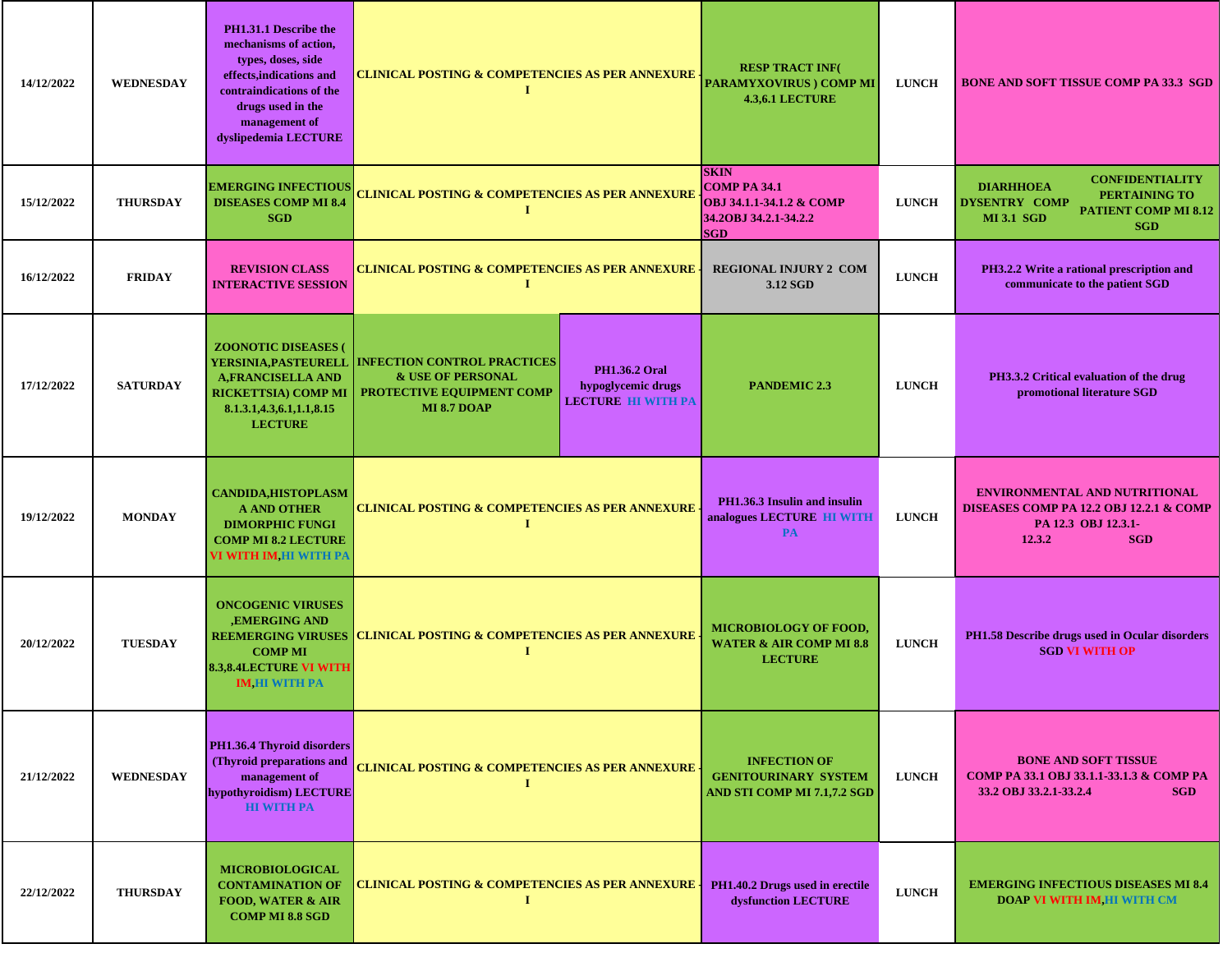| 23/12/2022               | <b>FRIDAY</b>                    | <b>AETCOM 2.1i</b>                                                                     | <b>CLINICAL POSTING &amp; COMPETENCIES AS PER ANNEXURE</b><br>$\bf{I}$   |          |                                                                                                                                                                                                    | PROFESSIONAL AUTOPSY<br><b>COM 2.35SDL 5</b>                                                                                            | <b>LUNCH</b> | PH1.57 Describe drugs used in skin disorders SGD<br><b>HI WITH PA</b>                                                                                      |
|--------------------------|----------------------------------|----------------------------------------------------------------------------------------|--------------------------------------------------------------------------|----------|----------------------------------------------------------------------------------------------------------------------------------------------------------------------------------------------------|-----------------------------------------------------------------------------------------------------------------------------------------|--------------|------------------------------------------------------------------------------------------------------------------------------------------------------------|
| 24/12/2022               | <b>SATURDAY</b>                  | <b>NACO STRATEGY FOR</b><br>HIV MI .7                                                  | <b>GRAM STAIN (URTI) COMP MI 6.2</b><br><b>DOAP</b>                      |          | PH1.37.1 Describe the<br>mechanisms of action,<br>types, doses, side effects,<br>indications and<br>contraindications of the<br>drugs used as:<br><b>Androgen and antagonist</b><br><b>LECTURE</b> | <b>GENITOURINARY AND STDs</b><br><b>(TREPONEMA PALLIDUM-</b><br><b>SPIROCHAETES) COMP MI</b><br>7.1,7.2 LECTURE VI WITH<br><b>OG,DR</b> | <b>LUNCH</b> | PH3.5 To prepare a list of<br><b>SGD</b><br>'P' drug for a given case/<br>condition SGD                                                                    |
| 26/12/2022               | <b>MONDAY</b>                    | <b>SDL 10 MICRO</b>                                                                    | <b>CLINICAL POSTING &amp; COMPETENCIES AS PER ANNEXURE .</b>             | $\bf{I}$ |                                                                                                                                                                                                    | PH1.37.2 Oestrogen and<br>antagonist LECTURE                                                                                            | <b>LUNCH</b> | <b>BONE AND SOFT TISSUE</b><br>СОМР РА 33.4 ОВЈ 33.4.1-33.4.3 & СОМР РА<br>33.5 OBJ 33.5.1 -33.5.3<br><b>SGD HI</b><br><b>WITH PH</b>                      |
| 27/12/2022               | <b>TUESDAY</b>                   | PSEUDOMONAS, HAI<br><b>AND ITS CONTROL</b><br><b>COMP MI 8.5,8.6</b><br><b>LECTURE</b> | <b>CLINICAL POSTING &amp; COMPETENCIES AS PER ANNEXURE</b>               | $\bf{I}$ |                                                                                                                                                                                                    | <b>RESP TRACT INF(</b><br><b>ASPERGILLUS ) COMP MI 6.1</b><br><b>LECTURE</b>                                                            | <b>LUNCH</b> | PH 3.3 Critical appraisal(audit) of a given<br>prescription                                                                                                |
| 28/12/2022               | <b>WEDNESDAY</b>                 | PH1.37.3 Progestin and<br>antagonist LECTURE                                           | <b>CLINICAL POSTING &amp; COMPETENCIES AS PER ANNEXURE -</b><br>$\bf{I}$ |          |                                                                                                                                                                                                    | <b>RESP TRACT INF(</b><br><b>ADENOVIRUS</b> ) COMP MI 6.1<br><b>LECTURE</b>                                                             | <b>LUNCH</b> | <b>SKIN</b><br><b>COMP PA 34.3</b><br>OBJ 34.3.1-34.3.3 & COMP PA 34.4 OBJ 34.4.1<br><b>SGD HI WITH PH</b>                                                 |
| 29/12/2022               | <b>THURSDAY</b>                  |                                                                                        |                                                                          |          | <b>HOLIDAY</b>                                                                                                                                                                                     |                                                                                                                                         | <b>LUNCH</b> |                                                                                                                                                            |
| 30/12/2022               | <b>FRIDAY</b>                    | <b>SDL 12</b>                                                                          | <b>CLINICAL POSTING &amp; COMPETENCIES AS PER ANNEXURE -</b>             | 1        |                                                                                                                                                                                                    | <b>REVISION</b>                                                                                                                         |              | PH1.40.1 Describe mechanism of action, types,<br>doses, side effects, indications and contraindications<br>of : Drugs used in the treatment of infertility |
| 31/12/2022               | <b>SATURDAY</b>                  |                                                                                        | <b>AITO</b><br><b>JAUNDICE</b>                                           |          |                                                                                                                                                                                                    |                                                                                                                                         |              |                                                                                                                                                            |
| 02/01/2023               | <b>MONDAY</b>                    |                                                                                        | <b>INTERNAL ASSESSMENT</b>                                               |          |                                                                                                                                                                                                    |                                                                                                                                         |              |                                                                                                                                                            |
| 03/01/2023               | <b>TUESDAY</b>                   |                                                                                        | <b>INTERNAL ASSESSMENT</b>                                               |          |                                                                                                                                                                                                    |                                                                                                                                         |              |                                                                                                                                                            |
| 04/01/2023               | <b>WEDNESDAY</b>                 |                                                                                        | <b>INTERNAL ASSESSMENT</b>                                               |          |                                                                                                                                                                                                    |                                                                                                                                         |              |                                                                                                                                                            |
| 05/01/2023               | <b>THURSDAY</b>                  |                                                                                        | <b>INTERNAL ASSESSMENT</b>                                               |          |                                                                                                                                                                                                    |                                                                                                                                         |              |                                                                                                                                                            |
| 06/01/2023               | <b>FRIDAY</b>                    |                                                                                        | <b>INTERNAL ASSESSMENT</b><br><b>INTERNAL ASSESSMENT</b>                 |          |                                                                                                                                                                                                    |                                                                                                                                         |              |                                                                                                                                                            |
| 07/01/2023<br>09/01/2023 | <b>SATURDAY</b><br><b>MONDAY</b> |                                                                                        | <b>INTERNAL ASSESSMENT</b>                                               |          |                                                                                                                                                                                                    |                                                                                                                                         |              |                                                                                                                                                            |
| 10/01/2023               | <b>TUESDAY</b>                   |                                                                                        | <b>INTERNAL ASSESSMENT</b>                                               |          |                                                                                                                                                                                                    |                                                                                                                                         |              |                                                                                                                                                            |
|                          |                                  |                                                                                        |                                                                          |          |                                                                                                                                                                                                    |                                                                                                                                         |              |                                                                                                                                                            |
|                          |                                  |                                                                                        |                                                                          |          |                                                                                                                                                                                                    |                                                                                                                                         |              |                                                                                                                                                            |
|                          |                                  |                                                                                        |                                                                          |          |                                                                                                                                                                                                    |                                                                                                                                         |              |                                                                                                                                                            |
|                          |                                  |                                                                                        |                                                                          |          |                                                                                                                                                                                                    |                                                                                                                                         |              |                                                                                                                                                            |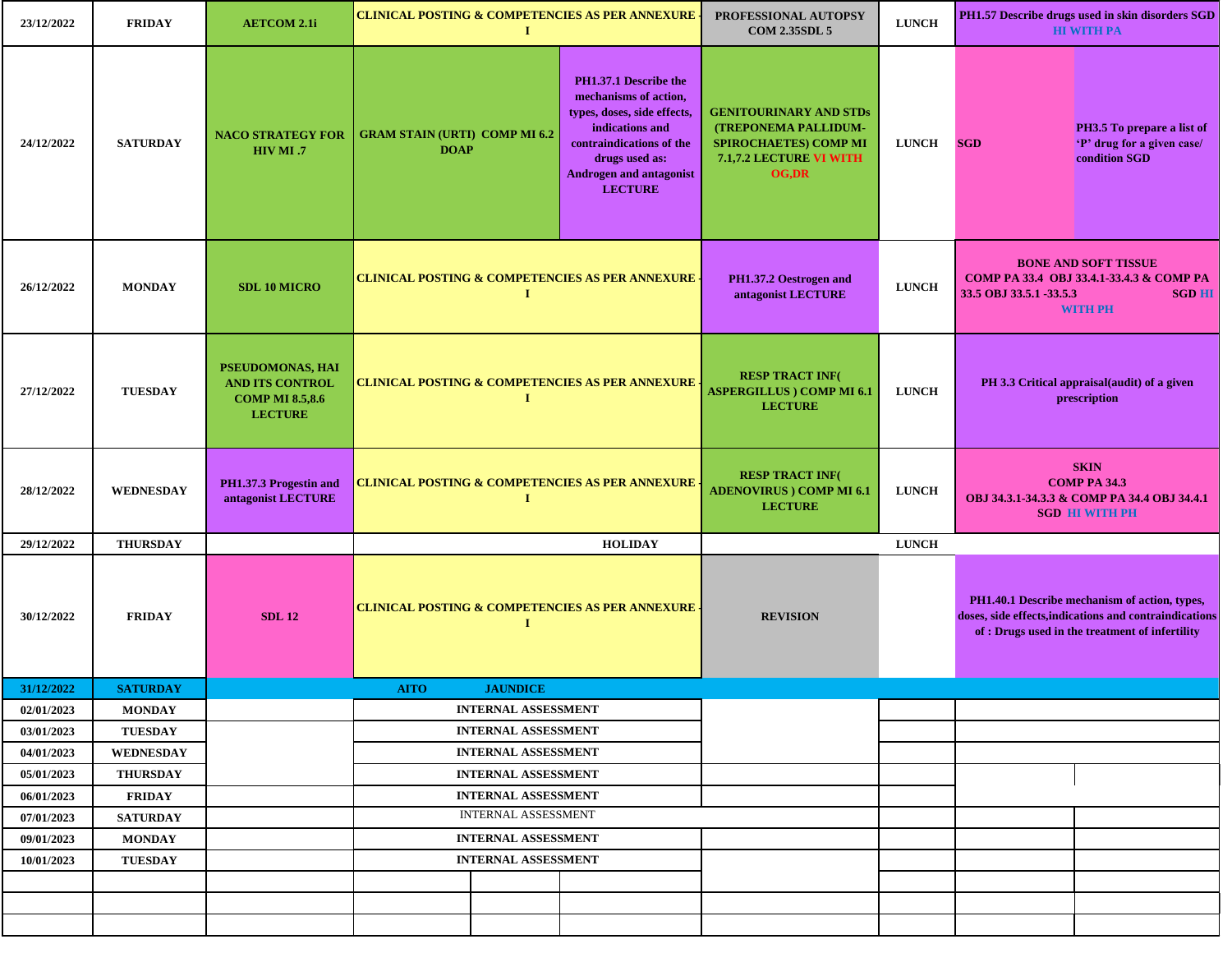|              |                                |                                      |                         |                                               |                       | <b>LUNCH</b> |   |  |
|--------------|--------------------------------|--------------------------------------|-------------------------|-----------------------------------------------|-----------------------|--------------|---|--|
|              |                                |                                      |                         | ABBREVIATIONS USED IN THE DOCUMENT            |                       |              |   |  |
| $13$ -Jan-23 |                                |                                      | <b>Abbreviations</b>    | <b>Full Form</b>                              |                       |              |   |  |
|              |                                |                                      | Comp                    | Competency                                    |                       |              |   |  |
|              |                                |                                      | Obj                     | Objective                                     |                       |              |   |  |
|              |                                |                                      | SDL                     | <b>Self Directed Learning</b>                 |                       |              |   |  |
|              |                                |                                      | SGT                     | <b>Small Group Teaching</b>                   |                       |              |   |  |
|              |                                |                                      | SGD                     | <b>Small Group Discussion</b>                 |                       |              |   |  |
|              |                                |                                      | VI                      | <b>Vertical Integration</b>                   |                       |              |   |  |
|              |                                |                                      | $\mathbf{H}\mathbf{I}$  | <b>Horizontal Integration</b>                 |                       |              |   |  |
|              |                                |                                      | <b>DOAP</b>             | Demonstrate, Observe,<br>Assess, Perform      |                       |              |   |  |
|              |                                |                                      | $\mathbf{PH}$           | Pharmacology                                  |                       |              |   |  |
|              |                                |                                      | $\mathbf{IM}$           | Medicine                                      |                       |              |   |  |
|              |                                |                                      | ${\bf SU}$              | Surgery                                       |                       |              | S |  |
|              |                                |                                      | $\mathbf{PA}$           | Pathology                                     |                       |              |   |  |
|              |                                |                                      | $\mathbf{R} \mathbf{D}$ | Radiodiagnosis                                |                       |              |   |  |
|              |                                |                                      | AN                      | Anesthesia                                    |                       |              |   |  |
|              |                                |                                      | $\mathbf{PE}$           | Pediatrics                                    |                       |              |   |  |
|              |                                |                                      | CT                      | <b>Respiratory Medicine</b>                   |                       |              |   |  |
|              |                                |                                      | $\bf{MI}$               | <b>MICROBIOLOGY</b>                           |                       |              |   |  |
|              |                                |                                      | $\mathbf{FM}$           | <b>FORENSIC MEDICINE</b>                      |                       |              |   |  |
|              |                                |                                      | CM                      | <b>COMMUNITY MEDICNE</b>                      |                       |              |   |  |
|              |                                |                                      | O <sub>G</sub>          | <b>OBSTETRICS &amp;</b><br><b>GYNAECOLOGY</b> |                       |              |   |  |
|              |                                |                                      |                         |                                               |                       |              |   |  |
|              |                                |                                      |                         |                                               |                       |              |   |  |
|              |                                | SPORTS AND                           |                         |                                               | <b>AETCOM</b>         |              |   |  |
|              |                                | <b>EXTRACURRICULA</b><br>$\mathbf R$ |                         |                                               |                       |              |   |  |
|              | <b>PATHOLOGY</b>               | TOTAL= 42 HOURS                      |                         |                                               | <b>TOTAL=37 HOURS</b> |              |   |  |
|              | <b>Interactive Lectures-80</b> |                                      |                         |                                               | PA=6 hours            |              |   |  |
|              | SGT/tutorial/practical-138     |                                      |                         |                                               | <b>PH=10 hours</b>    |              |   |  |
|              | $SDL-13$                       |                                      |                         |                                               | $MI = 5$ HOURS        |              |   |  |
|              | <b>AETCOM=6 hours</b>          |                                      |                         |                                               | FM=6 HOURS            |              |   |  |
|              | <b>TOTAL=231</b><br>HRS.       |                                      |                         |                                               | CM: 6 HOURS           |              |   |  |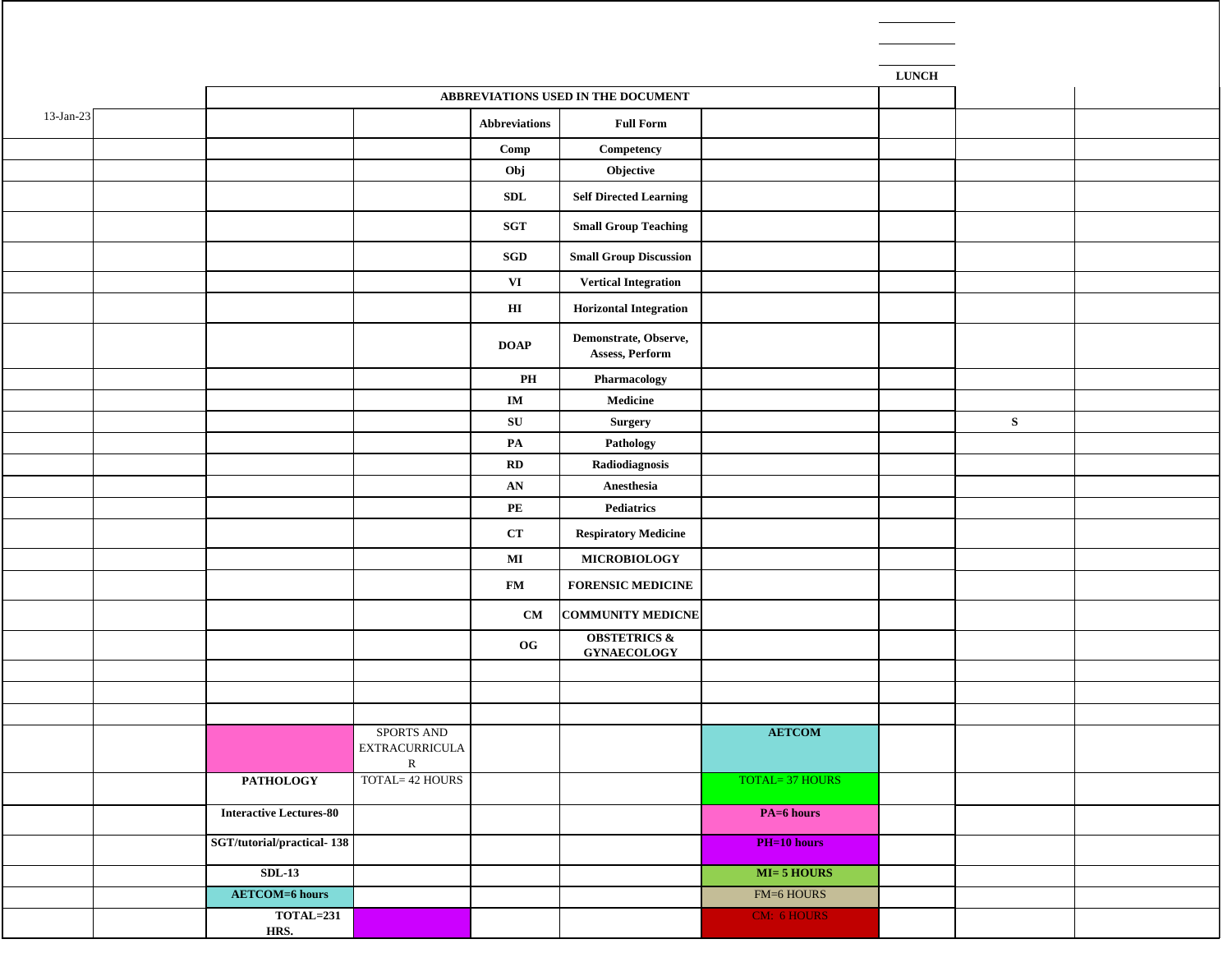|                     |                                   |                                  |                                                     |                                     |                                        | SDL=8 HOURS |  |  |
|---------------------|-----------------------------------|----------------------------------|-----------------------------------------------------|-------------------------------------|----------------------------------------|-------------|--|--|
|                     |                                   |                                  | PHARMACOLOGY                                        |                                     |                                        |             |  |  |
|                     |                                   |                                  |                                                     |                                     |                                        |             |  |  |
|                     |                                   |                                  | <b>Interactive Lectures-</b><br><b>111</b>          |                                     |                                        |             |  |  |
|                     |                                   |                                  | $\operatorname{SGT/tutorial/praction}$<br>$1 - 139$ |                                     | <b>FORENSIC MEDICINE</b>               |             |  |  |
|                     |                                   |                                  | $SDL-12$                                            |                                     |                                        |             |  |  |
|                     |                                   |                                  |                                                     |                                     | LECTURES=15                            |             |  |  |
|                     |                                   |                                  | <b>AETCOM=10 hours</b>                              |                                     | <b>SGL/TUTORIAL/PRACT</b><br>$ICAL=30$ |             |  |  |
|                     |                                   |                                  |                                                     |                                     | $SDL=5$                                |             |  |  |
|                     |                                   |                                  | TOTAL=262 HRS.                                      |                                     | <b>HOURS</b><br><b>AETCOM=6 HOURS</b>  |             |  |  |
|                     |                                   |                                  |                                                     |                                     |                                        |             |  |  |
|                     |                                   | <b>MICROBIOLOGY</b>              |                                                     |                                     | TOTAL=50                               |             |  |  |
|                     |                                   | LECTURES=70                      |                                                     | <b>COMMUNITY</b><br><b>MEDICINE</b> |                                        |             |  |  |
|                     |                                   |                                  |                                                     | LECTURES=20                         |                                        |             |  |  |
|                     |                                   | SGL/TUTORIAL/PRACTI<br>$CAL=110$ |                                                     |                                     |                                        |             |  |  |
|                     |                                   | $SDL=10$<br><b>HOURS</b>         |                                                     | $SGT=35$                            |                                        |             |  |  |
|                     |                                   | $AETCOM = 5$<br><b>HOURS</b>     |                                                     | $SDL=10$                            |                                        |             |  |  |
|                     |                                   |                                  |                                                     | AETCOM=6                            |                                        |             |  |  |
|                     |                                   | TOTAL=190 HRS.                   |                                                     | <b>HOURS</b><br>TOTAL=65            |                                        |             |  |  |
|                     |                                   |                                  |                                                     | <b>HOURS</b>                        |                                        |             |  |  |
|                     |                                   |                                  |                                                     |                                     |                                        |             |  |  |
|                     |                                   |                                  |                                                     |                                     |                                        |             |  |  |
|                     |                                   |                                  | <b>Horizontal</b><br><b>Integration - HI</b>        |                                     | <b>Vertical Integration</b>            |             |  |  |
|                     |                                   |                                  | <b>Horizontal</b>                                   |                                     | <b>Vertical Integration with</b>       |             |  |  |
|                     |                                   |                                  | integration in same<br>phase subjects               |                                     | other Phase subjects                   |             |  |  |
|                     | TLM: sharing                      |                                  |                                                     |                                     |                                        |             |  |  |
| <b>AITO-Anaemia</b> |                                   |                                  |                                                     |                                     |                                        |             |  |  |
|                     | Pathology (PA13.3,<br>13.4 & 13.5 |                                  |                                                     |                                     |                                        |             |  |  |
| Phase II            | Pharmacology (PH                  |                                  |                                                     |                                     |                                        |             |  |  |
| competencies        | $ 1.35\rangle$                    |                                  |                                                     |                                     |                                        |             |  |  |
|                     | Internal Medicine (IM<br>9.1)     |                                  |                                                     |                                     |                                        |             |  |  |
|                     | Session objectives                | Define anaemia                   |                                                     |                                     |                                        |             |  |  |
|                     |                                   |                                  |                                                     |                                     |                                        |             |  |  |
|                     |                                   | Classify anaemia on the basis    |                                                     |                                     |                                        |             |  |  |
|                     |                                   | of morphology and aetiology      |                                                     |                                     |                                        |             |  |  |
|                     |                                   |                                  |                                                     |                                     |                                        |             |  |  |
|                     |                                   |                                  |                                                     |                                     |                                        |             |  |  |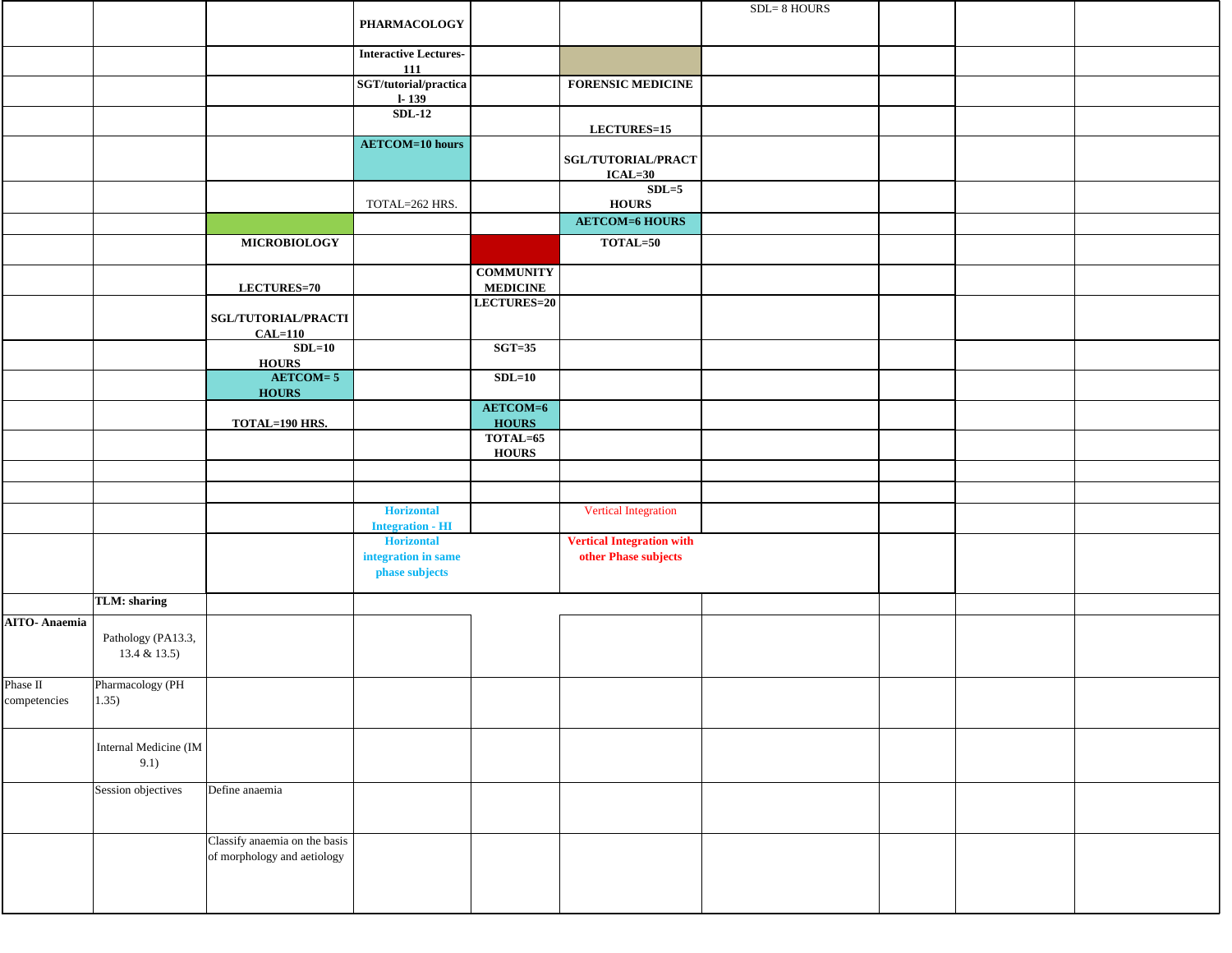|               |                                   | Discuss various blood                            |                       |  |  |  |
|---------------|-----------------------------------|--------------------------------------------------|-----------------------|--|--|--|
|               |                                   | parameters to differentiate<br>between different |                       |  |  |  |
|               |                                   |                                                  |                       |  |  |  |
|               |                                   |                                                  |                       |  |  |  |
|               |                                   | types of anaemia                                 |                       |  |  |  |
|               |                                   | Diagnose a case of anaemia                       |                       |  |  |  |
|               |                                   | on the basis of signs and<br>symptoms            |                       |  |  |  |
|               |                                   |                                                  |                       |  |  |  |
|               |                                   | Enlist various drugs used in                     |                       |  |  |  |
|               |                                   | treatment of anaemia                             |                       |  |  |  |
|               |                                   |                                                  |                       |  |  |  |
|               |                                   | Manage the given case of                         |                       |  |  |  |
|               |                                   | anaemia                                          |                       |  |  |  |
|               |                                   | Describe national programs                       |                       |  |  |  |
|               |                                   | for anaemia prevention                           |                       |  |  |  |
|               |                                   |                                                  |                       |  |  |  |
|               |                                   |                                                  |                       |  |  |  |
|               |                                   |                                                  |                       |  |  |  |
|               |                                   | TLM: sharing                                     |                       |  |  |  |
|               |                                   |                                                  |                       |  |  |  |
|               | AITO- Ischemic Pathology (PA27.5) |                                                  |                       |  |  |  |
| heart disease |                                   |                                                  |                       |  |  |  |
| (IHD)         |                                   |                                                  |                       |  |  |  |
|               |                                   |                                                  |                       |  |  |  |
| Phase II      | Pharmacology (PH                  |                                                  |                       |  |  |  |
| competencies  | 1.28)                             |                                                  |                       |  |  |  |
|               |                                   |                                                  |                       |  |  |  |
|               | Internal Medicine (IM             |                                                  |                       |  |  |  |
|               | $2.2&2.6$ )                       |                                                  |                       |  |  |  |
|               | Session objectives                |                                                  |                       |  |  |  |
|               |                                   | Discuss characteristics of                       |                       |  |  |  |
|               |                                   | cardiac muscle in relation to                    |                       |  |  |  |
|               |                                   | its blood                                        |                       |  |  |  |
|               |                                   |                                                  | supply and energetics |  |  |  |
|               |                                   |                                                  |                       |  |  |  |
|               |                                   | Discuss etiopathogenesis of<br>ischemia          |                       |  |  |  |
|               |                                   |                                                  |                       |  |  |  |
|               |                                   |                                                  |                       |  |  |  |
|               |                                   | Describe pathological                            |                       |  |  |  |
|               |                                   | changes during ischemia in<br>relation to time   |                       |  |  |  |
|               |                                   |                                                  |                       |  |  |  |
|               |                                   |                                                  |                       |  |  |  |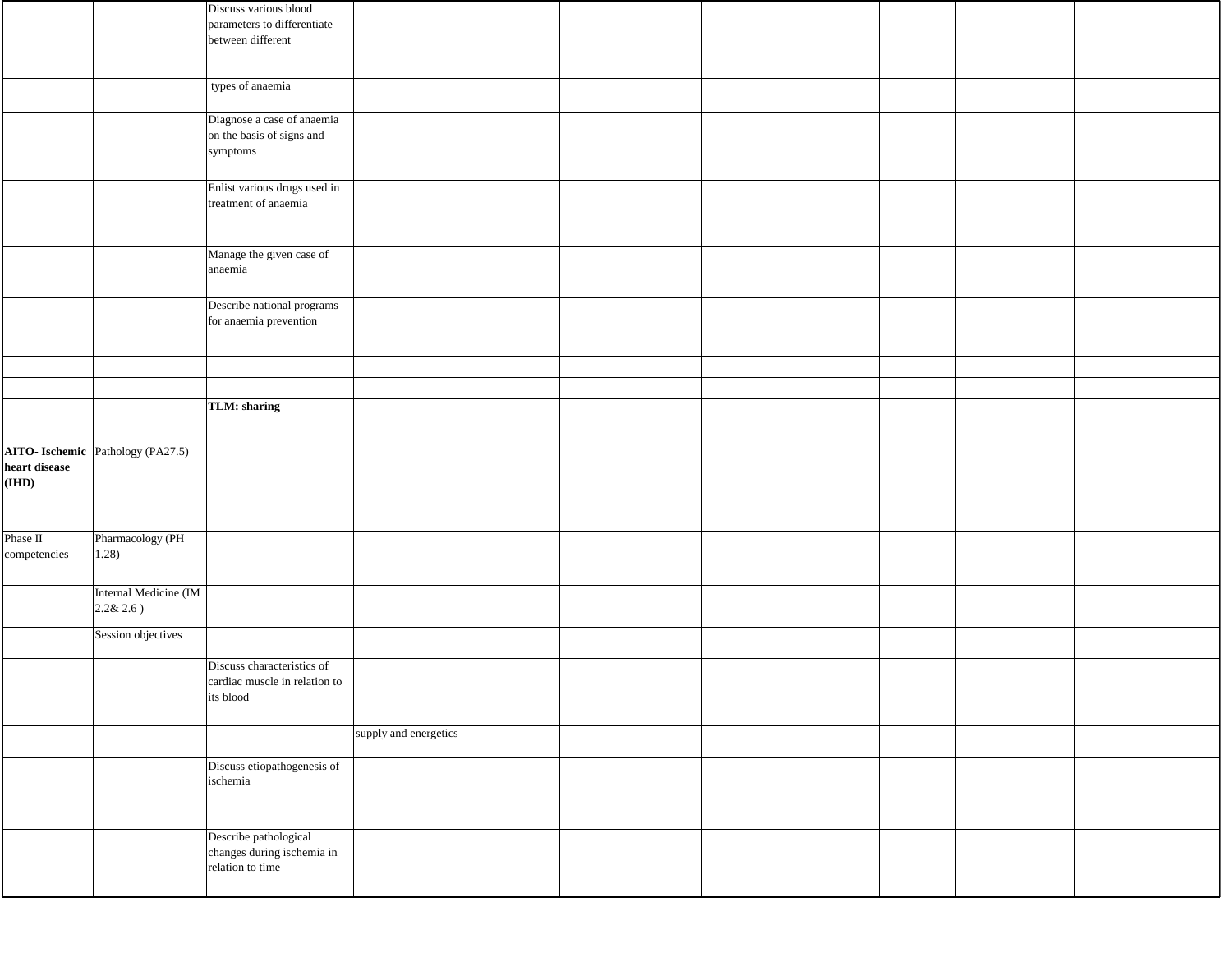|                     |                                              | Enlist various drugs used in   |                    |  |  |  |
|---------------------|----------------------------------------------|--------------------------------|--------------------|--|--|--|
|                     |                                              | treatment of ischemia in the   |                    |  |  |  |
|                     |                                              | light of                       |                    |  |  |  |
|                     |                                              |                                | their mechanism of |  |  |  |
|                     |                                              |                                | action             |  |  |  |
|                     |                                              | Diagnose a case of IHD based   |                    |  |  |  |
|                     |                                              | on their signs and symptoms    |                    |  |  |  |
|                     |                                              |                                |                    |  |  |  |
|                     |                                              |                                |                    |  |  |  |
|                     |                                              | Manage a case of MI with       |                    |  |  |  |
|                     |                                              | available treatment modalities |                    |  |  |  |
|                     |                                              |                                |                    |  |  |  |
|                     |                                              |                                |                    |  |  |  |
|                     |                                              |                                |                    |  |  |  |
|                     |                                              |                                |                    |  |  |  |
|                     | TLM: Linker (paper                           |                                |                    |  |  |  |
|                     | case)                                        |                                |                    |  |  |  |
| AITO-               | Pathology (PA9.2                             |                                |                    |  |  |  |
| <b>Tuberculosis</b> | &9.3)                                        |                                |                    |  |  |  |
| (T.B.)              |                                              |                                |                    |  |  |  |
|                     |                                              |                                |                    |  |  |  |
| Phase II            | Pharmacology (PH                             |                                |                    |  |  |  |
| competencies        | $1.44 \& 1.45$                               |                                |                    |  |  |  |
|                     |                                              |                                |                    |  |  |  |
|                     | Community Medicine                           |                                |                    |  |  |  |
|                     | $\left(\text{CM } 8.3\right)$                |                                |                    |  |  |  |
|                     |                                              |                                |                    |  |  |  |
|                     | Paediatrics (PE 34.3                         |                                |                    |  |  |  |
|                     | &34.4)                                       |                                |                    |  |  |  |
|                     | Respiratory Medicine                         |                                |                    |  |  |  |
|                     | (CT 1.1, CT1.4)                              |                                |                    |  |  |  |
|                     |                                              |                                |                    |  |  |  |
|                     |                                              |                                |                    |  |  |  |
|                     | Discuss the                                  |                                |                    |  |  |  |
|                     | characteristics of                           |                                |                    |  |  |  |
|                     | etiological agents of                        |                                |                    |  |  |  |
|                     | T.B.                                         |                                |                    |  |  |  |
|                     |                                              |                                |                    |  |  |  |
|                     |                                              |                                |                    |  |  |  |
| Session             | Enumerate the                                |                                |                    |  |  |  |
| objectives          | pathological changes<br>in various organs in |                                |                    |  |  |  |
|                     | TB                                           |                                |                    |  |  |  |
|                     |                                              |                                |                    |  |  |  |
|                     |                                              |                                |                    |  |  |  |
|                     | Describe diagnosis                           |                                |                    |  |  |  |
|                     | tools in case of T.B.                        |                                |                    |  |  |  |
|                     |                                              |                                |                    |  |  |  |
|                     |                                              |                                |                    |  |  |  |
|                     | Discuss various drugs                        |                                |                    |  |  |  |
|                     | used in treatment of                         |                                |                    |  |  |  |
|                     | TB                                           |                                |                    |  |  |  |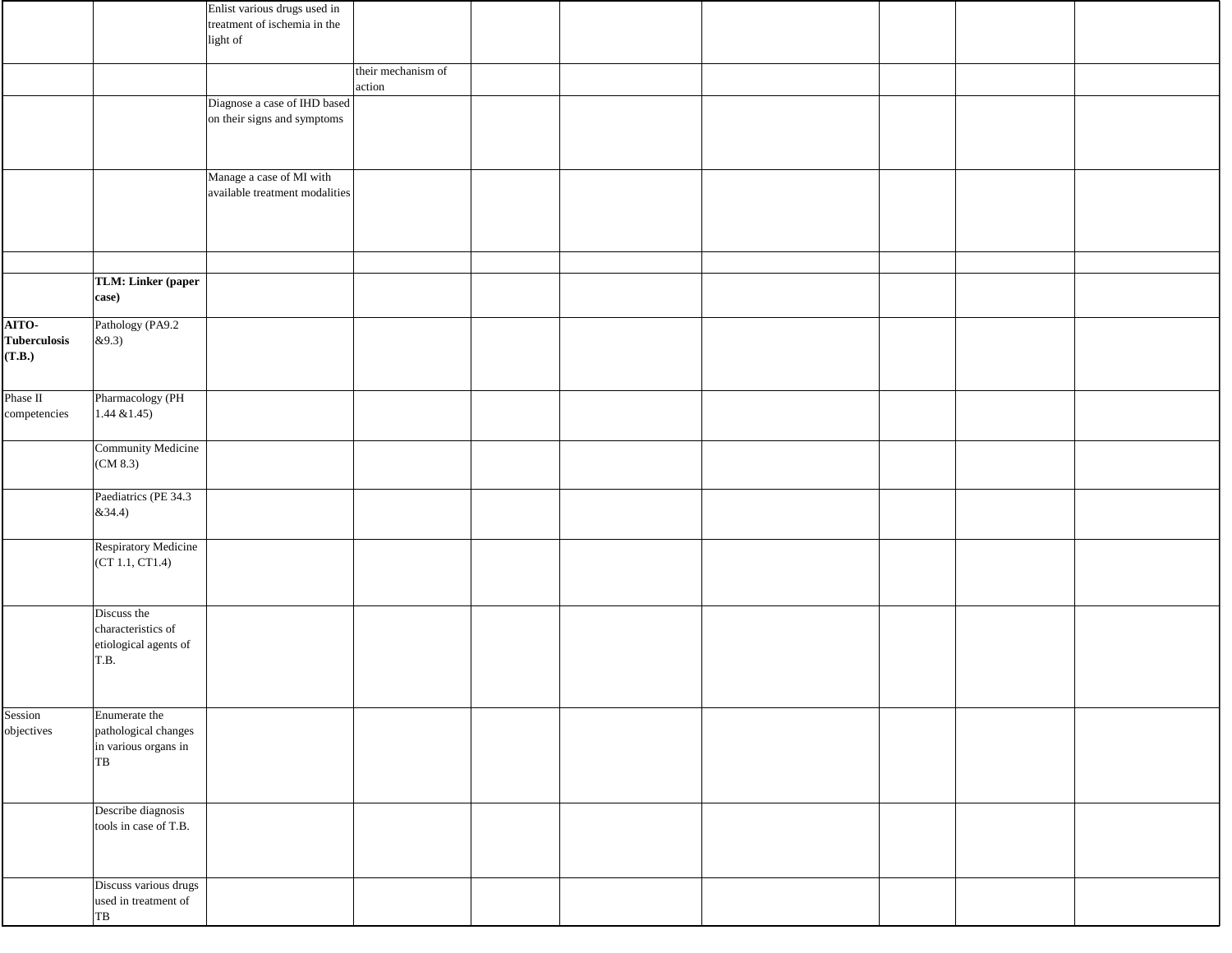|                                       | Manage a case of TB                                                         |  |  |  |
|---------------------------------------|-----------------------------------------------------------------------------|--|--|--|
|                                       | Differentiate between<br>the non-drug resistant<br>and drug resistant TB    |  |  |  |
|                                       | Enlist the national<br>guidelines to control<br>TB                          |  |  |  |
|                                       | Enumerate various<br>health programs to<br>eliminate TB from<br>India       |  |  |  |
|                                       | Screen and counsel the<br>case and its family of<br>TB at community level   |  |  |  |
|                                       | Associate TB with co-<br>morbidities for e,g,<br>HIV & Diabetes<br>mellitus |  |  |  |
|                                       | and discuss the<br>management<br>accordingly                                |  |  |  |
|                                       | TLM: Linker (paper<br>case)                                                 |  |  |  |
| <b>AITO-Diabetes</b><br>mellitus (DM) | Pathology (PA 32.4)                                                         |  |  |  |
| Phase I, II<br>competencies           | Physiology (PY 8.2,<br>PH 8.3)                                              |  |  |  |
|                                       | Pharmacology (PH<br>1.36)                                                   |  |  |  |
|                                       | Internal Medicine (IM<br>$1.1$ , IM 1.2, IM 1.3)                            |  |  |  |
| Session objective Classify DM         | Define DM                                                                   |  |  |  |
|                                       | Describe the functions<br>of insulin and<br>regulation of its<br>secretion  |  |  |  |
|                                       | Discuss how blood<br>sugar levels are<br>controlled within<br>limits        |  |  |  |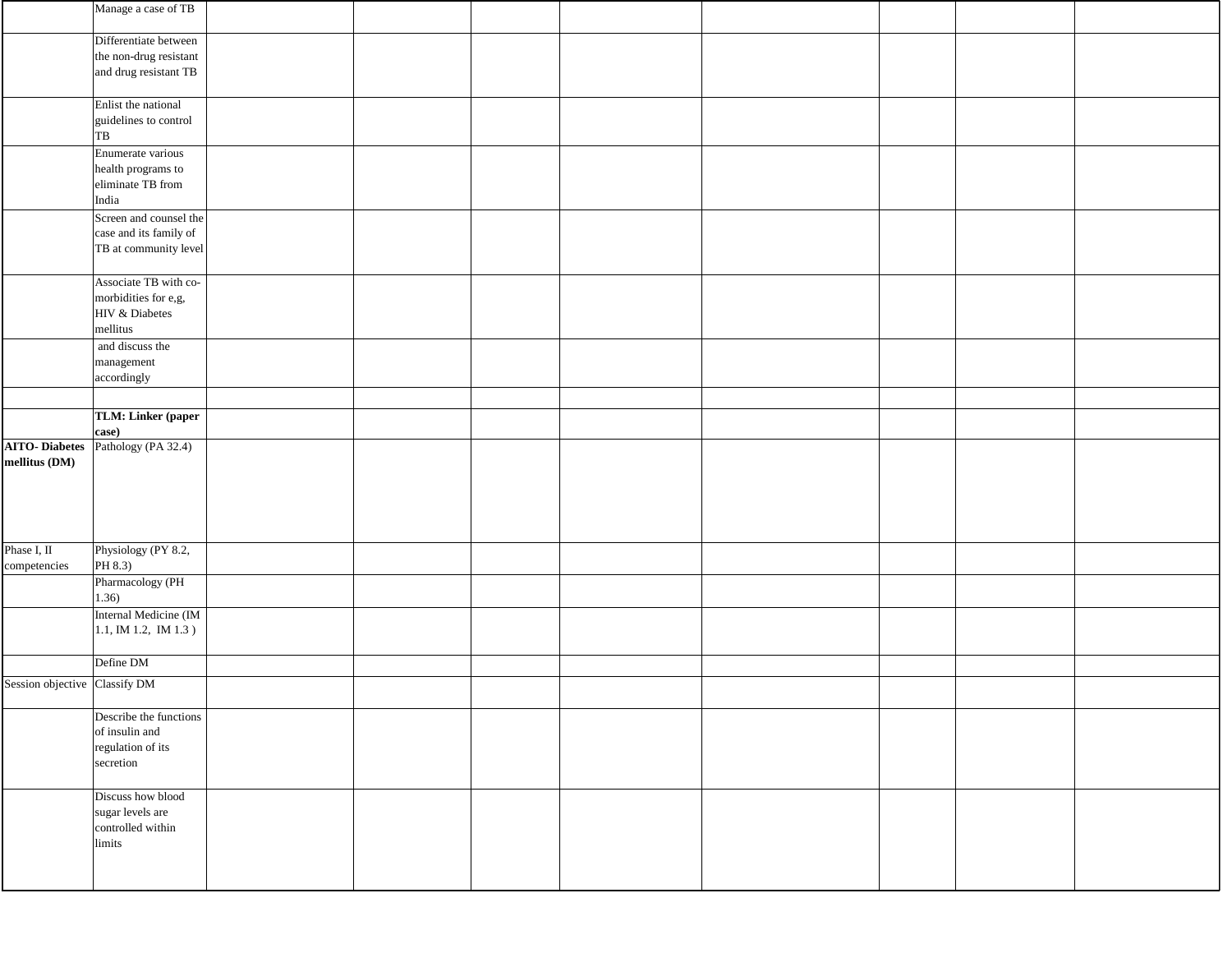|                              | Describe<br>pathophysiology of<br><b>DM</b>                                 |  |  |  |
|------------------------------|-----------------------------------------------------------------------------|--|--|--|
|                              | Discuss complications<br>of DM in realtion to<br>blood glucose level<br>and |  |  |  |
|                              | time duration                                                               |  |  |  |
|                              | Enumerate various<br>drugs used for<br>treatment of DM in<br>relation to    |  |  |  |
|                              | their<br>mechanism of action                                                |  |  |  |
|                              | Identify various signs<br>and symptoms of DM                                |  |  |  |
|                              | Discuss various<br>treatment approaches<br>according to its type            |  |  |  |
|                              | Manage a case of non-<br>complicated case of<br>DM                          |  |  |  |
|                              | Manage a case of<br>complicated case of<br>DM                               |  |  |  |
|                              |                                                                             |  |  |  |
|                              | TLM: sharing                                                                |  |  |  |
|                              | <b>AITO- Jaundice</b> Pathology (PA 25.1 &<br>$PA$ 25.3)                    |  |  |  |
| Phase I & II<br>competencies | Biochemistry (BI<br>6.11)                                                   |  |  |  |
|                              | Microbiology (MI 3.7,<br>MI(3.8)                                            |  |  |  |
|                              | Internal Medicine (IM<br>$5.1$ , IM $5.4$ )                                 |  |  |  |
|                              | Define jaundice                                                             |  |  |  |